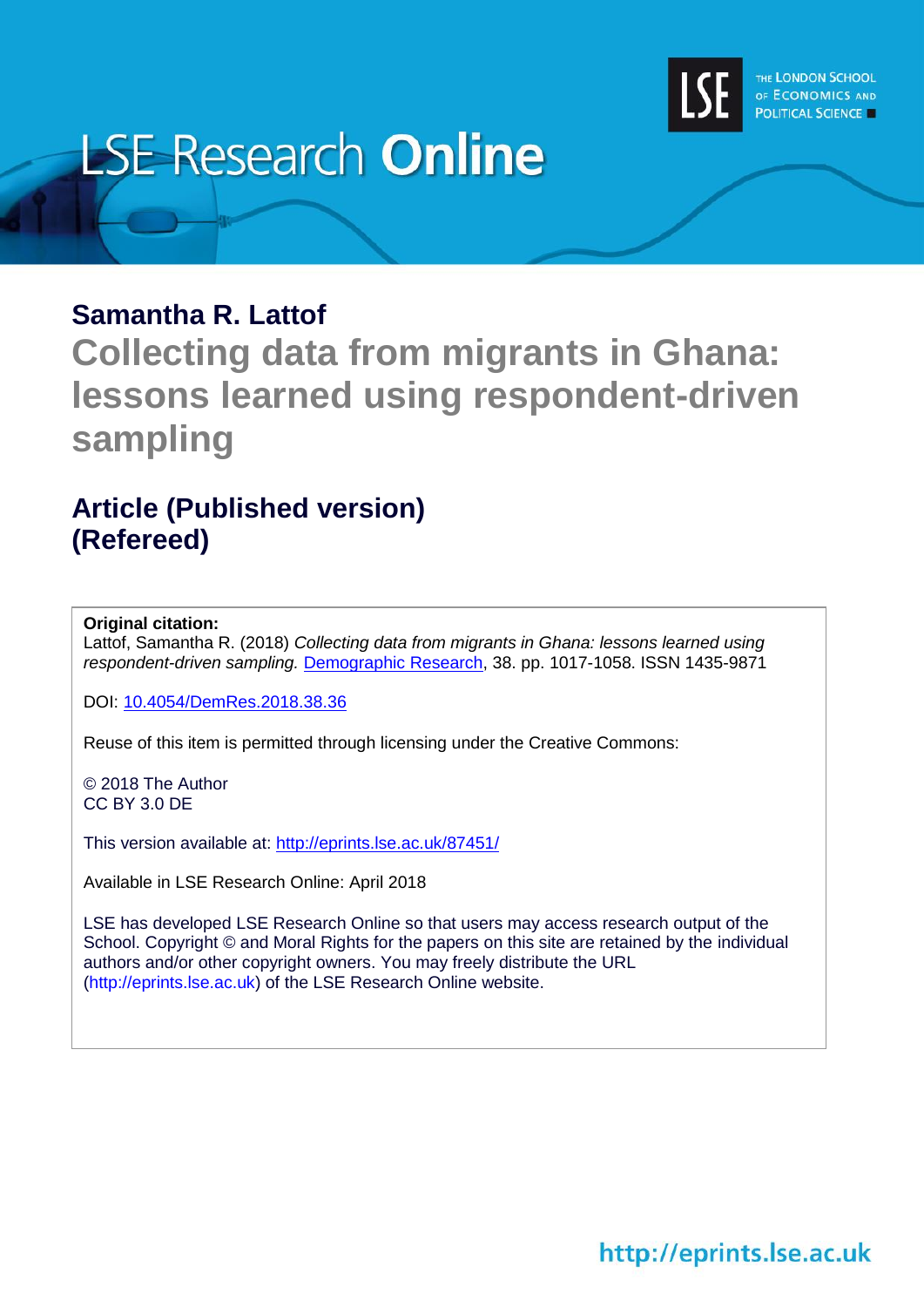

## *DEMOGRAPHIC RESEARCH*

## **VOLUME 38, ARTICLE 36, PAGES 1017**-**1058 PUBLISHED 16 MARCH 2018**

http://www.demographic-research.org/Volumes/Vol38/36/ DOI: 10.4054/DemRes.2018.38.36

*Research Material*

## **Collecting data from migrants in Ghana: Lessons learned using respondent-driven sampling**

## **Samantha R. Lattof**

*© 2018 Samantha R. Lattof.*

*This open-access work is published under the terms of the Creative Commons Attribution 3.0 Germany (CC BY 3.0 DE), which permits use, reproduction, and distribution in any medium, provided the original author(s) and source are given credit.*

*See [https://creativecommons.org/licenses/by/3.0/de/legalcode.](https://creativecommons.org/licenses/by/3.0/de/legalcode)*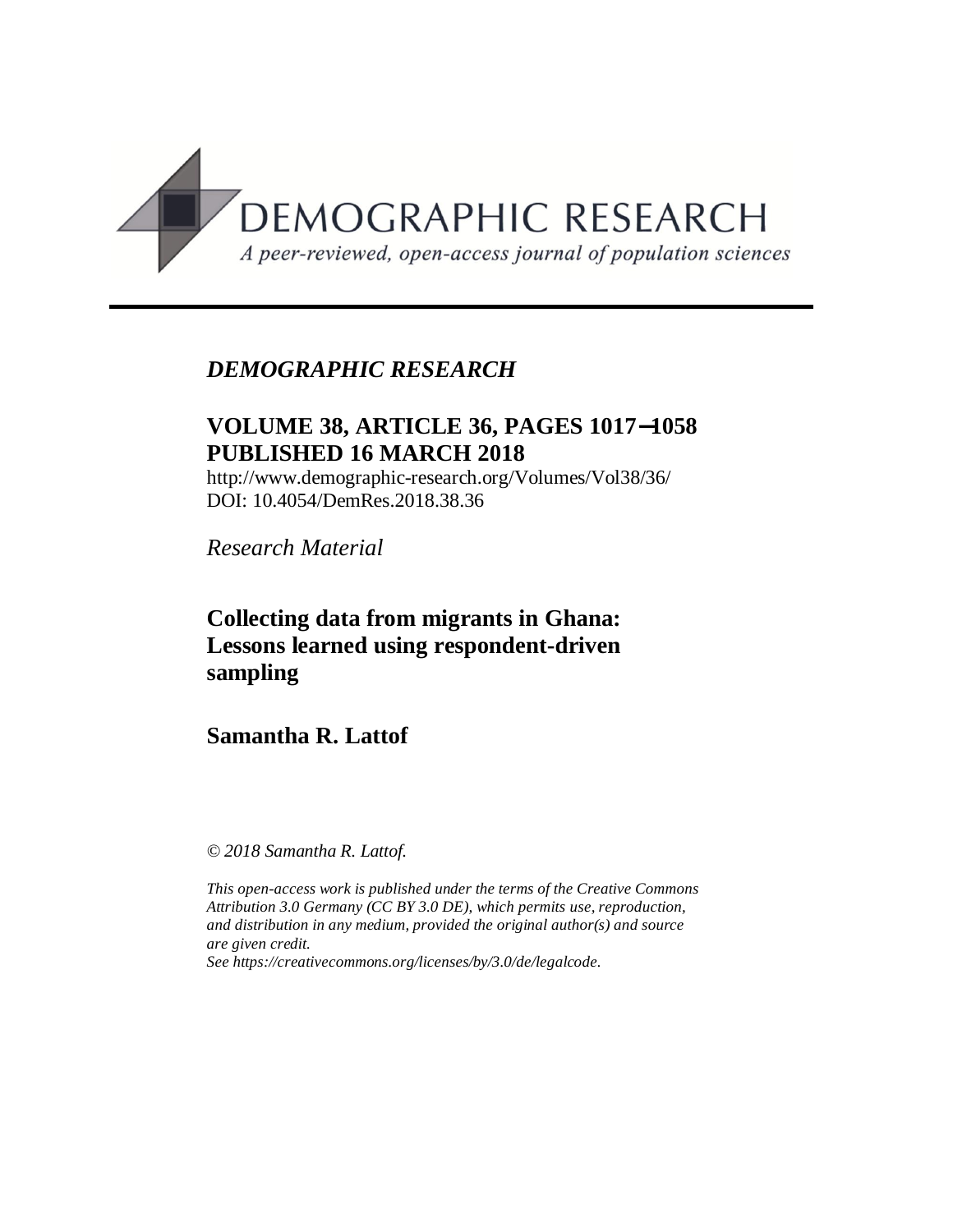## **Contents**

| $\mathbf{1}$   | Background                                         | 1018 |
|----------------|----------------------------------------------------|------|
| 1.1            | Surveying migrants with respondent-driven sampling | 1019 |
| 1.2            | Sampling female migrants in Ghana                  | 1021 |
| 2              | Data and methods                                   | 1023 |
| 2.1            | Formative research                                 | 1024 |
| 2.2            | Recruitment of seeds and participants              | 1025 |
| 2.3            | Data collection                                    | 1027 |
| 2.4            | Analyses                                           | 1029 |
| 3              | Results                                            | 1030 |
| 3.1            | Recruitment productivity                           | 1032 |
| 3.2            | Network size and ties                              | 1034 |
| 3.3            | Successes and challenges implementing RDS          | 1039 |
| 3.3.1          | Coupons and recruitment                            | 1040 |
| 3.3.2          | Kayayei data collectors                            | 1041 |
| 3.3.3          | Incentives                                         | 1042 |
| $\overline{4}$ | Discussion                                         | 1044 |
| 5              | Conclusion                                         | 1049 |
| 6              | Acknowledgements                                   | 1051 |
|                | References                                         | 1052 |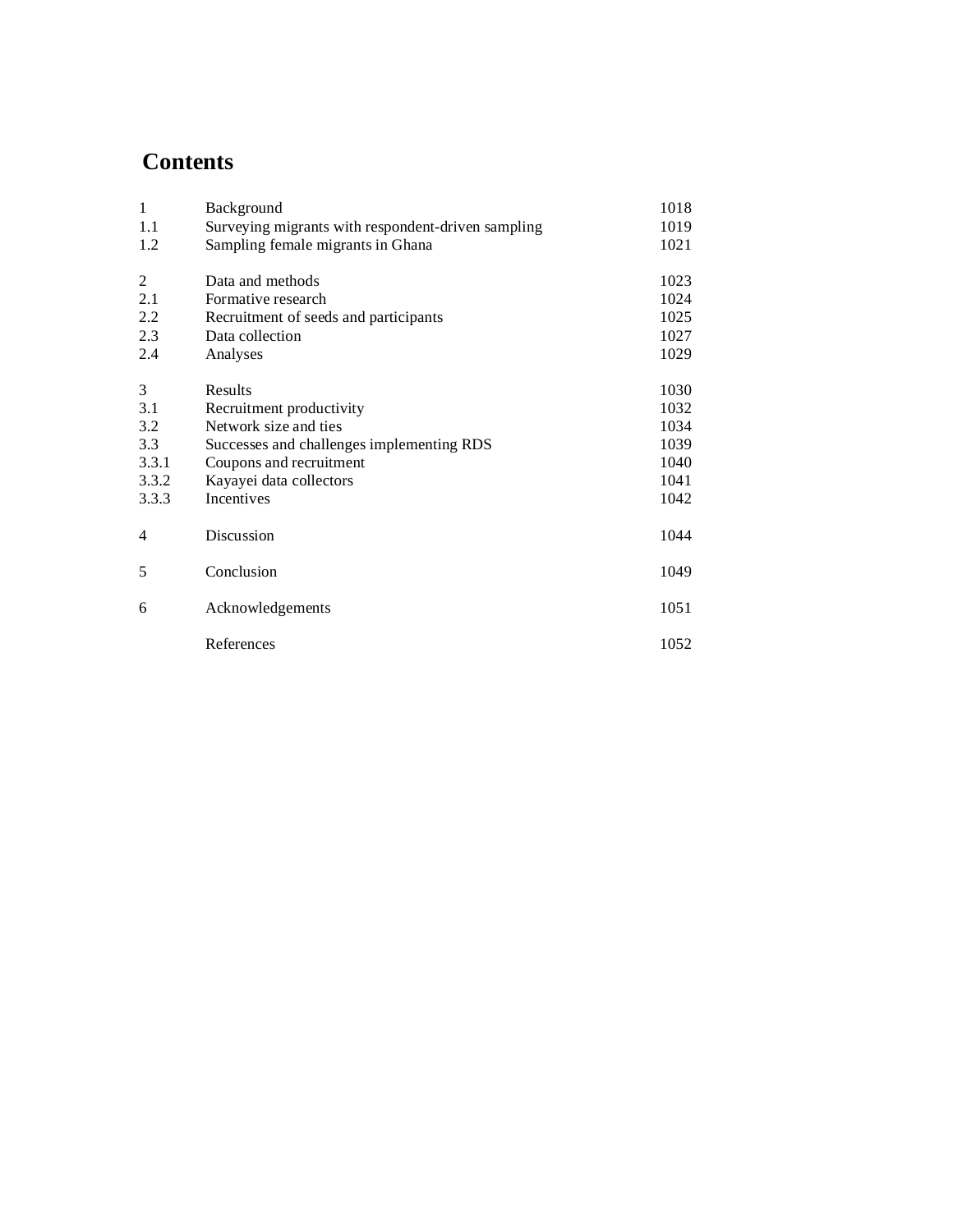## **Collecting data from migrants in Ghana: Lessons learned using respondent-driven sampling**

## **Samantha R. Lattof[1](#page-3-0)**

## **Abstract**

#### **BACKGROUND**

Policymakers and program implementers require high-quality data on migrants and migration in low- and middle-income countries (LMIC); however, a shortage of highquality data exists in these settings. Sampling migrant populations requires better techniques. Respondent-driven sampling (RDS) may be one such solution.

#### **OBJECTIVE**

Using Ghana as a case study, the objectives of this paper are to: 1) assess RDS recruitment productivity, network size, and ties of internal migrants; 2) test for homophily; and 3) detail the successes of and challenges to implementing RDS in Ghana and how these lessons can be applied to migrant populations in other LMIC settings.

#### **METHODS**

This study used RDS to sample 625 rural–urban female migrants working as market porters (*kayayei*) in Accra, Ghana.

#### **RESULTS**

This study generated the most comprehensive data set on kayayei to date. Network size increases as participants become more educated and migrate more often to Accra. Ethnic group membership is an important determinant of recruitment, with certain groups preferring to recruit from within. Employing members of the kayayei population to collect data built crucial trust.

#### **CONCLUSIONS**

Whilst RDS is not a one-size-fits-all solution for sampling hard-to-reach migrants in LMIC, it can be a powerful tool to uncover and to recruit hard-to-reach migrant populations. In countries with multiple ethnolinguistic groups, recruiting a migrant population with greater ethnolinguistic overlap may facilitate quicker equilibrium.

<span id="page-3-0"></span><sup>&</sup>lt;sup>1</sup> Department of Social Policy, London School of Economics and Political Science, UK. Email: [S.Lattof@lse.ac.uk.](mailto:S.Lattof@lse.ac.uk)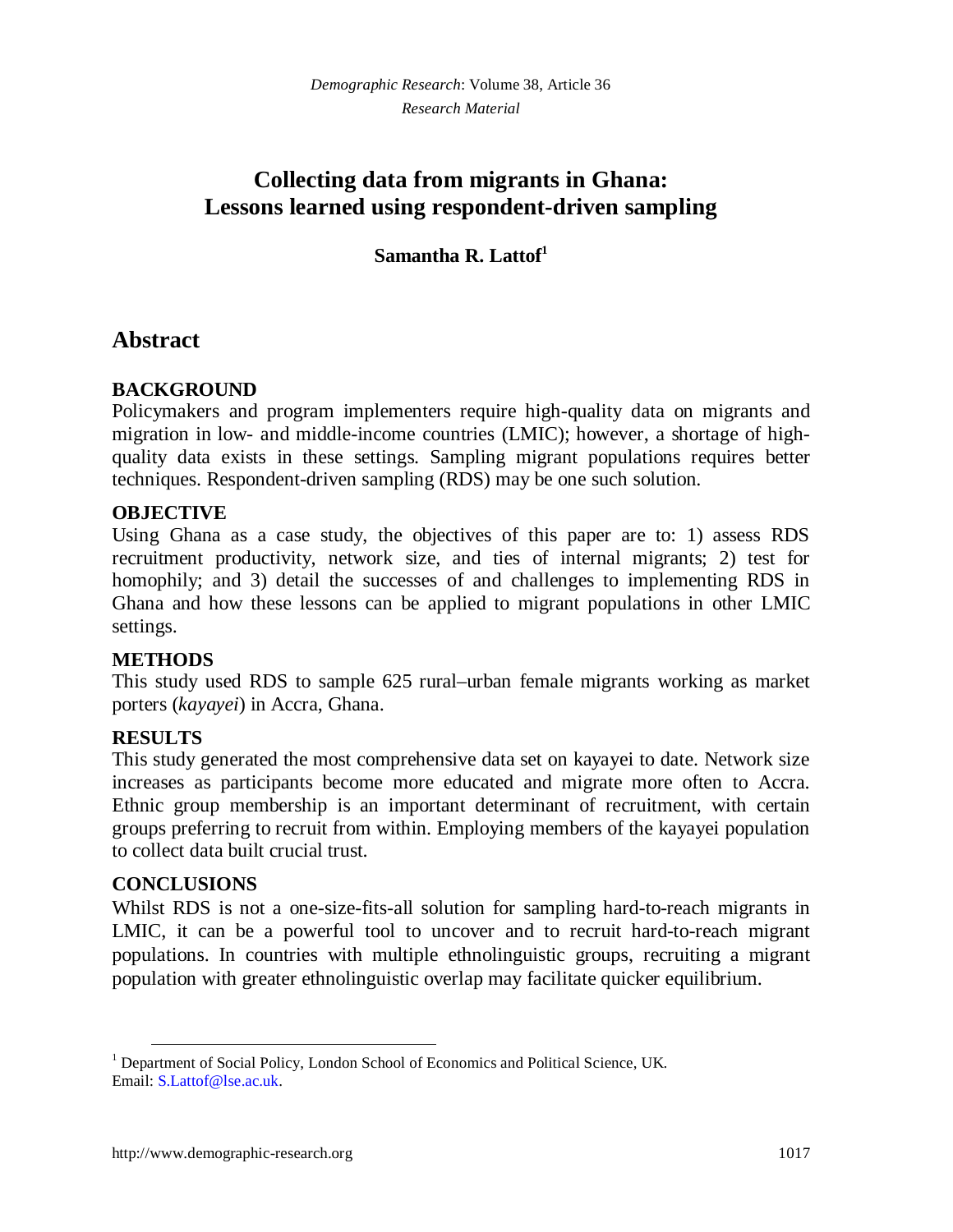#### **CONTRIBUTION**

This study expands the evidence base on use of RDS among migrant populations in LMIC and provides lessons learned to assist other researchers implementing RDS in LMIC settings.

## **1. Background**

The 2030 Agenda for Sustainable Development marks the first time that the global development framework includes migration. Migration's relevance and contribution to development is reflected throughout the Agenda in goals and targets such as protecting labour rights of migrant workers, ending human trafficking, and implementing planned and well-managed migration policies (United Nations 2015). Monitoring progress of these goals demands high-quality, timely data on migrants and migration. Population registers or administrative systems can generate migration data; however, this data is primarily collected within Europe (UNDESA 2013). High-quality, timely data on migrants and migration in low- and middle-income countries (LMIC) is sparse. In LMIC, migration data comes primarily from decennial population censuses and ad hoc population surveys that are expensive to implement. Ad hoc subnational surveys and research on migration tend to be localised and small-scale; data are rarely representative or generalizable.

To better understand migration and migrants' lives in LMIC, researchers require better techniques to reach and sample migrant populations. Techniques must simultaneously minimize potential sources of bias and be resource (i.e., time, money, labour) efficient. Health and Demographic Surveillance Systems can be expensive to operate and may struggle to provide timely data (Ye et al. 2012). Limited resources may prevent the development of sampling frames, resulting in challenges to obtaining representative samples of highly mobile populations. Contextual factors and available tools for data collection may further impede researchers' efforts to survey migrants. Xenophobia, for instance, can lead to migrants being denied or deterred from health facilities, biasing facility-based surveys (Crush and Tawodzera 2014). Respondentdriven sampling (RDS), a technique originally developed to sample hard-to-reach populations in high-income countries, may offer an improved approach for surveying hard-to-reach internal migrants in LMIC. What modifications, if any, are required to implement RDS successfully in limited-resource settings? What lessons implementing RDS among migrants in Ghana may be relevant in other LMIC settings? Using rural– urban female internal migrants in Accra, Ghana as a case study, the objectives of this paper are to: 1) assess RDS recruitment productivity, network size, and ties of internal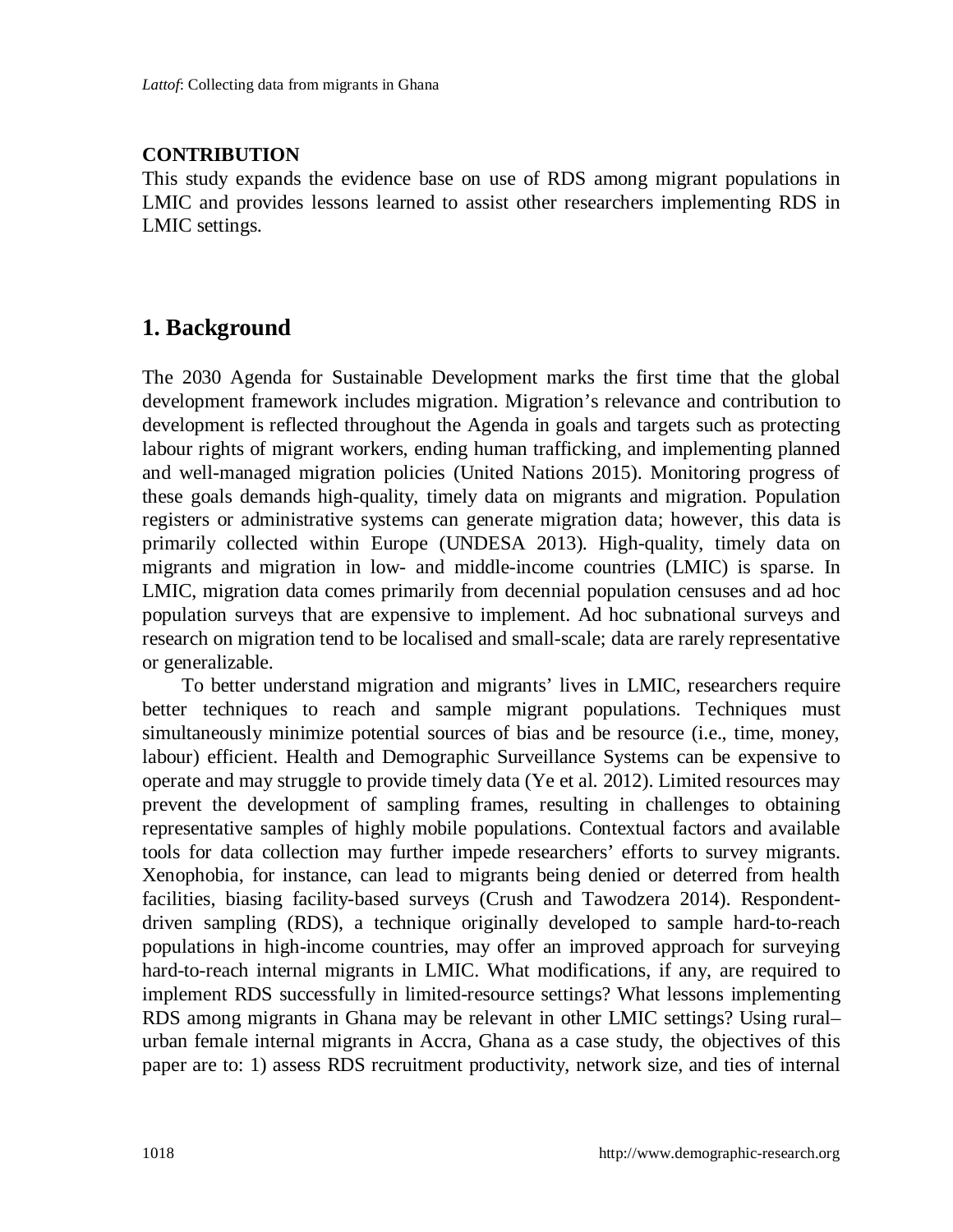migrants; 2) test for homophily; and 3) detail the successes of and challenges to implementing RDS in Ghana and how these lessons can be applied in other LMIC settings.

#### **1.1 Surveying migrants with respondent-driven sampling**

RDS, a variation on chain-referral sampling methods like snowball sampling, originated in the United States of America (USA) as a method to sample 'hidden' populations such as people living with HIV/AIDS and injecting drug users (Heckathorn 1997). Traditional chain-referral methods may generate biased samples through the oversampling of cooperative participants with larger networks, for example. Such biases would negatively impact inferences from the sample. RDS, however, employs a mathematical model rooted in Markov chain and biased network theories to account for the nonrandom way in which the sample was collected and to generate a weighted sample (Heckathorn 1997). This weighted sample has been proven to be unbiased for samples of meaningful size, regardless of how the researcher purposively selects the initial 'seeds' who initiate the recruitment process (Heckathorn 1997; Salganik and Heckathorn 2004). RDS also relies upon a dual-incentive structure whereby participants are rewarded for both participating in the study and for recruiting additional members of the target population via the distribution of uniquely numbered recruitment coupons. For RDS to succeed, the population of interest must be well networked, with individuals recognizing one another as part of a social group. Additionally, researchers must record each participant's personal network size (the number of eligible participants within each participant's social network).

Use of RDS, and evidence generated from RDS samples, has grown rapidly since the mid-1990s, with over 460 studies in 69 countries (White et al. 2015). The methodology has been revised over the years, leading to adjustments such as the calculation of standard errors, new estimators, a bootstrap method for constructing confidence intervals, and larger design effects (Heckathorn 2002; Salganik 2006; Heckathorn 2007; Volz and Heckathorn 2008; Wejnert et al. 2012). Despite these revisions, the validity of RDS methodology warrants caution and may be inappropriate for certain studies. Simulations find that the RDS assumptions, discussed later in section 2.4, may be unrealistic and can produce biased estimates (Gile and Handcock 2010). Public health researchers in particular may find these estimates and RDS's "misleadingly narrow" confidence intervals unsuitable for disease surveillance (Goel and Salganik 2010: 6746). Biases may also exist around recruitment, causing several researchers to inquire about willingness to participate or ability to recruit (Carballo-Diéguez et al. 2011; Liu et al. 2012; Rudolph, Fuller, and Latkin 2013). A small but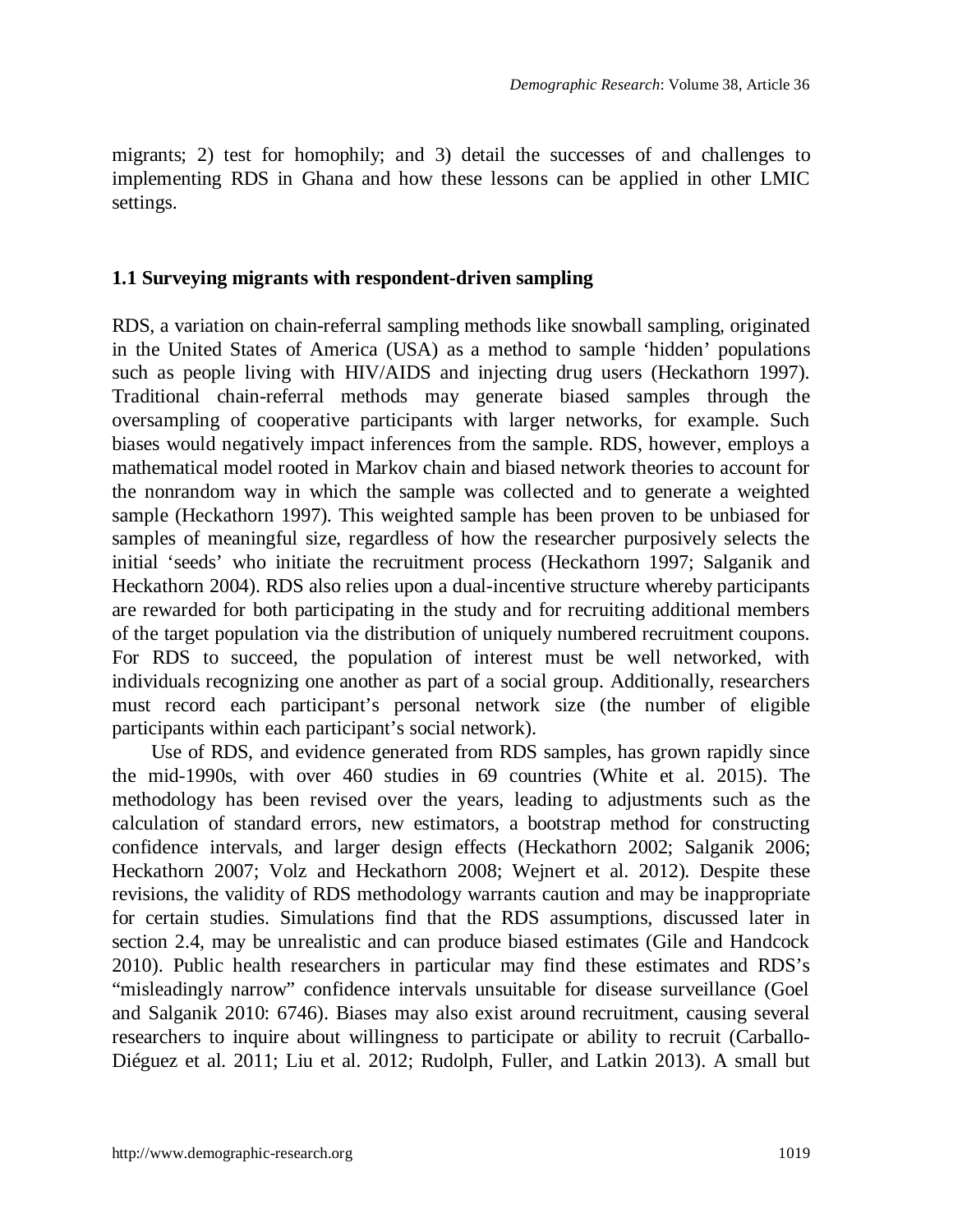growing body of RDS literature addresses the need to "identify potential recruitment biases so that they can be either acknowledged as potential limitations or corrected for in the analysis" (Rudolph, Fuller, and Latkin 2013: 5).

Researchers have used RDS most frequently in the USA, China, India, Mexico, and South Africa (White et al. 2015). Though four of the five most common countries for RDS studies are classified as LMIC, the use of RDS in migration research is often restricted to sampling hard-to-reach international migrant populations in high-income countries (Tyldum and Johnston 2014). There is a small but growing body of evidence that uses RDS to sample migrants in lower-middle income countries (e.g., Ukraine, Morocco, Kenya) and upper-middle income countries (e.g., South Africa, China, Thailand) (International Organization for Migration 2010; Khamsiriwatchara et al. 2011; Tyldum and Johnston 2014; Okal 2016). In the limited evidence on the use of RDS for migrant populations outside of high-income countries, there is little detailed methodological reflection – either positive or negative – on the suitability of this technique for migrant populations in LMIC settings and the lessons learned.

Researchers have implemented RDS within migrant populations to study issues such as sexual violence among Sub-Saharan migrants in Morocco; HIV risk behaviours among undocumented immigrant women in Texas, USA; and the health of adolescent migrants in Shanghai, China (Montealegre et al. 2013; Decker et al. 2014; Keygnaert et al. 2014). These studies contribute to a nascent body of evidence within the migration literature that documents efforts to ground RDS in local cultures and settings. Keygnaert et al. (2014) adopt a community-based participatory research approach with a community advisory board that contributes to the study design and helps identify community-based researchers in Morocco. Montealegre et al. (2013) incorporate extensive formative evidence in the design of RDS among Central American immigrant women in the USA that includes in-depth interviews with women to assess the acceptability of RDS, to examine social network characteristics, and to pilot the survey questionnaire. Decker et al.'s (2014) five-country (United States, Nigeria, South Africa, India, China) comparative study of disadvantaged 15–19-year-olds also incorporates an extensive formative phase to inform RDS design and implementation, including community mapping, in-depth interviews and focus group discussions with the target population, and key informant interviews.

Some studies using RDS with migrants have reported challenges from slow recruitment, lack of connectedness to the target group, small network size, and reluctance to refer new participants. A study among Pakistani and Polish migrants who recently arrived in the United Kingdom, for example, struggled with chain referral; as a result, researchers developed and implemented an alternative sampling approach in which they led the chain referral process, rather than the participants themselves (Platt, Luthra, and Frere-Smith 2015). This study also found a lack of connectedness of the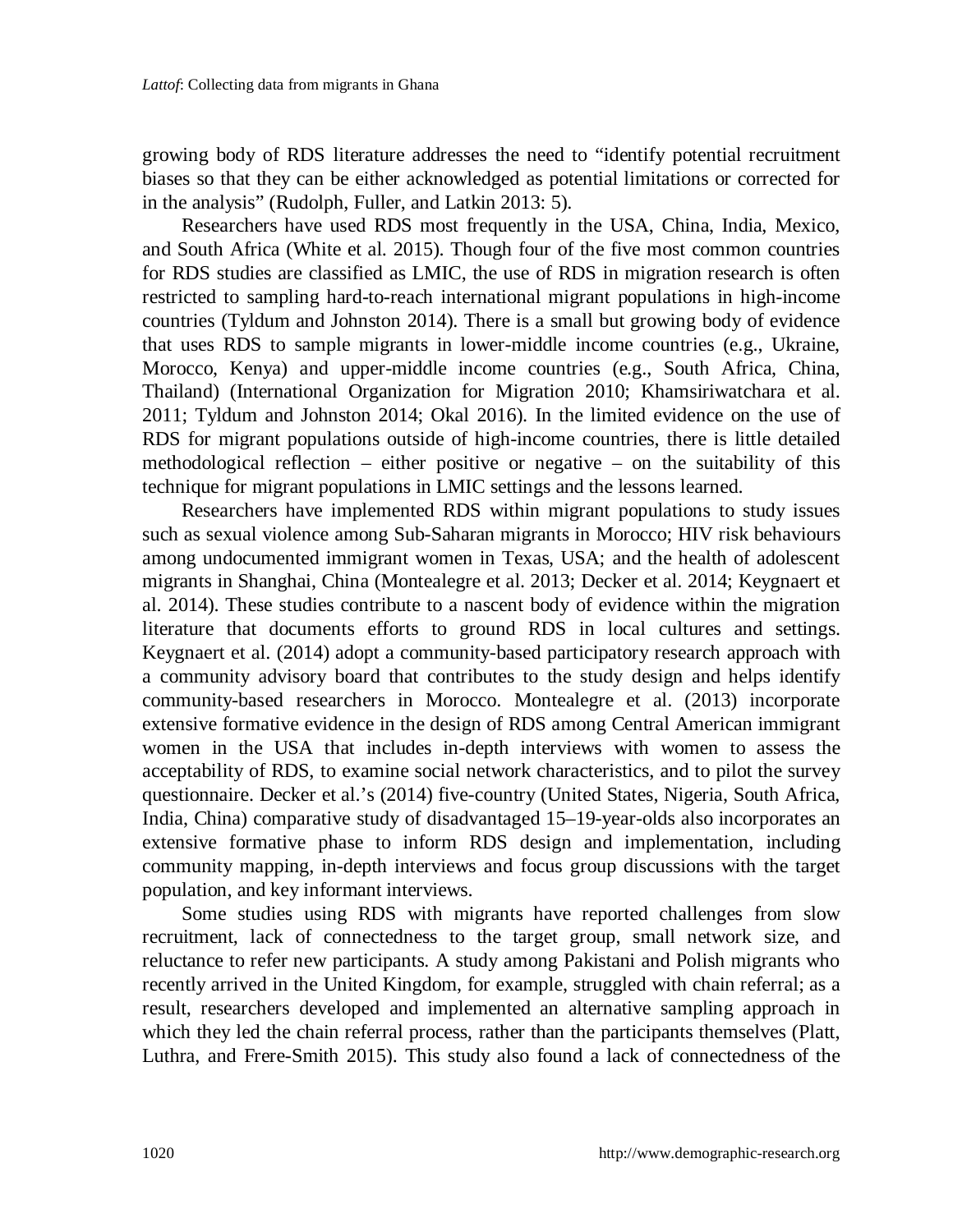target populations as well as participant reluctance to refer additional participants (Platt, Luthra, and Frere-Smith 2015). Among socially marginalized young people in Sydney, Australia, Bryant (2014) found that RDS sampled the target population inefficiently, leading to a high proportion of ineligible participants. Compared to other RDS studies the recruitment rate was low, and participants had small and disparate networks (Bryant 2014).

These documented challenges implementing RDS shed important light on some of the pitfalls involved in using this sampling method for migrant populations. Taken as a whole, they suggest a need to more fully ground RDS in formative research prior to sampling and to share lessons learned from applying RDS in various settings. Involving members of the target population in the design of RDS might help minimize potential implementation challenges such as inappropriate incentives, cultural attitudes towards research participation and peer-recruitment, and whether or not sufficient, direct links exist between members of the target social group. Feedback from the target population and stakeholders may also indicate that RDS may be an inappropriate tool in certain settings or within certain populations. In Moscow, Russia, preliminary fieldwork revealed that irregular female migrants were unable or unwilling to refer participants via RDS; thus, the researchers modified their initial plans and implemented an alternative sampling method (Agadjanian and Zotova 2012).

Little evidence has been published regarding the nuances and practicalities of implementing RDS among migrants in LMIC. With inconsistent documentation of RDS implementation experiences it is difficult to assess where and why RDS is working or failing. The use of RDS in such settings warrants better understanding of factors leading to its successful implementation.

#### **1.2 Sampling female migrants in Ghana**

This case study uses data collected during the implementation of RDS among a subpopulation of female internal migrants in Ghana. These migrants are identified by their occupation as market porters who carry loads on their heads (kayayei<sup>[2](#page-7-0)</sup> [plural], *kayayoo* [singular]). They represent the face of contemporary female north–south, rural–urban migration in Ghana, with most migrant female youth taking up this work upon arrival in Accra (Kwankye and Addoquaye Tagoe 2009). Yet head porter work is not limited to female migrants from northern Ghana. Kayayei may come from Ghana's

<span id="page-7-0"></span><sup>2</sup> *Kayayei* and *kayayoo* are compound words formed from the Hausa and Ga languages. *Kaya* is often translated from Hausa as "load" or "burden." In Ga, *yei* means "women," and *yoo* means "woman." Participants in this study most often used the single Hausa term *kaya* to refer to their work, as in "I carry *kaya.*"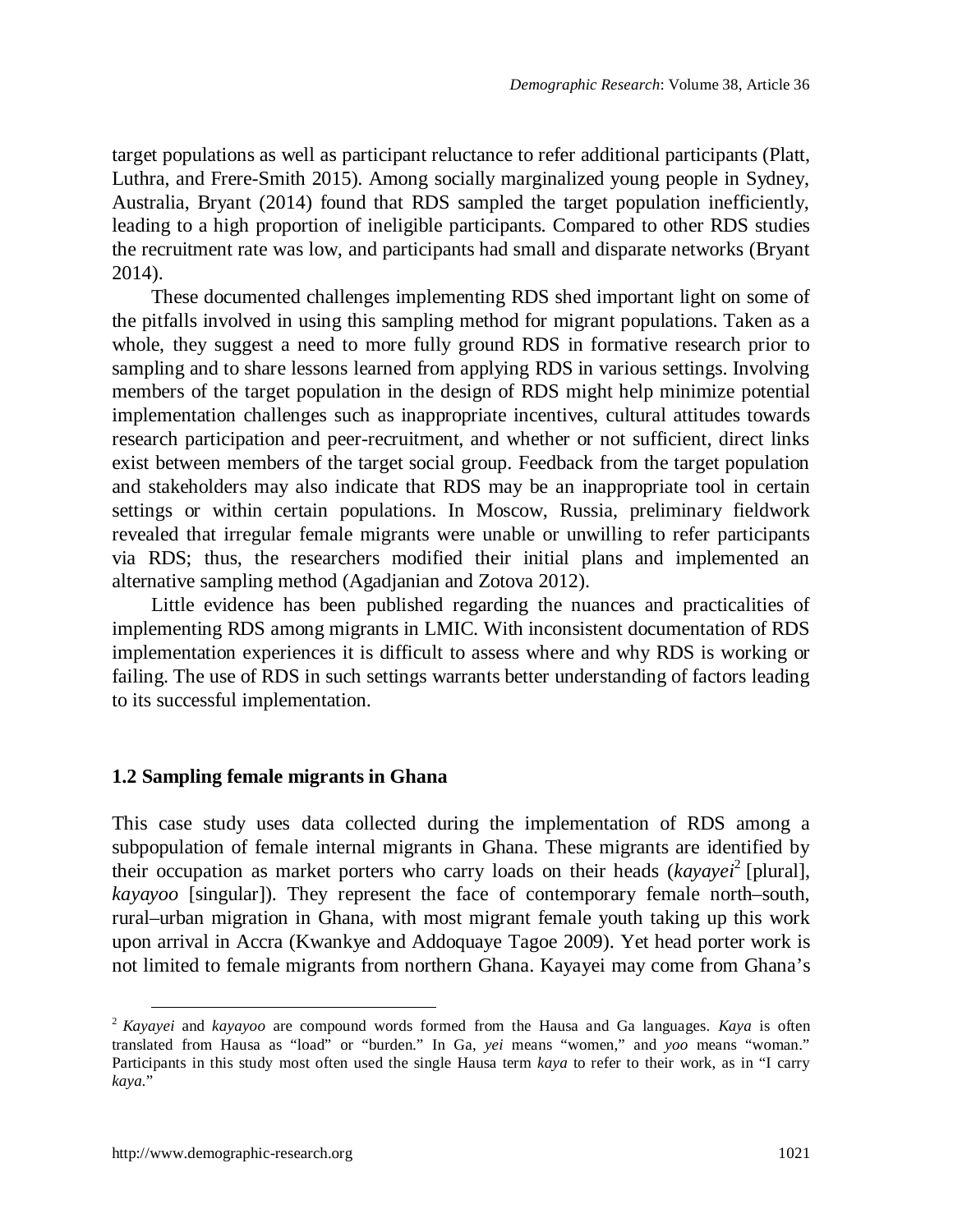other regions and from Togo. Ga petty traders in Accra may even work occasionally as head porters if they cannot make enough money trading (Salifu 2015). In Accra and Kumasi, Ghana's two largest cities, authorities and local residents alike often view kayayei as outsiders, since the majority of kayayei migrated from rural areas in Ghana's northern three regions. Kayayei are highly stigmatized due to a combination of their menial work and northern ethnicities, and they may regard strangers and authority figures with fear and suspicion (Daily Graphic 2010).

These internal migrant kayayei tend to be missed or excluded from household- and institution-based (e.g., school, health facility) surveys since they are mobile, occasionally homeless, and have low levels of formal education. Though vulnerable to sexual and reproductive health risks and violence, migrant kayayei seek formal health services infrequently (Anarfi and Appiah 2009; Kwankye and Addoquaye Tagoe 2009), excluding the possibility of facility-based sampling methods to research health-related issues. This population has become a growing concern for the government, nongovernmental organizations, and civil society organizations. The growing migration of girls and women from northern Ghana seeking kayayei work to avoid poverty highlights a need for greater development in the north. Large numbers of teenagers working as kayayei challenge Ghana's efforts to combat child labour. The increasing number of adolescents and young adults in Accra places additional pressure on social services and employment opportunities. Despite consensus that the total number of kayayei in Accra is increasing, the exact figure remains unknown: estimates range from 2,300 to 160,000 (Kearney 2013; Parliament of the Republic of Ghana 2016).

Researchers have identified multiple challenges gathering data on Ghana's kayayei, including a lack of incentives to participate, language barriers, and sampling and survey approaches. Without compensating participants for their time, Opare (2003) found kayayei unlikely to participate in research lasting over five minutes. In the country's 2010 Population and Housing Census the number of kayayei was higher than anticipated and required more than one day to enumerate (Daily Express 2010). According to media reports and formative interviews with kayayei leaders, census implementation efforts were further challenged by attempts to enumerate kayayei whilst they were working and by waking up sleeping homeless kayayei in an effort to enumerate them (Daily Graphic 2010). Given the stigma that these migrants experience in Accra and political discussions about forcibly sending migrant kayayei back north, many migrant kayayei hesitate to interact with unknown people such as census enumerators, who represent authority. Convenience sampling of kayayei in the market workplace, for example, would cause an unwelcome interruption to participants' work, especially during busy market times when research participation could result in the loss of potential customers. In order to have large networks in Accra, migrant kayayei would likely have resided in Accra for a long time or have migrated multiple times; therefore,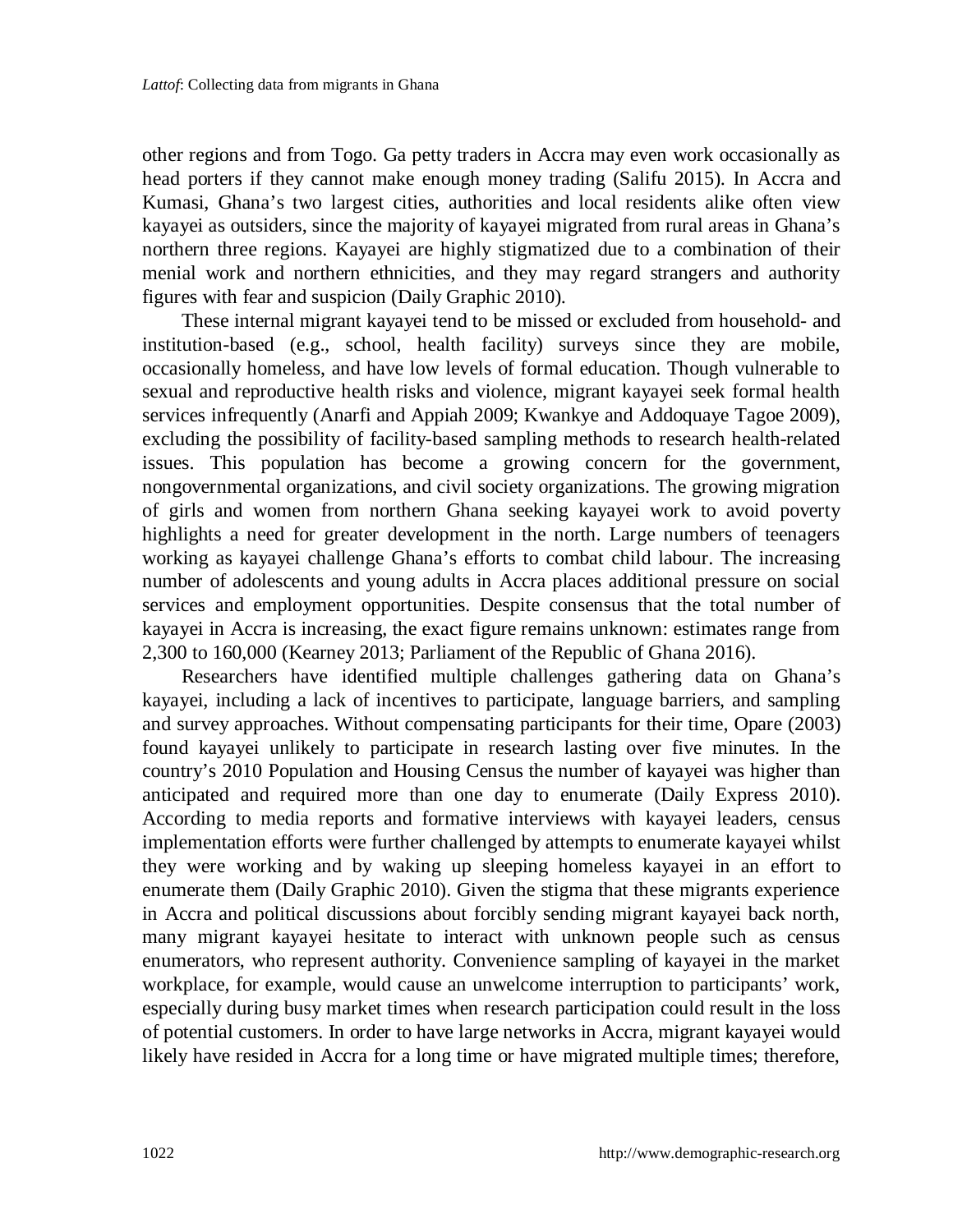with chain-referral methods like snowball sampling, recruiting migrant kayayei with the largest networks would likely lead to bias.

Despite the methodological and implementation limitations of RDS, this method offers an opportunity to overcome previously documented kayayei sampling challenges (e.g., declining to participate when interrupted at work, lack of a sampling frame) and an opportunity to generate stronger population-level inferences than prior studies employing nonrandom sampling methods. By design, RDS features (e.g., peer recruiting, coupons) could also help facilitate participant willingness and availability, which have hindered prior efforts to sampling migrant kayayei. Ghana's migrant kayayei meet the criteria to sample using RDS. Migrant kayayei can be clearly defined, recognize one another as part of the group, and have the characteristics of a social group (i.e., they identify and interact with each other) (Friberg and Horst 2014). Formative discussions with key informants, including members of the Kayayei Youth Association (KYA) and kayayei leaders, indicated that kayayei migrants would have sufficiently dense network ties to facilitate chain referral. Organizations in Accra offer events and programmes (e.g., community health outreach programmes, skills training, activities organized by the KYA) to kayayei regardless of ethnolinguistic group, providing opportunities for kayayei to meet and interact with members of different tribes. North– south migration in Ghana is a highly network-driven phenomenon with migrant kayayei linked by kinship, friendship, community, and tribe. Kayayei are directly linked to one another, and these connections impact their migration. For girls and women in the north considering migrating to Accra, relationships with current migrants influences choice of destination. Kayayei migrants work together in groups, sleep together outside or in a shared room, watch over each other's children, and support one another.

## **2. Data and methods**

Quantitative data was collected using RDS over four weeks in March and April 2015 as part of a larger mixed-methods study on migration and women's health in Ghana. Given this larger study's focus on north–south migration, the quantitative survey was limited to kayayei in Accra who migrated from Ghana's three northern regions. The study was conducted at the KYA office in Agbogbloshie, Accra, near several of the capital's largest markets and Accra's largest informal settlement. Based on previous researchers' experiences attempting to interview kayayei, the choice of research location was identified a priori as critical to the success of the RDS. Situating the research out of the KYA office, where the research team was visible to anyone walking by, also served to allay the fears of potential recruits, who could observe the research team's activities from a comfortable distance before deciding to participate. In addition, working out of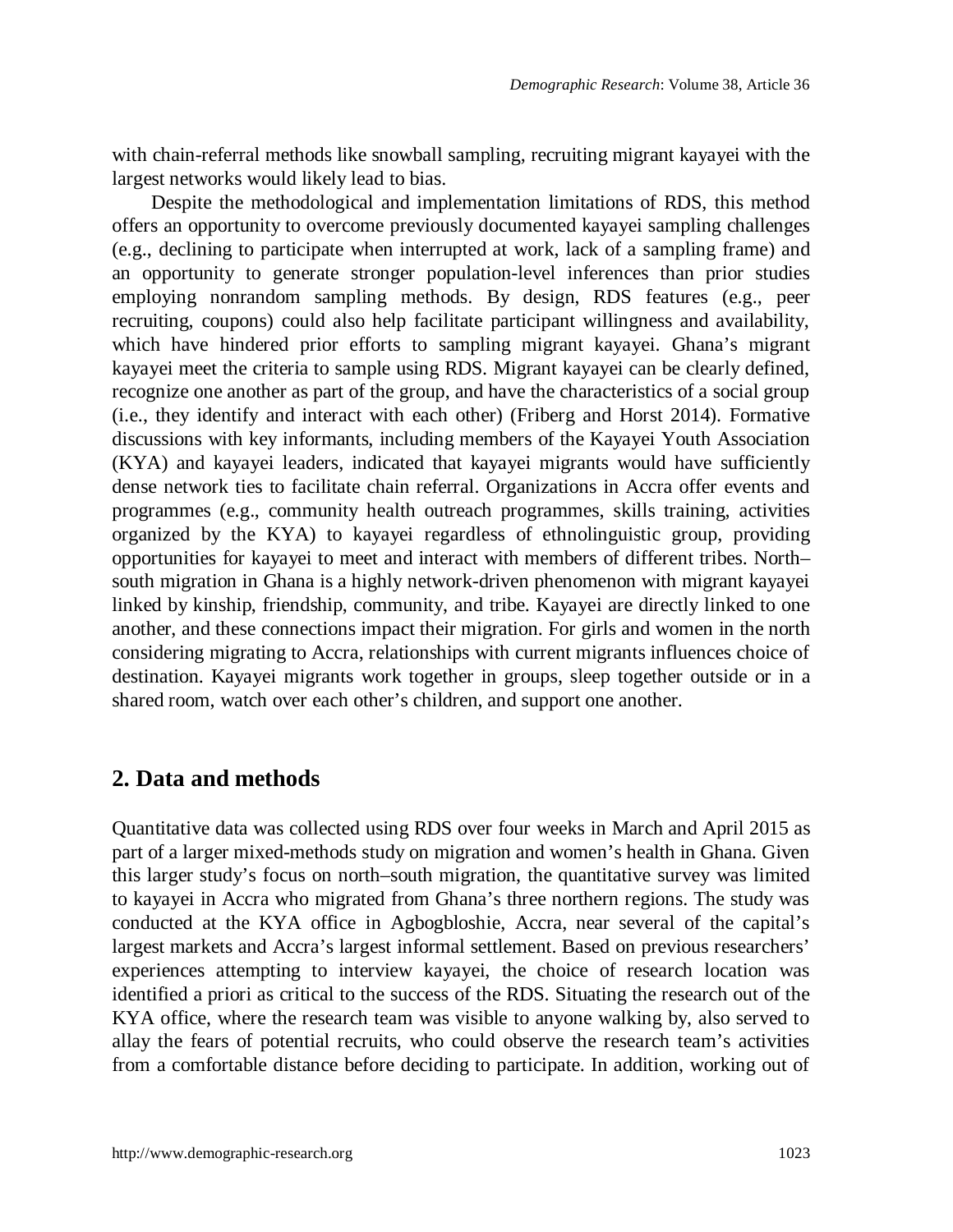the KYA's office allowed the research team to link participants needing additional support with services that the KYA provides in collaboration with partners (e.g., Marie Stopes Ghana, United States Agency for International Development, Society for Women and AIDS in Africa). In recognition of the diverse roles that female migrants play, including that of mother and caregiver, the office was a child-friendly place. Infants and young children accompanied participants on a daily basis.

#### **2.1 Formative research**

Before implementing the survey, the author spent two months in the community conducting formative research and volunteering with the KYA. Formative activities identified as critical prior to implementing RDS included meetings with a wide range of stakeholders (e.g., kayayei community leaders, potential seeds who would initiate the study, KYA board members) to introduce the study, seek their input, and answer questions about the research. The formative research generated evidence on factors necessary for implementation of RDS, including appropriate incentives; participants' personal network sizes; hours and days during which to conduct the study; coupon design; the survey instrument; participants' languages; and participants' prior experiences with researchers, outsiders, and census enumerators. People were unfamiliar yet intrigued by the idea of using coupons to recruit and to participate. Formative discussions about the use of coupons revealed that, so long as the incentives were appropriate, kayayei migrants would participate in longer interviews. Provided participants received an appropriate incentive that compensated them for missed work and travel, key informants expected that participants would sit for at least 45 minutes to complete the survey.

Since the KYA office was open to participants on Mondays to Saturdays from 9:00am to 5:00pm, when many kayayei migrants were working, participants received monetary incentives relative to a kayayoo's average daily wage. The office's location near large markets made it feasible for kayayei to participate in research during breaks and at times when slow markets produced little demand for their services. Stakeholders, including the KYA and working kayayei, assisted with identifying the most appropriate incentive values during the formative research period. Incentives, a key feature of the RDS methodology, functioned as both economic compensation for participation and motivation for participants to recruit additional respondents (Tyldum et al. 2014). Survey respondents received a total of 5 Ghanaian cedis (approximately £0.85 as of 13 November 2017): 2 cedis for participation and 3 cedis for travel and transportation. Respondents were eligible to receive a bonus of up to 3 cedis (approximately  $£0.51$  as of 13 November 2017) for referring up to three additional participants.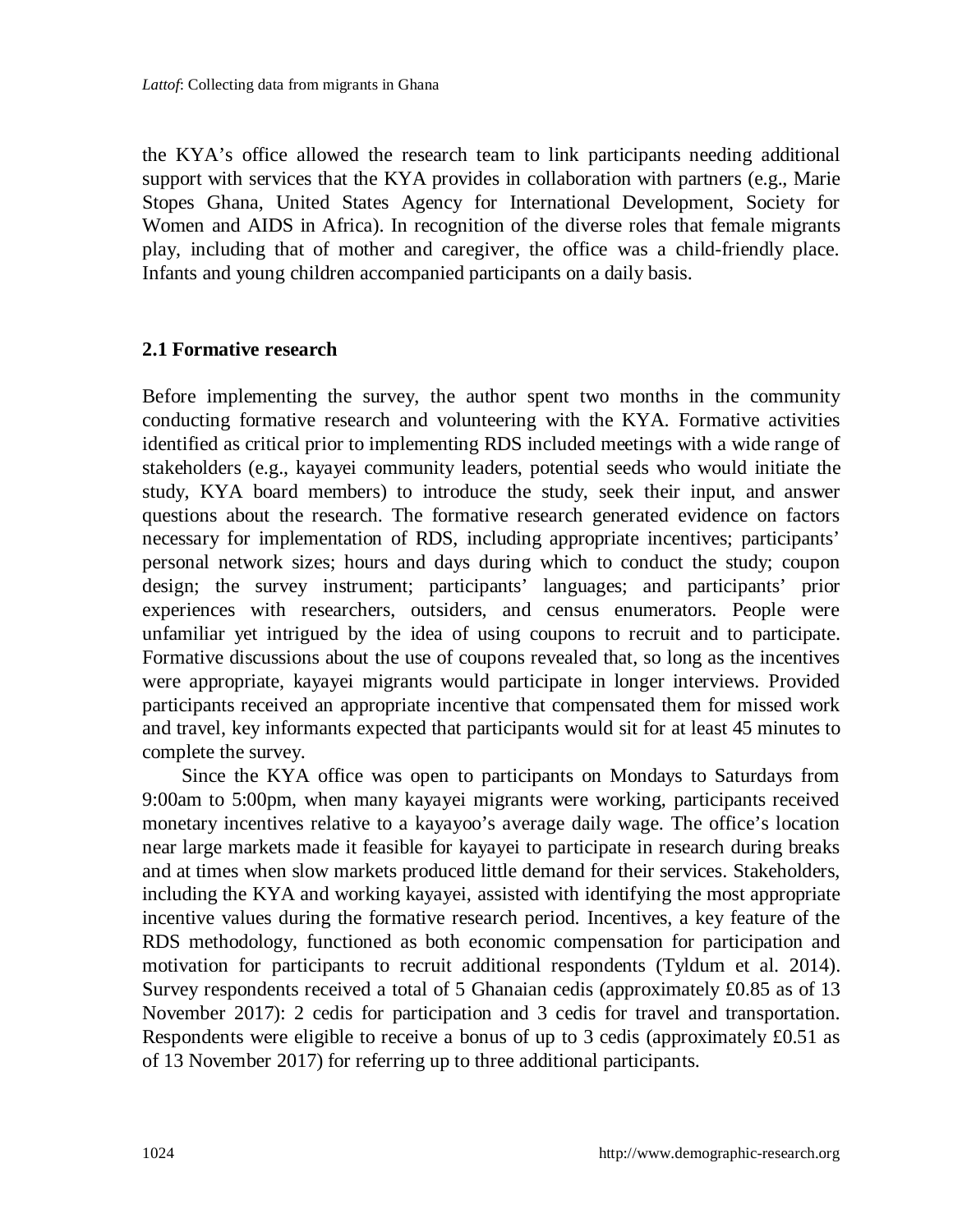To accurately measure personal network size  $(PNS)$  – the number of eligible participants within each participant's social network – the formative assessment phase explored what it meant to know someone in this setting, and piloted ways in which to ask participants these questions. Capturing each participant's PNS is crucial for analysing data using RDS and requires: 1) a clear definition of the target population, 2) a defined meaning of what it means to know someone, 3) a geographic parameter, and 4) a time frame (Johnston, Rodriguez, and Napierala 2014).

The critical importance of the identity of interviewers also emerged during the formative work. Key informants recommended hiring local data collectors who identified as insiders rather than outsiders and could thus minimize social distance (Driedger and Peters 1977) and put the study population at greater ease. Additionally, kayayei data collectors would be well positioned to confirm eligibility criteria and rule out potential imposters, such as beggars, who might attempt to participate for the incentive. Seven data collectors from northern Ghana who self-identified as kayayei and who had a high school education were selected and trained to administer the survey questionnaire to participants. Data collectors spoke English, Twi, Dagbani, Frafra, Mampruli, Kusaal, and Sisaala. Like the kayayei community leaders consulted during the formative research phase, all data collectors were bilingual or multilingual, speaking two  $(n = 2)$ , four  $(n = 2)$ , or five languages  $(n = 3)$ . The number of data collectors was based on linguistic needs as well as sampling estimates that assisted in study planning and implementation (Wejnert et al. 2012). Conservative calculations revealed that an estimated sample of 538 kayayei was required to achieve the same statistical power as a simple random sample one-tenth as large (Lattof 2018).

#### **2.2 Recruitment of seeds and participants**

Following this formative work and a review of studies with comparable estimated sample sizes, ten seeds were initially identified in collaboration with the KYA. Whilst no exact method exists for selecting seeds, prior studies have often selected 1–20 seeds that reflect diversity (Kubal, Shvab, and Wojtynska 2014). The author's analyses of census data as well as prior studies on kayayei indicate that most north–south female kayayei migrants are Muslims from the Northern Region, so a higher proportion of seeds reflected these characteristics. Seeds were selected to ensure variety across additional characteristics, such as the current length of time spent in Accra, the number of migrations made to Accra, primary worksite in Accra, and homelessness. Four seeds failed to generate sufficient recruitment chains, producing an insufficient number of referrals to generate a final sample independent of these four seeds. Two of those failed seeds identified as Mole-Dagbani, an ethnic group that was well represented among the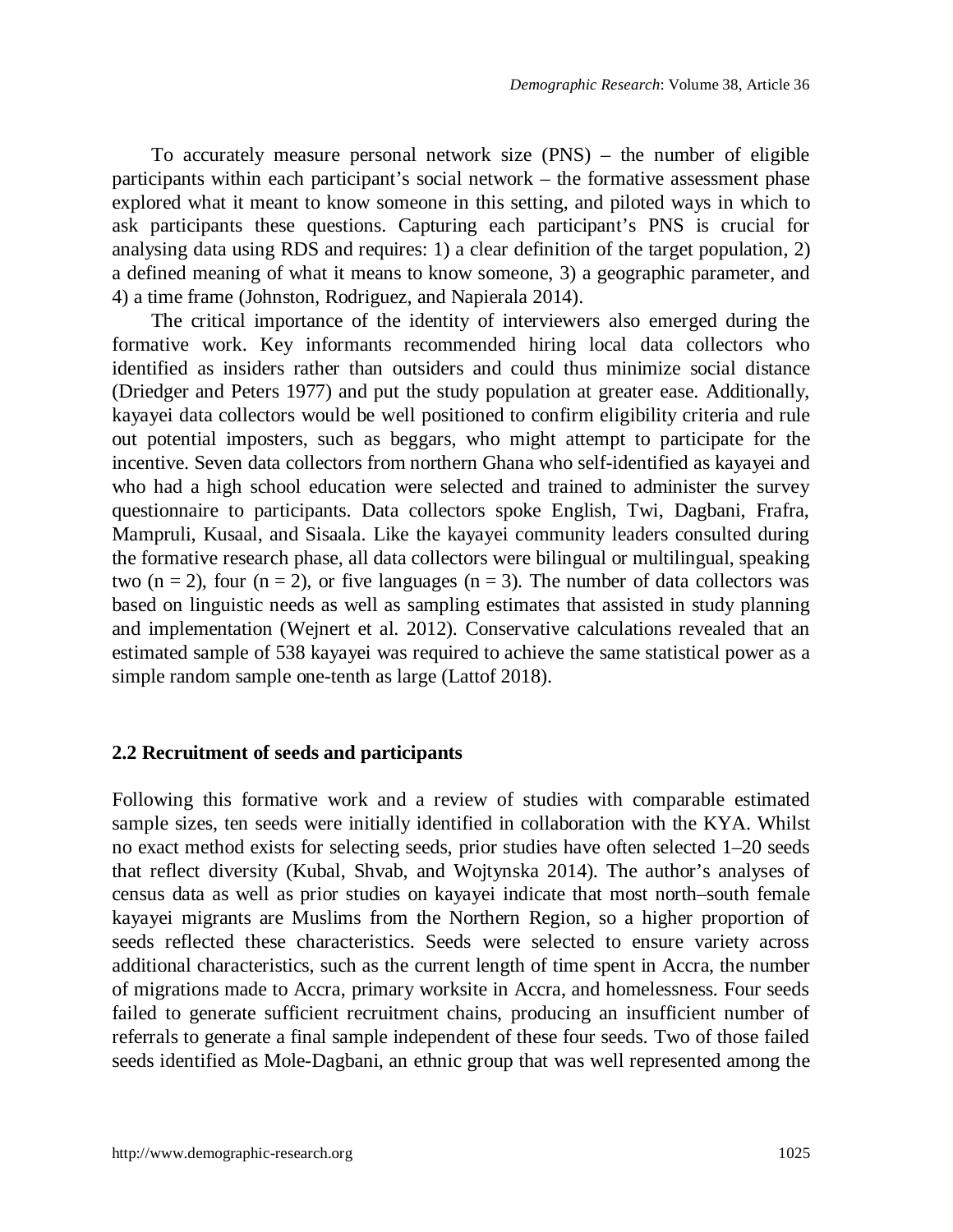remaining seeds. The other two failed seeds identified as Sissala and Frafra, warranting replacement seeds that identified similarly to ensure sufficient representation. The remaining six seeds were growing sufficiently and their recruitment chains continued to generate new recruits, so only two replacement seeds were added to the study.

In consultation with stakeholders, coupons were designed and printed in English, the primary language of instruction in Ghana's schools. Given the low levels of education and literacy among the study population, many participants would likely be unable to read the coupons. If illiterate participants sought assistance from someone outside the office, whoever read the coupon would have learned English in school. To minimize issues with using coupons among a largely illiterate population for whom the coupons would serve as a visible token of potential participation, data collector training emphasized the importance of concise oral recruitment instructions to each participant after the survey. Participants were encouraged to return to the office if they had questions about the coupon details. Participants received three recruitment coupons until their recruitment chain reached the third wave, at which point the number of coupons was reduced to two. In the last week of the study the number of recruiting coupons was gradually reduced to zero. Initially, coupons expired within one week in order to minimize coupon degradation and maximize the possibility that recruiters would correctly recall the recruitment instructions. It became apparent after the first week that a shorter referral window would lead to less coupon deterioration and fewer reports of coupons being taken north with potential recruits returning home. The coupon validity period was reduced to three days for the remainder of the survey.

Recruits who held a valid coupon were invited to participate in the study if they met the following selection criteria:

- 1. Female
- 2. Currently working as a kayayoo in Accra
- 3. Migrated to Accra from one of the three northern regions (Upper East Region, Upper West Region, or Northern Region)
- 4. Has not already participated.

Assigning participants to data collectors based on shared ethnic group and/or shared language increased the likelihood that any ineligible returning participants would be reinterviewed and identified by their original data collector. Whilst data collectors were advised to be aware of the possibility of repeat participants and were encouraged to report suspected repeat participants, they identified no cases.

The data collection team ensured that prior to participation all participants received the required study information in a manner that was understandable, so that consent was obtained without coercion or undue influence. Due to low literacy levels among the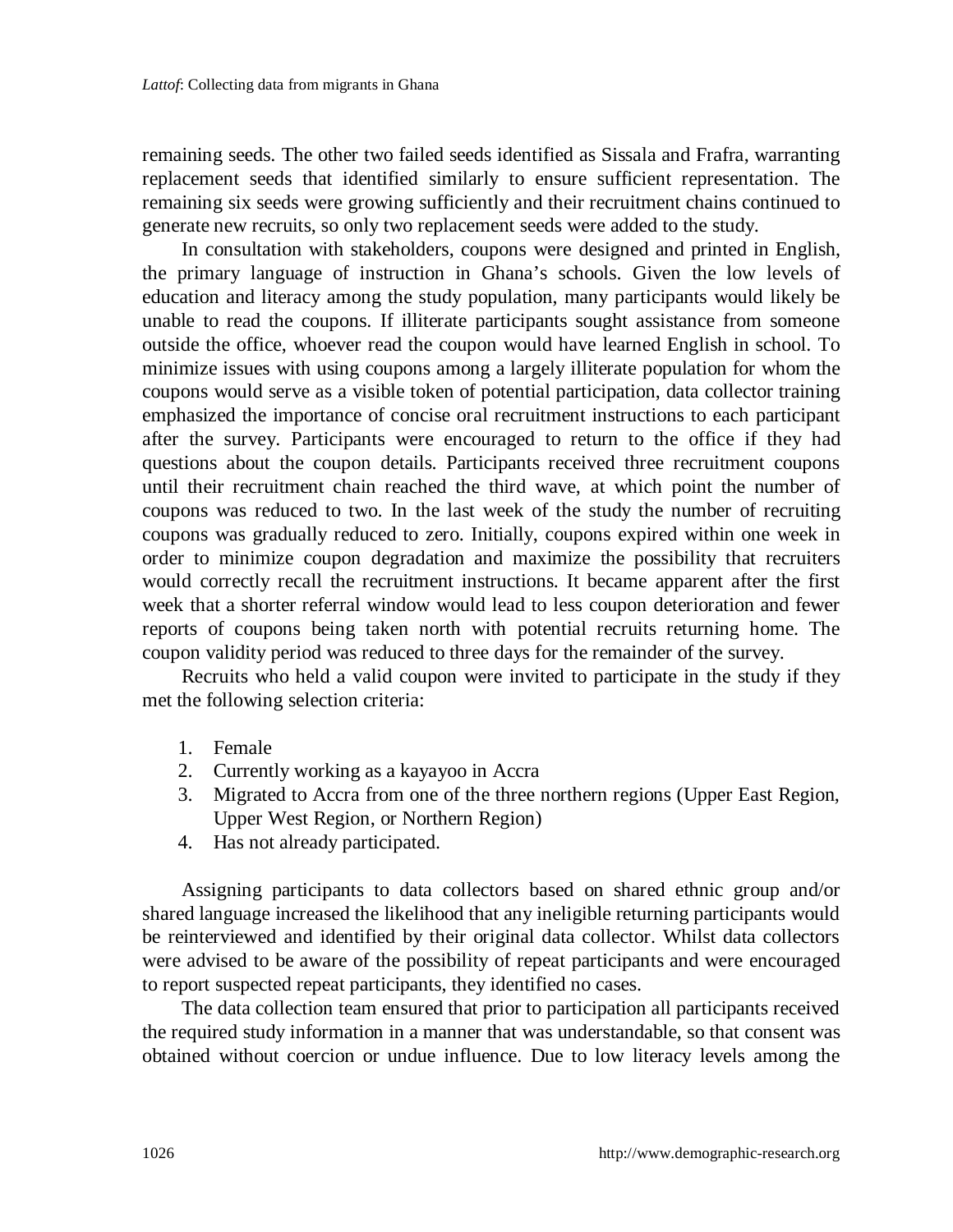study population and suspicion over signing documents, verbal consent was preferable to written consent so as to reduce potential embarrassment and underscore the participants' agency. Participants were offered the option of verbal consent in which the researchers followed a set script (Evans and Becker 2009; GSS, GHS, and ICF Macro 2009; Day 2014). Among participants under 18 years of age, the data collectors inquired whether the participants migrated to Accra with a parent or guardian or if they were 'emancipated minors' who migrated to Accra alone. Adults (those aged 18 years and older) and independent child migrants (emancipated minors under 18 years of age) received the standard consent form. Children under 18 years who resided in Accra with a parent or guardian were asked to bring their parent or guardian to the office to complete a parental consent form and child assent form before participating. The London School of Economics (LSE) Research Ethics Committee (on 18 November 2014) and the University of Ghana's Noguchi Memorial Institute Institutional Review Board (protocol number 065/14-15) approved this research. In addition, the author sought approval from kayayei community leaders, the KYA's Board of Directors, the Director of Social Welfare, and the local chief.

#### **2.3 Data collection**

The research team pretested and piloted the questionnaire during the formative research period in order to verify the questionnaire structure, formulation of questions, appropriate language and terminology, completion times, range of variation in response variables, and respondent understanding. Data collectors found that the term 'sister' was causing confusion, since in this setting 'sister' is often used to refer to a close female friend. All survey references to 'sister' were thus changed to 'biological sister.' Data was recorded in a 25-page questionnaire with ten modules (personal network size, demographic characteristics, employment, reproduction, recent illness or injury, health insurance, relationships, family planning, sexually transmitted infections, and data collector observations). Though the majority of training concluded before the study started, the author continued on-the-job training during survey implementation.

Since RDS analysis relies on the collection of the personal network size (PNS) variable that measures the number of eligible people in each participant's personal network who are members of the study's target population (Johnston, Rodriguez, and Napierala 2014), data collector training emphasized what it means to know someone and different ways of phrasing this expression, such as "someone who would recognize you at the market." These relationships between recruiters and participants should include strong and weak ties in order to sample a wide range of participants from the target population and reduce the likelihood of recruitment bottlenecks (Johnston,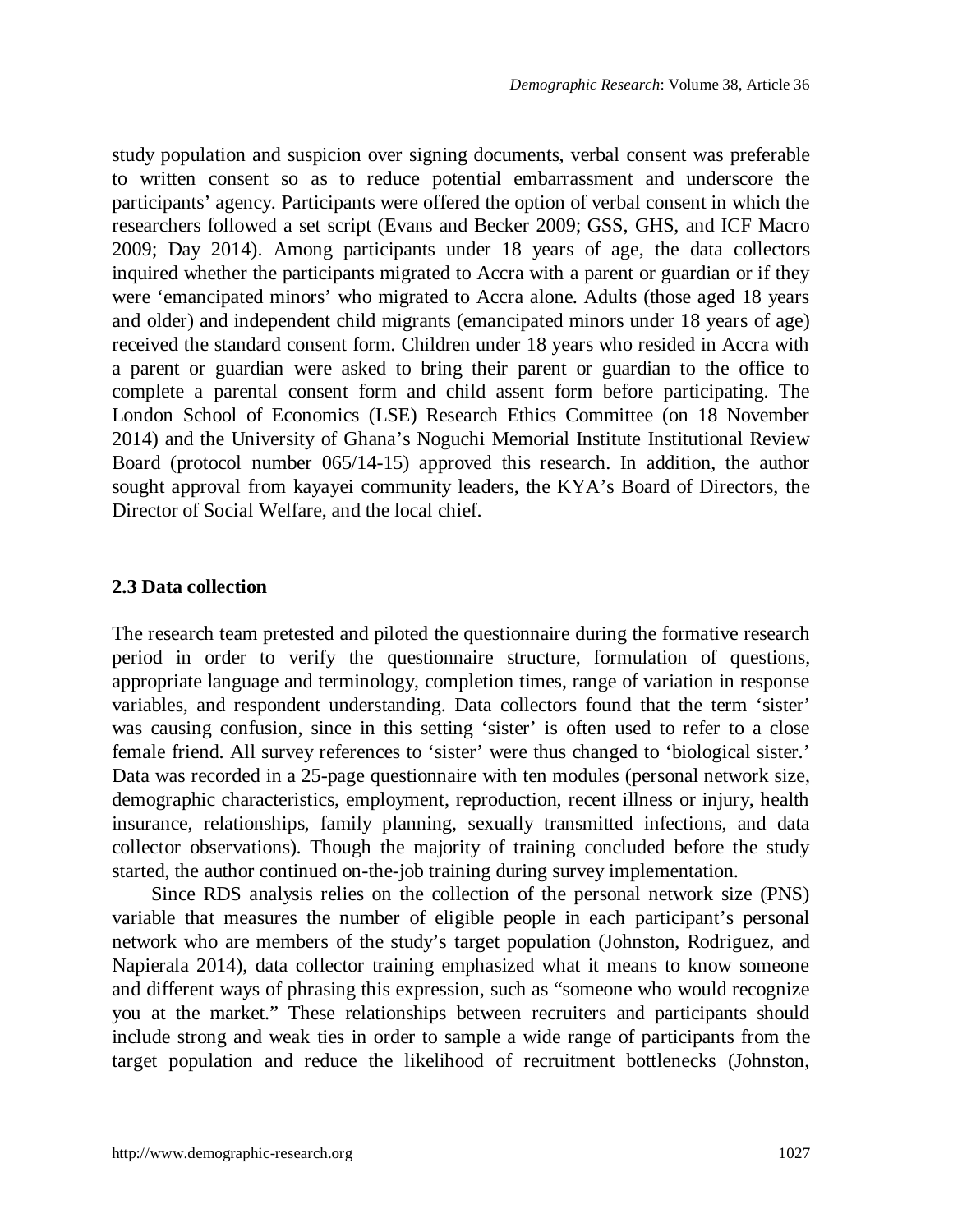Rodriguez, and Napierala 2014). Data collectors obtained participants' PNS from three questions at the start of the survey. The first question defines the target population and what it means to know someone (#101). In order to prevent the recruitment of strangers, this question also references time spent together (e.g., carrying loads together for the same customer, sharing a room, sitting together on a break). Subsequent PNS questions limit the survey's geographic boundary to Accra (#102) and the estimation period to two weeks (#103) to reduce recall bias.

- 101. How many kayayei do you know who are from the northern three regions: Upper East, Upper West, and Northern Region? By 'know,' I mean you know them and they know you. You know their name, and they know your name. They are people you have spent time with who would recognize you in the market.
- 102. How many of these girls and women currently work in Accra as kayayei? Please give an exact number.
- 103. How many of these northern kayayei girls and women have you seen at least once in Accra during the last two weeks? Please take your time to count so that you can give me an exact number.

The answer to this third question is considered to be the participant's PNS and is used in analyses to weight the data and assess sample bias. It is from this network that respondents ideally recruit at random; however, kayayei migrants reported during the formative assessment phase that their networks were highly mobile, sceptical or fearful of participating in research, and might believe the coupons were a scam. RDS permits data capture on nonrespondents when participants return to collect their recruiting bonuses, shedding light on specific factors that affect a population's willingness to participate. Based on this information and evidence in the literature on recruitment biases (Liu et al. 2012; Rudolph, Fuller, Latkin 2013), a fourth PNS question was added to the survey questionnaire in an attempt to acknowledge participants' inherent existing biases and more accurately measure PNS. When compared to PNS question 103, this fourth PNS question may help identify or minimize the potential effects of participants not recruiting individuals within their networks randomly (e.g., not recruiting individuals who plan to migrate soon, recruiting someone who needs money, not discussing the research with sceptical individuals who might decline a coupon). The fourth question emphasizes which contacts in a respondent's network she would consider inviting to participate in this research: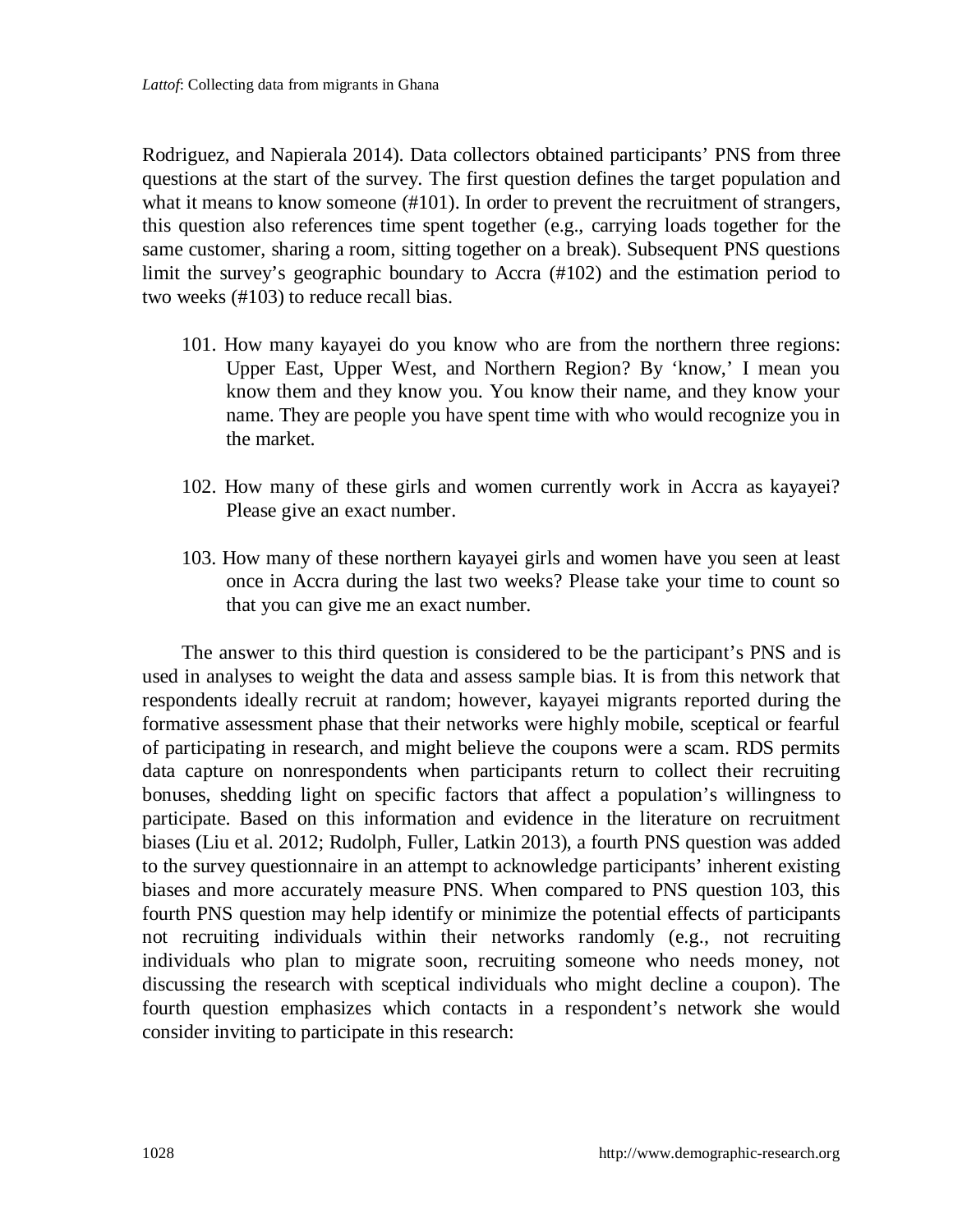104. From the number you just told me, how many of these kayayei would you consider inviting to this study?

Quality checks were built into the survey and participant flow. Once the data collector finished administering a survey, the author reviewed the survey on site for completeness and accuracy and resolved any inconsistencies or skipped questions with the participant before she received her payment and recruitment instructions. A subset of purposively selected survey participants ( $n = 48$ ) completed in-depth interviews to discuss their migration histories and their experiences with illness/injury in the two weeks preceding the survey. The author conducted these interviews with a translator who was identified from amongst the data collectors when her skill at connecting with participants became apparent during the survey. The interviews, recorded and transcribed in English, also serve as an important indirect source of information on participants' reasons for participating in social science research.

#### **2.4 Analyses**

Analyses of the population parameters, including the final sample size and sample stability, were conducted using Respondent Driven Sampling Analysis Tool (RDSAT) Version 7.1 (Volz et al. 2012). Apart from analyses of recruitment productivity, seeds were excluded from additional analyses. Partition analysis for categorical and continuous variables in RDSAT used the following recommended options for optimal accuracy and the most stable estimates: dual-component estimate for average network size with a mean cell size of 12, enhanced data-smoothing algorithm type, 16,000 resamples for Bootstrap, and alpha = 0.025 (Heckathorn 2007; Spiller, Cameron, and Heckathorn 2012). Prevalence estimation and equilibrium, or the point at which the sample distribution within variables has stabilized and results in a sample independent of the nonrandom kayayei migrant seeds (Heckathorn 1997, 2002), were also assessed in RDSAT. As recommended in the RDSAT 7.1 User Manual, estimates of the number of waves required for equilibrium used the default convergence radius of 0.02 (Spiller, Cameron, and Heckathorn 2012). Results are reported based on the criteria in the Strengthening the Reporting of Observational Studies in Epidemiology for RDS Studies (STROBE-RDS) checklist (White et al. 2015).

These analyses are based on six assumptions about RDS: 1) respondents have reciprocal relationships with one another; 2) respondents' social networks are dense enough to sustain a chain-referral process; 3) each respondent recruits a single peer; 4) respondents recruit randomly from their networks; 5) respondents can accurately report their personal network size to data collectors; and 6) sampling occurs with replacement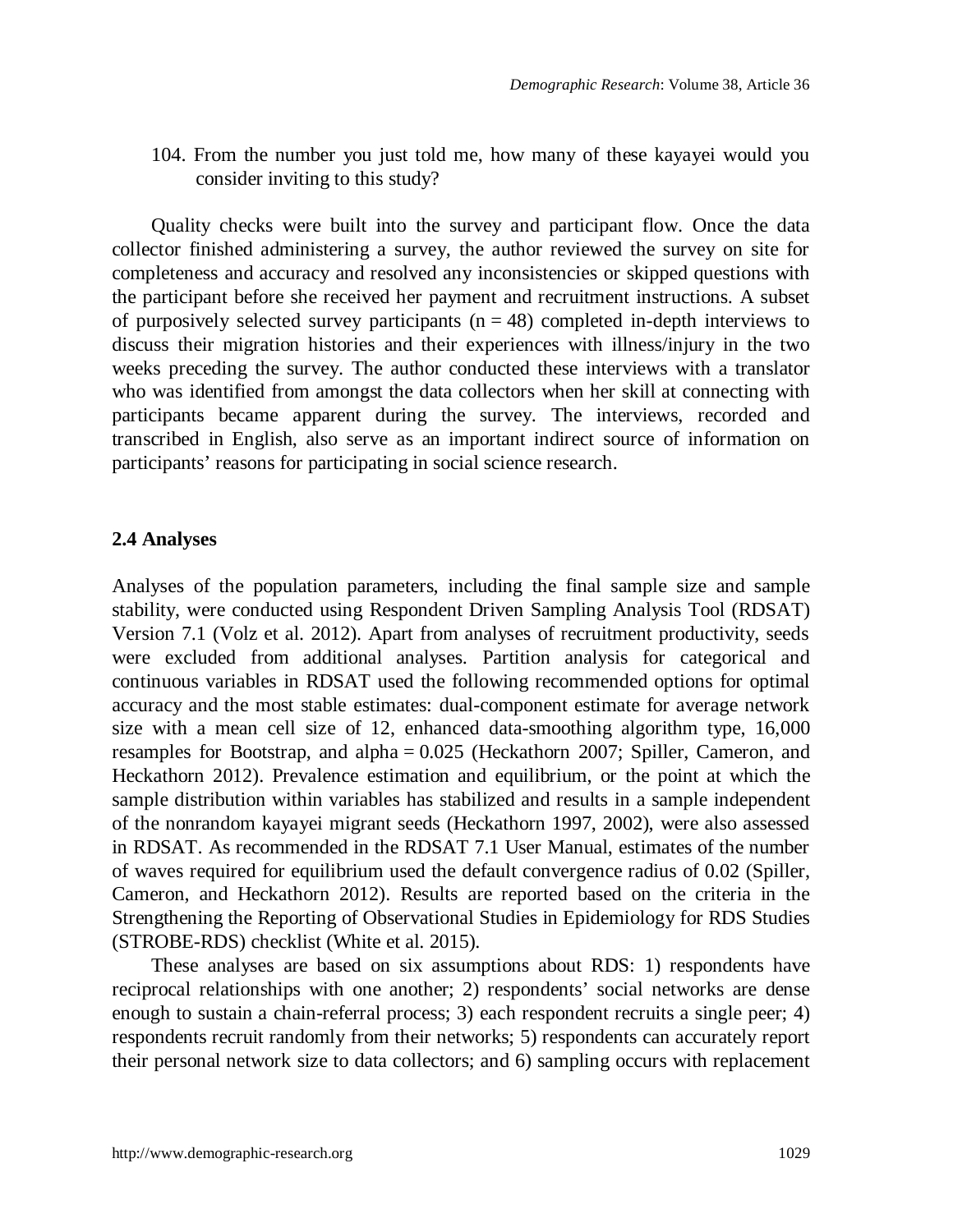(Salganik and Heckathorn 2004; Heckathorn 2007). Pre-implementation discussions with kayayei generated confidence in the first three assumptions. The fourth assumption (respondents recruit randomly from their networks) is difficult to ensure since factors such as the incentives, study location(s), ethnolinguistic identity, and research topic may influence to whom participants give their coupons (Heckathorn 2007). The researcher discussed these factors with key informants during the formative research period when assessing the appropriateness of RDS and selecting both the study location and incentives. Whilst this fourth assumption is a limitation of RDS that cannot currently be rectified, the survey questionnaire included a fourth question on participants' personal network sizes in an attempt to minimize potential violation of the fourth assumption, specifically potential recruitment biases underlying the recruiter– recruit relationship. This question and the fifth assumption (accurately reporting personal network size) were tested extensively during data collector training. Most RDS studies violate the sixth assumption (sampling occurs with replacement) since, by design, participants cannot participate again. Biases from violating this particular assumption remain poorly understood (Volz and Heckathorn 2008; Goel and Salganik 2009). Among samples that are relatively small compared to the total population's size, the sixth assumption is relaxed (Volz and Heckathorn 2008).

## **3. Results**

Of 643 potential participants recruited using RDS, including 12 seeds, a total of 625 participants completed the survey (Figure 1). Participants represented fifteen different ethnic groups and had a mean age of 25.2 years (s.d. 8.1 years). One in ten participants completed the survey in Twi, a southern dialect of Akan, and 4.0% of participants completed the survey in English. In-depth interview participants reported learning Twi as quickly as possible upon arrival in Accra in order to communicate with customers and obtain work.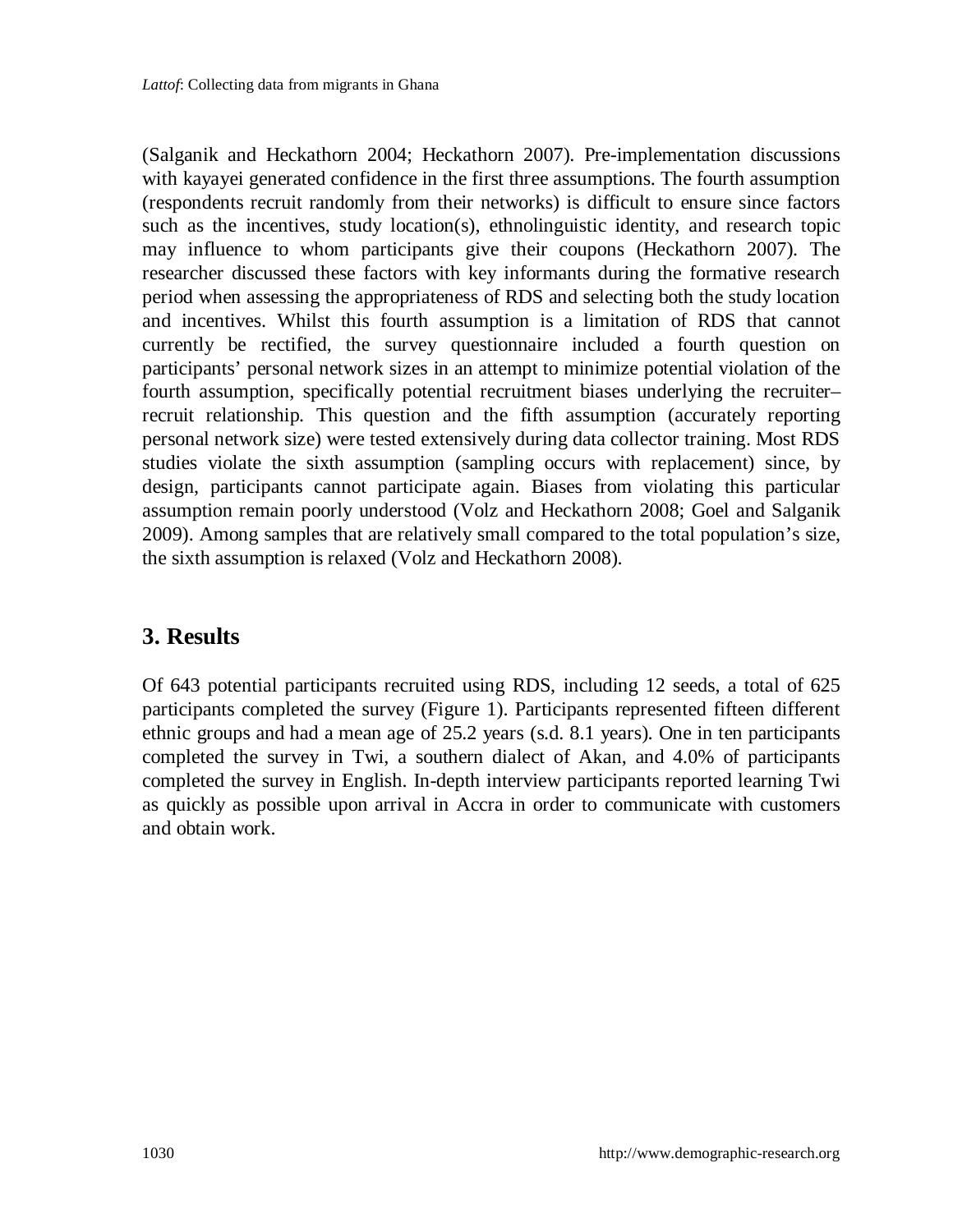

#### **Figure 1: RDS participant flow diagram of kayayei migrants in Accra, Ghana (March to April 2015)**

Nearly all participants (97.6%) cited employment as a primary reason for migrating to Accra, and 93.0% of participants knew that they would work as kayayei before migrating. Over half of participants (56.0%) migrated to Accra alone. Participants reported migrating to Accra between one and seven times. One-third of participants were on their first migration and one-third of participants were on their second migration. The remaining third of participants migrated to Accra three or more times. Of the 544/625 participants who recommended kayayei work to someone in the north, 541 participants (99.6%) reported that the individuals to whom they recommended kayayei work later migrated south. Only 3.2% of participants had prior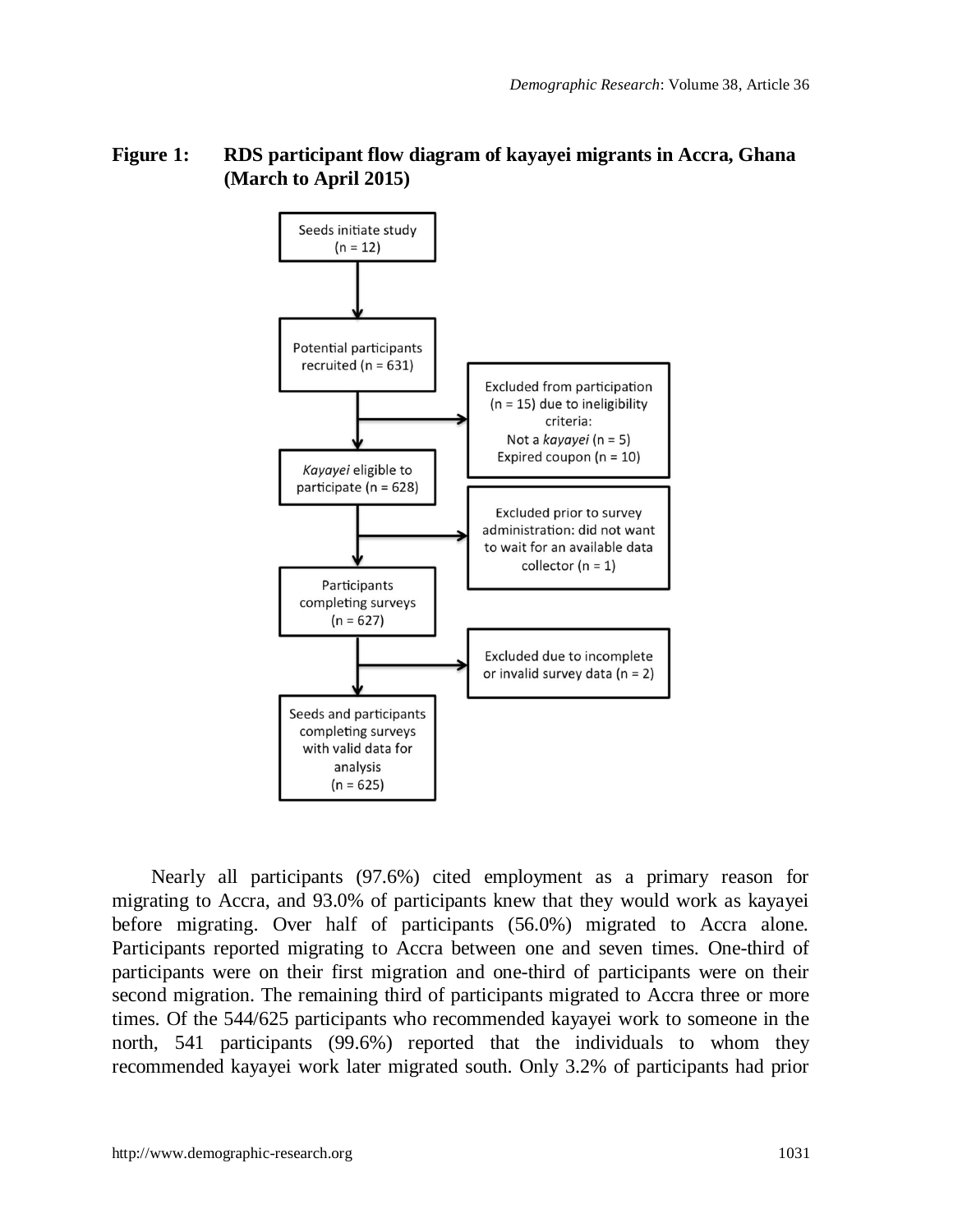kayayei experience outside of Accra: three participants previously worked as kayayei in Kumasi (Ashanti Region), and 17 participants previously worked as kayayei in Tamale (Northern Region).

#### **3.1 Recruitment productivity**

An average of 156 recruits completed the survey each week. Excluding the 12 seeds recruited into the study without coupons, participants redeemed 613 of the 915 recruitment coupons (67.0%) distributed. This coupon return rate exceeds that of other studies using RDS among migrants; these studies generally report coupon redemption rates from 30.0% to 45.0% among migrant populations in Australia, Albania, and Kenya (Johnston et al. 2010; International Organization for Migration 2010; Bryant 2014). The high rate of return achieved in this study is more comparable to studies examining adolescent health among nonmigrant populations in Ibadan, Nigeria (53.7%) and Delhi, India (75.0%) (Decker et al. 2014).

Seeds two, three, and eleven generated the largest numbers of linked recruits (Table 1). The longest recruitment chain consisted of 11 waves. Four of the ten initial seeds failed to generate recruitment trees. The youngest seeds (#6 and #7) (aged 12 and 13 years, respectively) recruited no one. Age may be a critical factor when selecting seeds, though the most productive seed (#2) was 15 years old. Seed nine recruited only one participant. These three unproductive seeds (#6, #7, and #9) failed to recruit for reasons that remain unknown. Seed eight recruited two participants before that recruitment tree failed. After that tree stopped generating new recruits, the seed informed us that one of her recruits who accepted a coupon had returned to the Upper East with the coupon. Seed eight mentioned that her other two successful recruits had given out all their coupons, but then people in the community told these potential recruits that they were being fooled and should not participate. It is possible that the younger seeds also received such 'advice' from older community members who felt they were acting in the seeds' best interests. In response to these failed seeds, two older replacement seeds (#11 and #12) were recruited. At the end of the study, eight of the twelve seeds generated recruitment chains of sufficient length for analysis.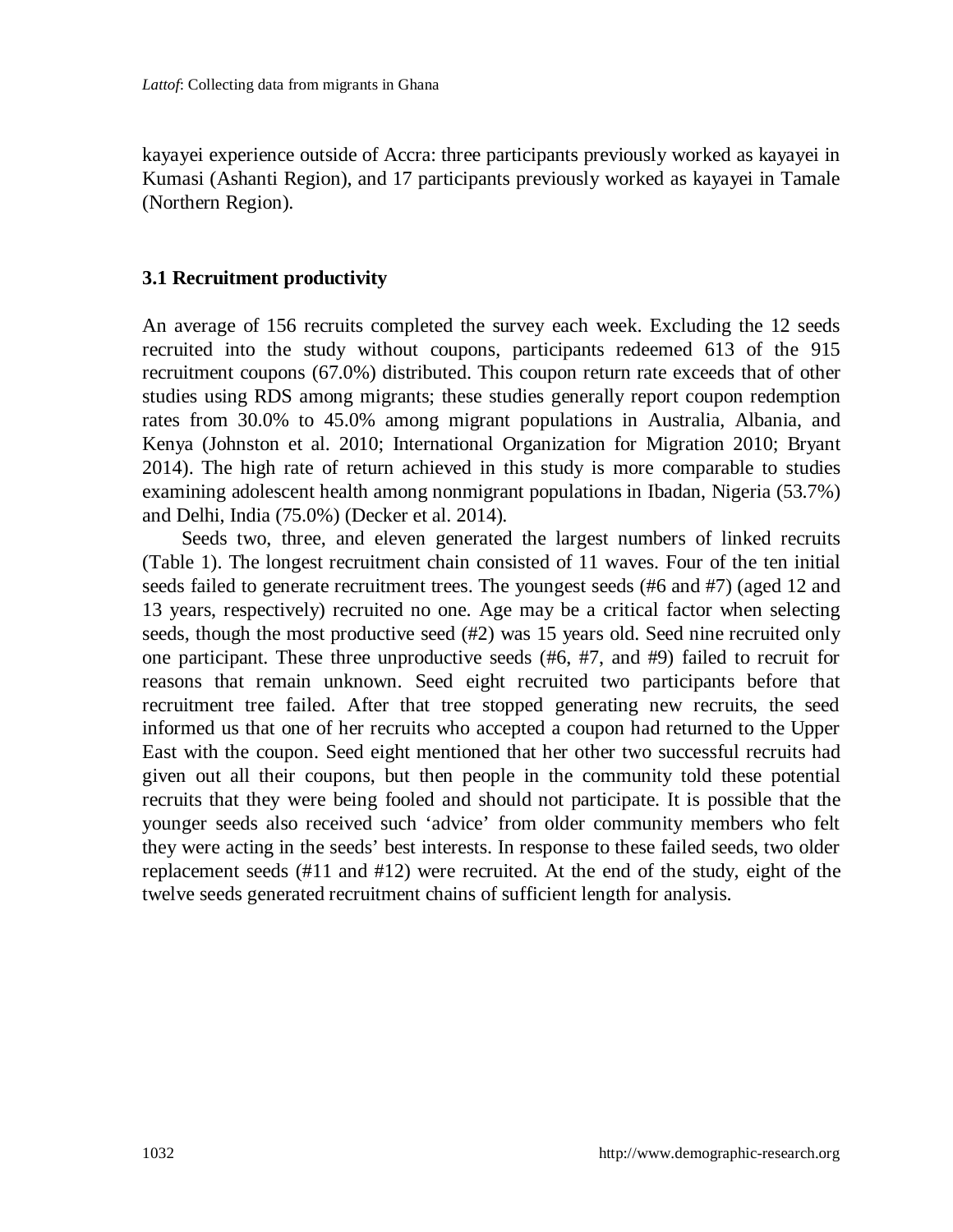|                               |                                     |           |            | ĸ             |                  |         |                    |                   |                   |                  |                   |                  |                   |                      |                    |                    |
|-------------------------------|-------------------------------------|-----------|------------|---------------|------------------|---------|--------------------|-------------------|-------------------|------------------|-------------------|------------------|-------------------|----------------------|--------------------|--------------------|
|                               | number of                           | recruits  | linked (%) | (0.0)         | 0(0.0)           |         | 1(0.16)            | 2(0.33)           | 45 (7.34)         | 51 (8.32)        | 53 (8.65)         | 58 (9.46)        | 61 (9.96)         | 97 (15.82)           | 117 (19.09)        | 136 (22.19)        |
|                               | Number Total<br>৳                   | waves     | linked     | $\circ$       | O                |         |                    |                   |                   | $\sigma$         | თ                 | S                | $\infty$          | S                    | S                  | $\overline{0}$     |
| Seed recruitment productivity | Number of<br>seed's                 | direct    | recruits   | $\circ$       | $\circ$          |         |                    |                   | $\infty$          | ო                | S                 | ო                | ო                 | $\mathbf{\tilde{c}}$ | ო                  | ო                  |
|                               |                                     |           |            | Muslim        | Muslim           |         | Muslim             | Catholic          | Presby-<br>terian | Muslim           | Muslim            | Muslim           | Muslim            | Muslim               | Muslim             | Muslim             |
|                               | Highest level Religion<br>of school | completed |            | Primary       | None             |         | None               | Middle            | None              | None             | None              | Primary          | Primary           | None                 | None               | Primary            |
|                               | Homeless                            |           |            | ž             |                  |         | $\frac{1}{2}$      | $\frac{1}{2}$     |                   |                  |                   | Yes              | $\frac{1}{2}$     | $\frac{1}{2}$        | Yes                | $\frac{1}{2}$      |
|                               | Worksite in<br>Accra                |           |            | Tema Station  | Makola Market No |         | Plantain<br>Market | Agbogbloshie      | Makola Market No  | Roams around No  | Makola Market Yes | C.M.B.           | Darkuman          | Agbogbloshie         | Konkomba<br>Market | Konkomba<br>Market |
|                               | length of<br>Current                | time in   | Accra      | 2 months      |                  | year    | 1 year             | 7 months          | 3 years           | 8 months         | 7 years           | 1 year           | 4 months          | 7 years              | months<br>$\infty$ | 4 months           |
|                               | Number of<br>migrations             | to Accra  |            |               |                  |         |                    | $\mathbf{\Omega}$ | 4                 | S                |                   |                  | $\sim$            |                      | 5                  |                    |
|                               | Region of<br>origin                 |           |            | Northern      | Northern         |         | Upper<br>West      | <b>Upper East</b> | <b>Upper East</b> | Northern         | Northern          | Northern         | <b>Upper East</b> | Upper<br>Nest        | Northern           | Northern           |
|                               | Ethnic<br>dno.fo                    |           |            | Mole-         | Dagban<br>Mole-  | Jagbani | Sissala            | Frafra            | Frafra            | Dagbani<br>Mole- | Mampruli          | Jagbani<br>Mole- | kussasi           | Sissala              | Jagbani<br>Viole-  | Dagban<br>Mole-    |
|                               | Age in                              |           |            | $\frac{2}{3}$ | S                |         | 21                 | ສ                 | 27                | 28               | 32                | 4                | ഉ                 | 30                   | 25                 | 15                 |
| Seed characteristics          | replacement years<br>Original or    | seed      |            | O             | O                |         | O                  | O                 | œ                 | O                | O                 | O                | O                 | œ                    | O                  | O                  |
|                               | #                                   |           |            | $\circ$       | N                |         | ō                  | ഹ                 | 12                | မာ               |                   | 4                | ă                 | $\tilde{=}$          | $\infty$           | $\sim$             |

#### **Table 1: Characteristics of seeds sorted by increasing recruitment productivity**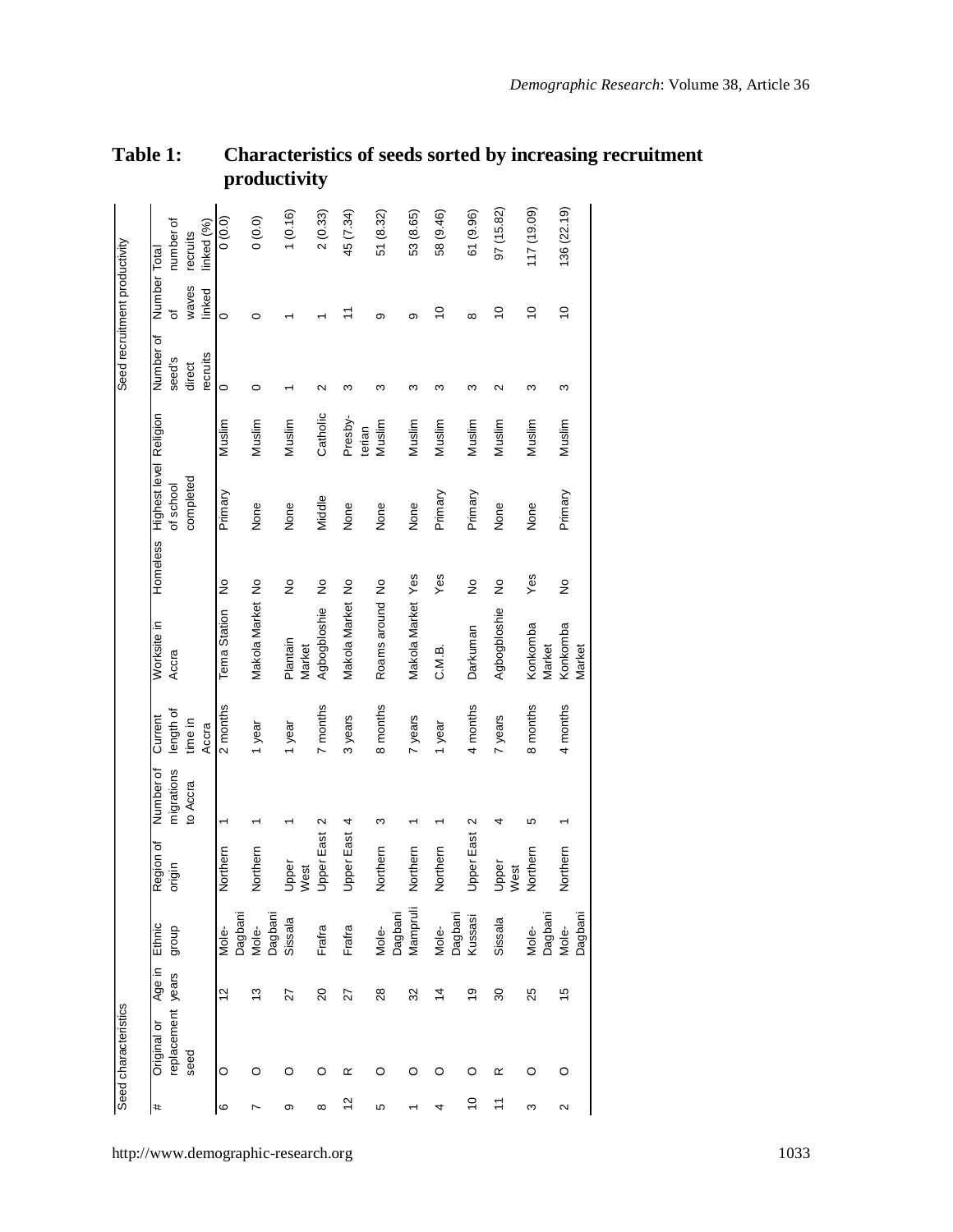The recruiter–recruit relationship was tracked with a series of nine questions that were incorporated into the survey. Participants most often reported that their recruiters were friends (58.6%) or biological sisters (25.8%). The majority of participants (95.0%) saw their recruiters every day and knew them very well (96.3%), indicating strong preexisting networks. Three in five participants had known their recruiter for one or more years. Two in five participants knew their recruiter for ten months or less. The survey also asked recruits what type of work their recruiters did for further verification that the recruiters were indeed kayayei migrants.

Data collectors asked participants returning to collect recruitment payments if anyone declined to accept a participation coupon. Participants provided nonresponse data for 16 potential recruits who ranged in age from 16 to 40 years. Participants had strong relationships with these potential recruits and saw them nearly every day. About one third of nonrespondents declined a participation coupon on the grounds that they were too busy to participate. Fear of research was the second most common reason (25.0%) for declining a coupon, followed by lack of interest (18.8%).

#### **3.2 Network size and ties**

To compare the effect of different questions capturing personal network size, this section reports outcomes calculated from both the standard PNS question (#103) and the fourth PNS question (#104) added in an attempt to provide a potentially more robust measure in this setting. Participants' mean network size of 22.73 kayayei (s.d. 13.55, min. 1, max. 99) decreased to 9.66 kayayei (s.d. 6.68, min. 1, max. 50) when asked to specify how many individuals in their network they would consider inviting to this study (Table 2). Network size increases as participants become more educated and as the number of migrations to Accra increases (Table 3). Homeless participants reported larger networks than participants who were not homeless.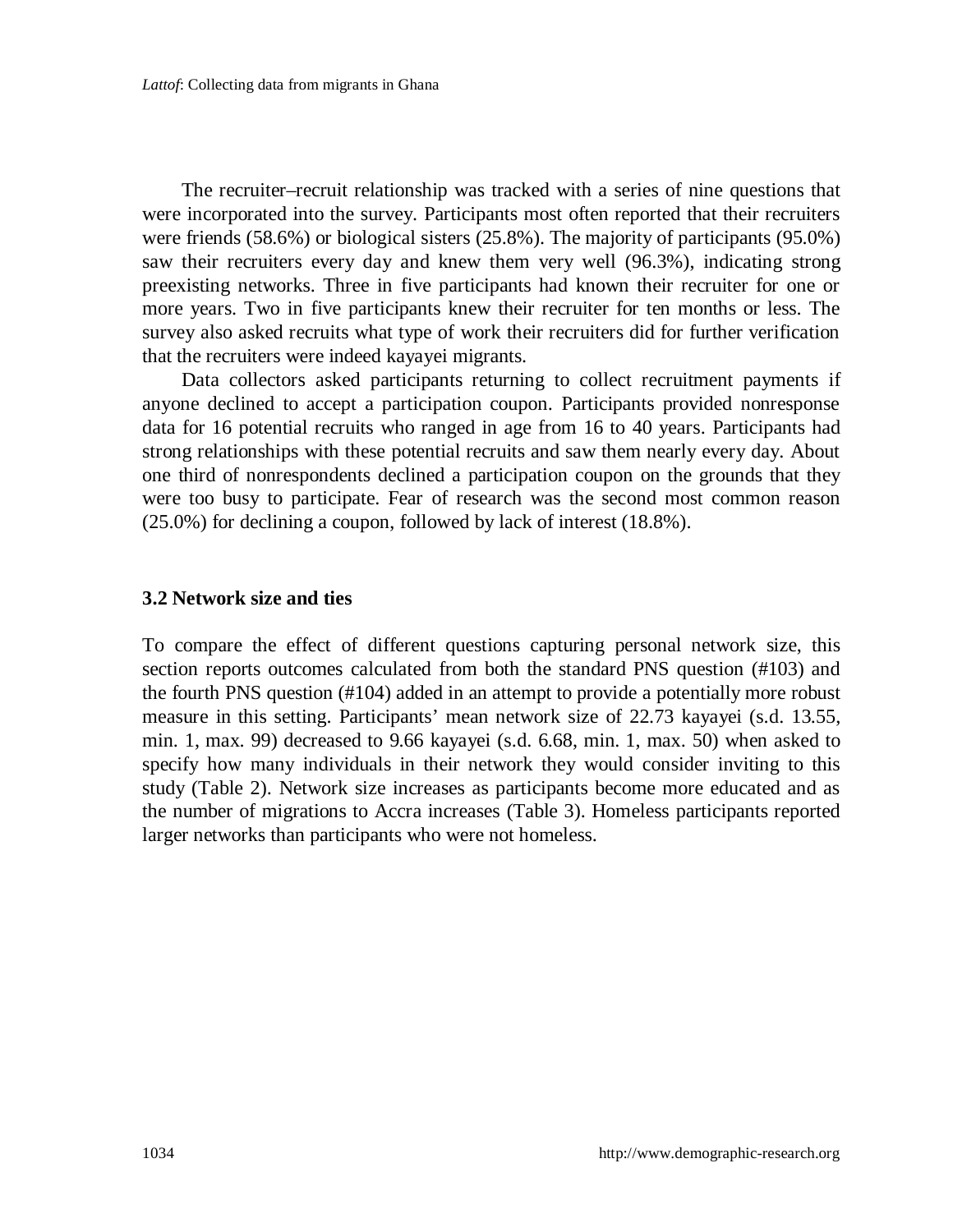| PNS question                                                                                                                                                                                                                                                                                                         | Question's aim                                                                                                                     | Participants'<br>mean network<br>size (s.d.) |
|----------------------------------------------------------------------------------------------------------------------------------------------------------------------------------------------------------------------------------------------------------------------------------------------------------------------|------------------------------------------------------------------------------------------------------------------------------------|----------------------------------------------|
| 101. How many kayayei do you know who are from the northern<br>three regions: Upper East, Upper West, and Northern Region? By<br>'know,' I mean you know them and they know you. You know their<br>name, and they know your name. They are people you have spent<br>time with who would recognize you in the market. | Define the target population and what<br>it means to know someone                                                                  | 88.03 (51.43)                                |
| 102. How many of these girls and women currently work in Accra<br>as kayayei? Please give an exact number.                                                                                                                                                                                                           | Limit the survey's geographic<br>boundary to Accra                                                                                 | 49.04 (26.50)                                |
| 103. How many of these northern kayayei girls and women have<br>you seen at least once in Accra during the last two weeks? Please<br>take your time to count so that you can give me an exact number.                                                                                                                | Limit the estimation period to two<br>weeks to reduce recall bias                                                                  | 22.73 (13.55)                                |
| 104. From the number you just told me, how many of these kayayei<br>would you consider inviting to this study?                                                                                                                                                                                                       | Help identify or minimize the potential<br>effects of participants not recruiting<br>individuals within their networks<br>randomly | 9.67(6.68)                                   |

#### **Table 2: Comparison of PNS questions and participants' mean network sizes**

Ethnic group and religion, two variables that did not obtain equilibrium, appear to have restricted some respondents from participating. Ethnic ties remain strong for many participants. Homophily indices (Table 3), a measure of cross-group recruitment ranging from  $-1$  (preference for recruiting from outside one's group) to  $+1$  (preference for recruiting from within one's group) (Heckathorn 2002), show that participants belonging to Mampruli, Sisaala, Mole-Dagbani, and Frafra tribes were unlikely to recruit across ethnic group; these participants strongly preferred to recruit members of their own tribes. This unwillingness to recruit across ethnic group may be rooted in linguistic differences. It could also reflect a desire to share resources (i.e., the RDS incentives) internally with close friends and family. Homophily indices below 0.4 indicate cross-group recruitment, whereby participants with a particular characteristic are willing to recruit participants without that particular characteristic. Participants recruited freely across characteristics like education level, homelessness, age, and recent illness/injury.

To understand how changes in capturing PNS affect the analyses, the author calculated the prevalence of recent illness and/or injury. The prevalence of illness and/or injury in the past two weeks among kayayei migrants in Accra is 27.4% (confidence interval 23.6% to 33.1%) using the PNS data captured in the standard (three-part) PNS question. This figure declines to 23.1% (confidence interval 19.6% to 28.1%) when analysed using the more conservative PNS data incorporating the fourth question.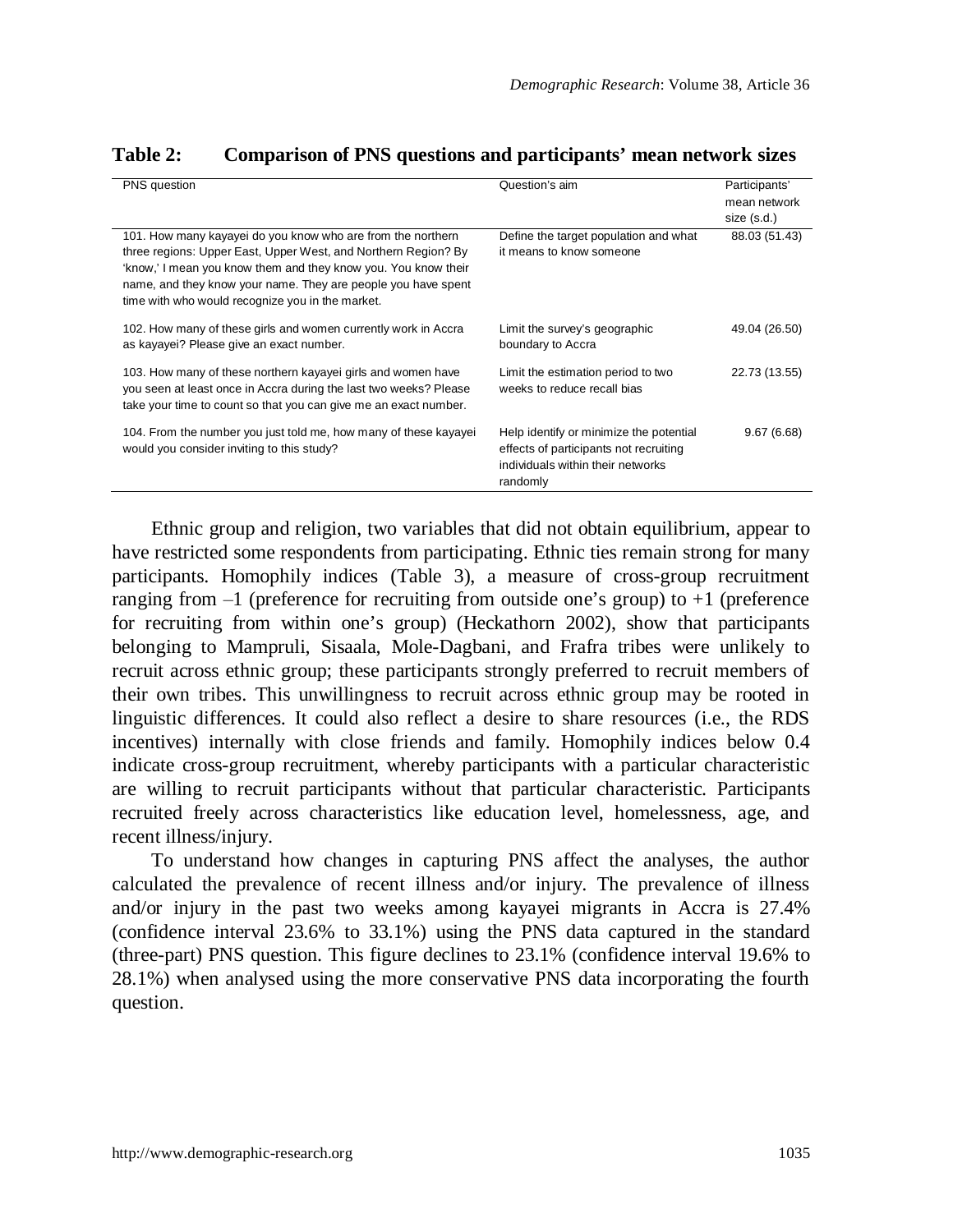| Characteristic                  | Q103 personal network size |                 | Q104 personal network size |                 |
|---------------------------------|----------------------------|-----------------|----------------------------|-----------------|
|                                 | Adjusted average           | Homophily index | Adjusted average           | Homophily index |
|                                 | network size               |                 | network size               |                 |
| <b>Education level</b>          |                            |                 |                            |                 |
| None                            | 12.147                     | $-0.015$        | 5.065                      | 0.015           |
| Primary                         | 16.230                     | 0.208           | 6.932                      | 0.214           |
| Middle/JSS                      | 19.103                     | 0.066           | 5.347                      | 0.042           |
| Secondary/SSS                   | 22.133                     | 0.132           | 11.130                     | 0.145           |
| Age group (in years)            |                            |                 |                            |                 |
| $10 - 14$                       | 11.502                     | 0.176           | 4.189                      | 0.161           |
| $15 - 19$                       | 10.762                     | 0.057           | 5.123                      | 0.087           |
| $20 - 24$                       | 14.001                     | 0.097           | 5.465                      | 0.085           |
| $25 - 29$                       | 13.570                     | 0.007           | 5.464                      | 0.002           |
| $30 - 34$                       | 12.388                     | 0.084           | 5.096                      | 0.077           |
| $35 - 39$                       | 18.920                     | 0.047           | 8.432                      | 0.076           |
| $40 - 44$                       | 18.920                     | 0.026           | 6.560                      | 0.018           |
| $45 - 49$                       | 16.347                     | $-1.000$        | 8.737                      | $-1.000$        |
| $50+$                           | 9.019                      | $-1.000$        | 3.540                      | $-1.000$        |
| Homeless                        |                            |                 |                            |                 |
| Yes                             | 19.441                     | 0.169           | 6.463                      | 0.144           |
| No                              | 12.349                     | $-0.042$        | 5.212                      | $-0.013$        |
| Current migration to Accra      |                            |                 |                            |                 |
| 1st                             | 12.734                     | 0.057           | 5.223                      | 0.063           |
| 2nd                             | 12.585                     | 0.022           | 5.450                      | 0.057           |
| 3rd                             | 12.961                     | 0.011           | 5.100                      | 0.002           |
| 4th                             | 17.036                     | 0.041           | 5.208                      | 0.024           |
| 5th                             | 17.450                     | $-1.000$        | 8.055                      | $-1.000$        |
| 6th                             | 16.984                     | $-1.000$        | 6.781                      | $-1.000$        |
| 7th                             | 18.837                     | $-1.000$        | 8.291                      | $-1.000$        |
| Religion                        |                            |                 |                            |                 |
| Catholic                        | 22.911                     | 0.566           | 10.011                     | 0.567           |
| Anglican                        | 18.374                     | $-0.999$        | 11.201                     | $-0.999$        |
| Methodist                       | 19.773                     | $-0.995$        | 12.593                     | $-0.991$        |
| Presbyterian                    | 28.160                     | 0.067           | 11.622                     | 0.067           |
| Pentecostal/Charismatic         | 24.977                     | $-0.999$        | 9.968                      | $-0.999$        |
| Muslim                          | 12.502                     | 0.489           | 5.093                      | 0.461           |
| <b>Traditional/Spiritualist</b> | 7.000                      | 0.140           | 2.000                      | 0.138           |
| Ethnic group                    |                            |                 |                            |                 |
| Mampruli                        | 17.208                     | 0.739           | 7.486                      | 0.740           |
| Sissala                         | 16.232                     | 0.917           | 7.284                      | 0.917           |
| Ashanti                         | 20.000                     | 0.066           | 15.000                     | 0.066           |
| Guan                            | 20.000                     | $-0.997$        | 8.000                      | $-0.997$        |
| Mole-Dagbani                    | 11.530                     | 0.766           | 4.620                      | 0.747           |
| Grussi                          | 24.262                     | 0.179           | 9.698                      | 0.179           |
| Gruma                           | 25.714                     | $-0.987$        | 8.699                      | $-0.989$        |
| Konkomba                        | 6.173                      | $-1.000$        | 4.432                      | $-1.000$        |
| Dagaba                          | 40.000                     | 0.066           | 29.000                     | 0.066           |
| Kusasi                          | 21.951                     | 0.165           | 10.313                     | 0.166           |
| Mandé                           | 55.000                     | 0.066           | 7.000                      | 0.066           |
| Frafra                          | 27.552                     | 0.724           | 11.928                     | 0.724           |
| Walla                           | 30.000                     | $-0.970$        | 20.000                     | $-0.950$        |
| Gonja                           | 30.000                     | $-0.990$        | 9.000                      | $-0.992$        |
| Hausa-Dagomba                   | 11.000                     | 0.064           | 2.000                      | 0.061           |

## **Table 3: Effect of personal network size questions on network sizes and homophily for key demographic characteristics**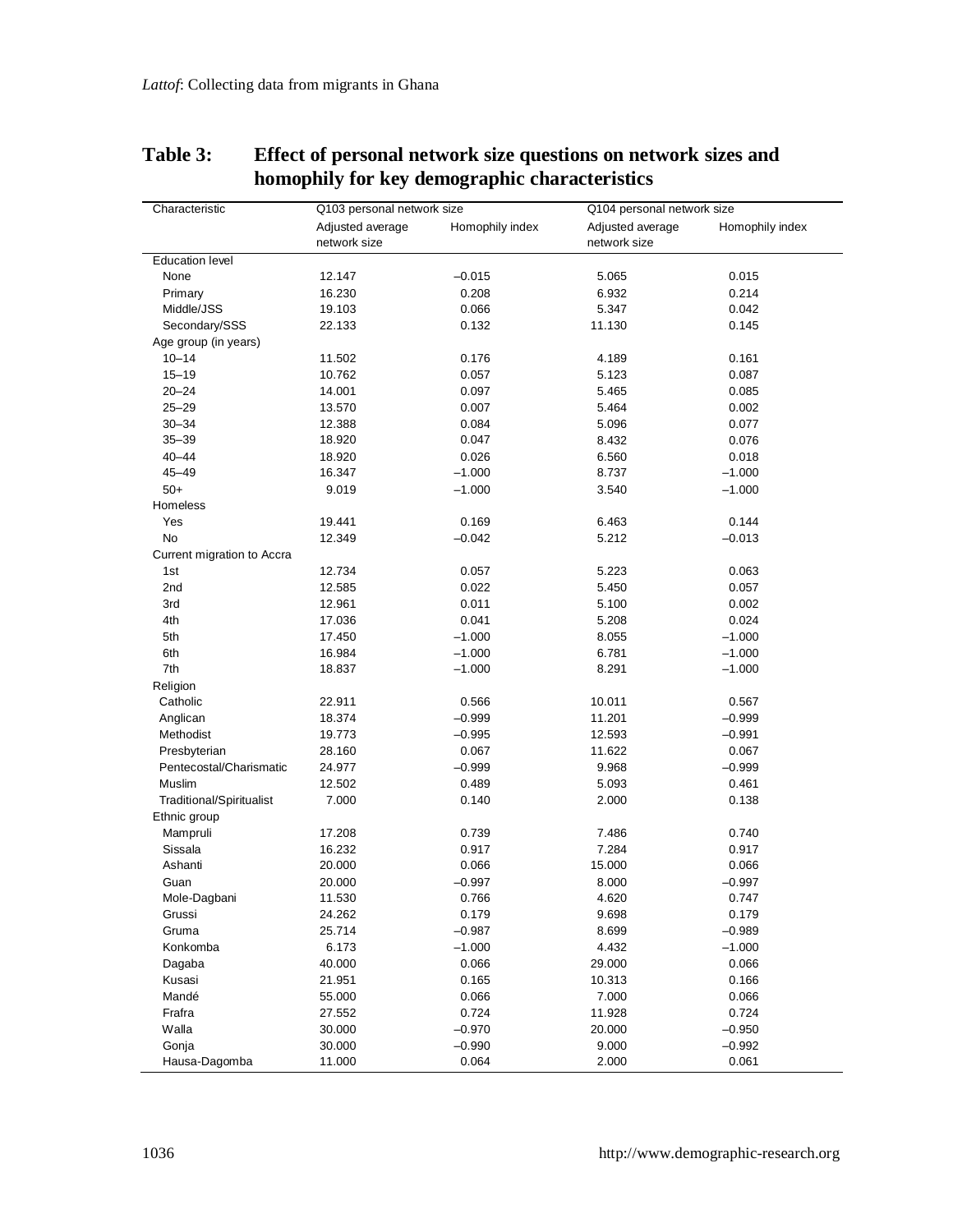| Characteristic                | Q103 personal network size       |                 | Q104 personal network size       |                 |
|-------------------------------|----------------------------------|-----------------|----------------------------------|-----------------|
|                               | Adjusted average<br>network size | Homophily index | Adjusted average<br>network size | Homophily index |
| Illness or injury in last two |                                  |                 |                                  |                 |
| weeks                         | 18.034                           | 0.207           | 8.908                            | 0.254           |
| <b>Illness</b>                | 17.915                           | 0.028           | 6.231                            | 0.026           |
| Injury                        | 28.713                           | $-0.999$        | 11.591                           | $-0.999$        |
| <b>Both</b>                   | 11.545                           | $-0.084$        | 4.439                            | $-0.134$        |
| Neither (healthy)             |                                  |                 |                                  |                 |

#### **Table 3: (Continued)**

In addition to changes in prevalence, differences in capturing PNS result in subtle changes to estimated population proportions (Table 4). For age group (in years), asking a narrower PNS question (#104) reduced the waves needed for equilibrium from five to four, meaning that after four waves the sample distribution within age group stabilized and produced a sample independent of the age groups of the initial nonrandom migrant kayayei seeds (Heckathorn 1997, 2002). Upon further inspection of the data, a decline in waves required for equilibrium also appeared for respondents' primary source of drinking water; however, an opposite trend appeared for respondents' relationship to their recruiter and place of residence in Accra. Both variables required one additional wave to reach equilibrium when estimates used question #104. Asking PNS question (#104) in an attempt to exclude any known or perceived nonresponders from the recruiter's network calculation certainly did not harm the RDS population estimates.

The majority of variables achieved equilibrium in five waves or fewer. Ethnic group, however, was a notable exception. Achieving equilibrium for this variable would have required running the survey for an average of 54 waves (min 48, max 80), exceeding the resources of this study. It was also not possible to achieve equilibrium for religion or place of residence in Accra, two variables that are closely affiliated with ethnic group in this setting.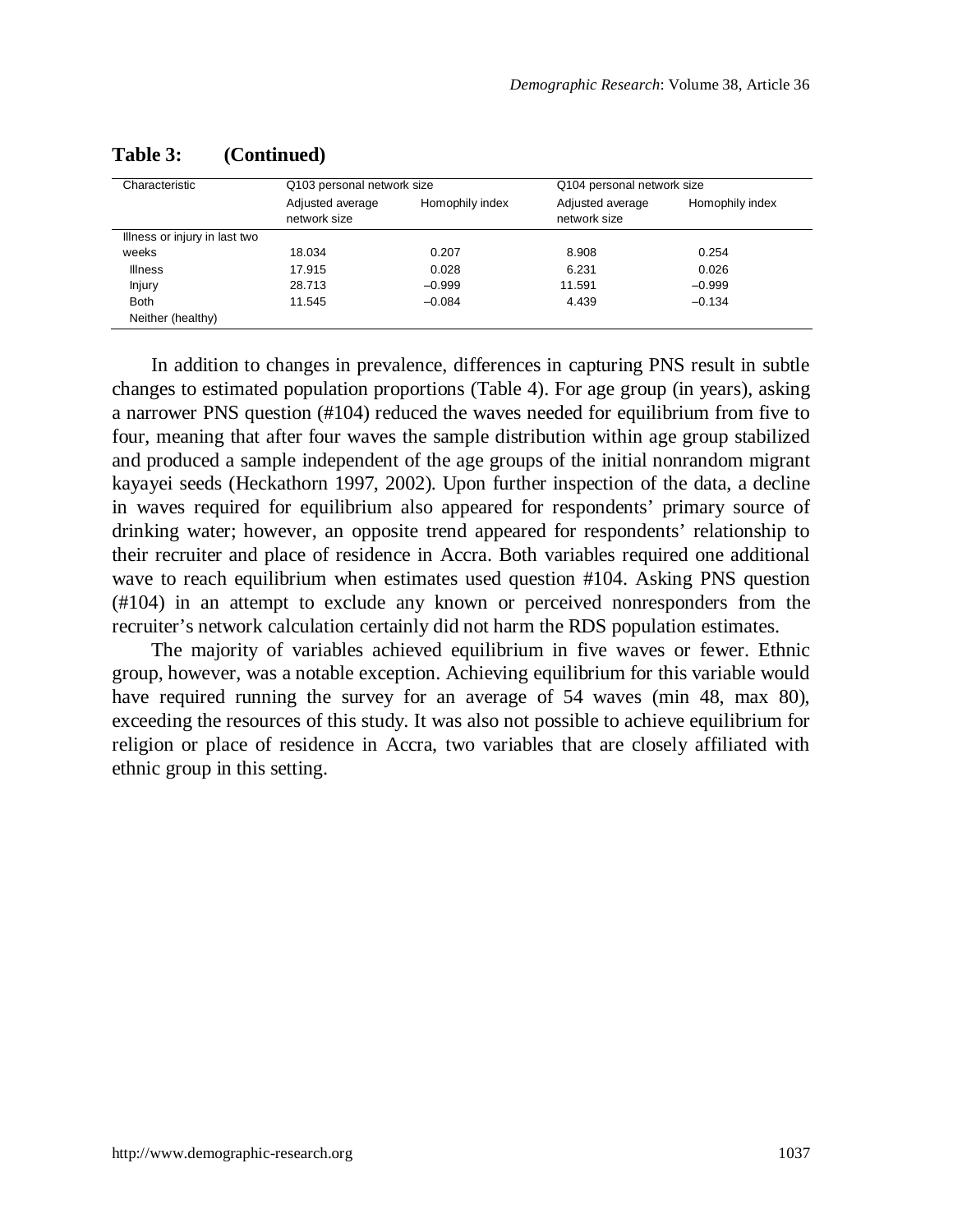| Characteristic           | Sample<br>population | Q103 personal network size |                      |          | Q104 personal network size |                      |                |
|--------------------------|----------------------|----------------------------|----------------------|----------|----------------------------|----------------------|----------------|
|                          | proportions          | Estimated                  | Standard error Waves |          | Estimated                  | Standard error Waves |                |
|                          |                      | population                 |                      | required | population                 |                      | required       |
|                          |                      | proportions                |                      |          | percentages                |                      |                |
|                          |                      | (95% CI)                   |                      |          | (95% CI)                   |                      |                |
| <b>Education level</b>   |                      |                            |                      | 3        |                            |                      | 3              |
| None                     | 73.3                 | 79.8 (74.8, 84.1)          | 0.024                |          | 78.3 (73.1, 82.7)          | 0.025                |                |
| Primary                  | 17.3                 | 13.8 (10.0, 18.3)          | 0.021                |          | 13.2 (9.8, 17.2)           | 0.019                |                |
| Middle/JSS               | 7.4                  | 5.1 (3.4, 7.0)             | 0.009                |          | 7.4 (4.6, 10.9)            | 0.016                |                |
| Secondary/SSS            | 2.1                  | 1.3(0.5, 2.3)              | 0.005                |          | 1.0(0.4, 1.8)              | 0.004                |                |
| Age group (in years)     |                      |                            |                      | 5        |                            |                      | $\overline{4}$ |
| $10 - 14$                | 6.9                  | 8.0(4.8, 12.6)             | 0.020                |          | 8.9(5.4, 13.0)             | 0.020                |                |
| $15 - 19$                | 15.0                 | 18.9 (13.6, 25.0)          | 0.029                |          | 16.2 (12.2, 21.3)          | 0.023                |                |
| $20 - 24$                | 25.9                 | 24.9 (19.3, 29.0)          | 0.024                |          | 26.1 (20.9, 30.6)          | 0.024                |                |
| $25 - 29$                | 19.5                 | 18.7 (14.5, 23.8)          | 0.024                |          | 19.0 (14.8, 23.9)          | 0.023                |                |
| $30 - 34$                | 18.9                 | 19.6 (14.5, 25.2)          | 0.027                |          | 19.6 (15.3, 25.1)          | 0.025                |                |
| $35 - 39$                | 5.6                  | 3.8(2.2, 5.8)              | 0.009                |          | 3.4(2.2, 5.2)              | 0.008                |                |
| $40 - 44$                | 6.2                  | 4.2 (2.7, 6.2)             | 0.009                |          | 4.9(2.8, 6.0)              | 0.008                |                |
| 45-49                    | 1.1                  | 0.8(0.2, 1.9)              | 0.005                |          | 0.6(0.1, 1.3)              | 0.003                |                |
| $50+$                    | 0.8                  | 1.1(0.1, 2.6)              | 0.007                |          | 1.2(0.1, 2.6)              | 0.006                |                |
| Homeless                 |                      |                            |                      | 2        |                            |                      | $\overline{2}$ |
| Yes                      | 17.6                 | 11.9 (9.0, 15.1)           | 0.016                |          | 14.4 (11.4, 18.4)          | 0.018                |                |
| No                       | 82.4                 | 88.1 (84.9, 91.0)          | 0.016                |          | 85.6 (81.6, 88.6)          | 0.018                |                |
| Current migration to     |                      |                            |                      | 2        |                            |                      | $\overline{2}$ |
| Accra                    | 33.4                 | 34.8 (28.6, 40.8)          | 0.031                |          | 34.8 (29.4, 40.6)          | 0.028                |                |
| 1st                      | 35.4                 | 37.2 (31.0, 42.9)          | 0.030                |          | 35.1 (29.0, 39.7)          | 0.027                |                |
| 2nd                      | 17.1                 | 17.4 (13.5, 22.8)          | 0.024                |          | 18.2 (14.2, 23.5)          | 0.024                |                |
| 3rd                      | 7.0                  | 5.2 (3.4, 7.7)             | 0.011                |          | 6.9(4.4, 10.1)             | 0.015                |                |
| 4th                      | 3.4                  | 2.4(1.1, 4.3)              | 0.008                |          | 2.1(0.1, 3.5)              | 0.006                |                |
| 5th                      | 2.9                  | 2.4(1.1, 4.0)              | 0.007                |          | 2.4(1.3, 3.9)              | 0.007                |                |
| 6th                      | 0.8                  | 0.5(0.1, 1.2)              | 0.003                |          | 0.5(0.1, 1.2)              | 0.003                |                |
| 7th                      |                      |                            |                      |          |                            |                      |                |
| Religion                 |                      |                            |                      | 17       |                            |                      | 17             |
| Catholic                 | 8.6                  | 3.6(1.6, 7.1)              | 0.014                |          | 3.4(1.5, 6.6)              | 0.013                |                |
| Anglican                 | 0.5                  | 0.3(0.0, 0.8)              | 0.002                |          | 0.2(0.0, 0.5)              | 0.001                |                |
| Methodist                | 0.3                  | 0.2(0.0, 0.6)              | 0.002                |          | $0.1$ (0.0, 0.4)           | 0.001                |                |
| Presbyterian             | 1.4                  | 0.5(0.1, 1.1)              | 0.003                |          | 0.5(0.1, 1.1)              | 0.003                |                |
| Pentecostal/Charismatic  | 0.8                  | 0.3(0.0, 0.7)              | 0.002                |          | 0.3(0.0, 0.7)              | 0.002                |                |
| Muslim                   | 88.2                 | 94.8 (90.5, 97.5)          | 0.019                |          | 95.0 (91.0, 97.6)          | 0.021                |                |
| Traditional/Spiritualist | 0.2                  | 0.4(0.0, 1.2)              | 0.008                |          | 0.5(0.0, 1.7)              | 0.014                |                |

## **Table 4: Sample proportions for demographic characteristics versus population estimates by personal network size question**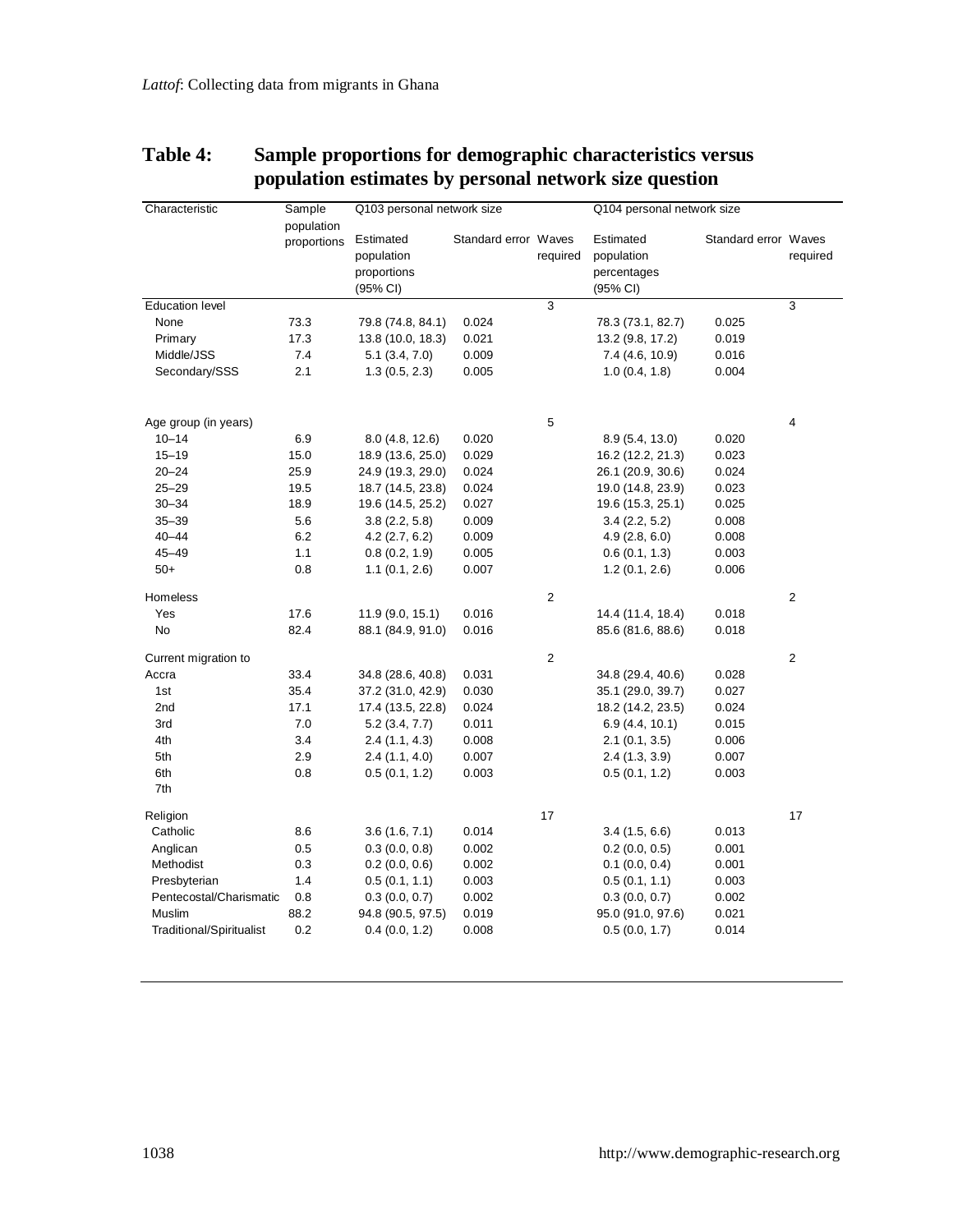| Characteristic            | Sample<br>population | Q103 personal network size                         |                   |                   | Q104 personal network size                      |                |                   |
|---------------------------|----------------------|----------------------------------------------------|-------------------|-------------------|-------------------------------------------------|----------------|-------------------|
|                           | proportions          | Estimated<br>population<br>proportions<br>(95% CI) | Standard<br>error | Waves<br>required | Estimated population<br>percentages<br>(95% CI) | Standard error | Waves<br>required |
| Ethnic group              |                      |                                                    |                   | 56                |                                                 |                | 56                |
| Mampruli                  | 5.9                  | 4.3(1.1, 8.6)                                      | 0.020             |                   | 4.0(1.0, 8.0)                                   | 0.018          |                   |
| Sissala                   | 13.3                 | 7.6(0.5, 20.2)                                     | 0.058             |                   | 6.9(0.5, 18.7)                                  | 0.057          |                   |
| Ashanti                   | 0.2                  | 0.1(0.0, 0.5)                                      | 0.001             |                   | $0.1$ (0.0, 0.4)                                | 0.004          |                   |
| Guan                      | 0.2                  | 0.1(0.0, 0.4)                                      | 0.001             |                   | $0.1$ (0.0, 0.4)                                | 0.001          |                   |
| Mole-Dagbani              | 67.2                 | 84.7 (69.8, 93.8)                                  | 0.075             |                   | 85.9 (71.7, 94.4)                               | 0.073          |                   |
| Grussi                    | 1.8                  | 0.3(0.0, 1.1)                                      | 0.010             |                   | 0.4(0.0, 1.2)                                   | 0.008          |                   |
| Gruma                     | 0.5                  | 0.1(0.0.0.3)                                       | 0.005             |                   | $0.1$ (0.0, 0.4)                                | 0.005          |                   |
| Konkomba                  | 0.5                  | 0.9(0.0, 3.0)                                      | 0.008             |                   | 0.5(0.0, 1.8)                                   | 0.005          |                   |
| Dagaba                    | 0.2                  | 0.0(0.0, 0.4)                                      | 0.010             |                   | 0.0(0.0, 0.4)                                   | 0.003          |                   |
| Kusasi                    | 0.6                  | 0.2(0.0, 0.4)                                      | 0.012             |                   | 0.1(0.0, 0.5)                                   | 0.011          |                   |
| Mandé                     | 0.2                  | 0.0(0.0, 0.3)                                      | 0.001             |                   | 0.1(0.0, 0.4)                                   | 0.001          |                   |
| Frafra                    | 9.1                  | 1.2(0.0, 3.9)                                      | 0.035             |                   | 1.1(0.0, 3.7)                                   | 0.034          |                   |
| Walla                     | 0.2                  | 0.0(0.0, 0.3)                                      | 0.007             |                   | 0.0(0.0, 0.3)                                   | 0.001          |                   |
| Gonja                     | 0.2                  | 0.1(0.0, 0.3)                                      | 0.001             |                   | $0.1$ (0.0, 0.4)                                | 0.001          |                   |
| Hausa-Dagomba             | 0.2                  | 0.3(0.0, 0.9)                                      | 0.008             |                   | 0.6(0.0, 1.7)                                   | 0.009          |                   |
| Illness or injury in last |                      |                                                    |                   | $\overline{2}$    |                                                 |                | $\overline{2}$    |
| two weeks                 |                      |                                                    |                   |                   |                                                 |                |                   |
| Illness                   | 35.2                 | 25.9 (22.1, 31.3)                                  | 0.024             |                   | 21.3 (18.0, 26.1)                               | 0.021          |                   |
| Injury                    | 2.6                  | 1.4(0.5, 2.7)                                      | 0.006             |                   | 1.6(0.6, 3.2)                                   | 0.007          |                   |
| <b>Both</b>               | 0.6                  | 0.1(0.0, 0.4)                                      | 0.001             |                   | $0.1$ (0.0, 0.4)                                | 0.001          |                   |
| Neither (healthy)         | 61.6                 | 72.6 (66.9, 76.4)                                  | 0.024             |                   | 76.9 (71.9, 80.4)                               | 0.022          |                   |

## **Table 4: (Continued)**

\* Population proportions are reported per 100 individuals.

#### **3.3 Successes and challenges implementing RDS**

The study population perceived RDS as a feasible, well-received sampling method, based on feedback from participants and key informants. Primary advantages of this method include: empowering potential participants to participate, if interested, at a time of their choosing; employing data collectors from the study population who participants trusted; and recognising participants' missed work opportunities through participation incentives. Participant clustering and rapid coupon deterioration may limit successful RDS implementation in similar settings. Exploring these factors during a formative research phase with support from community members will ultimately assist in successful implementation.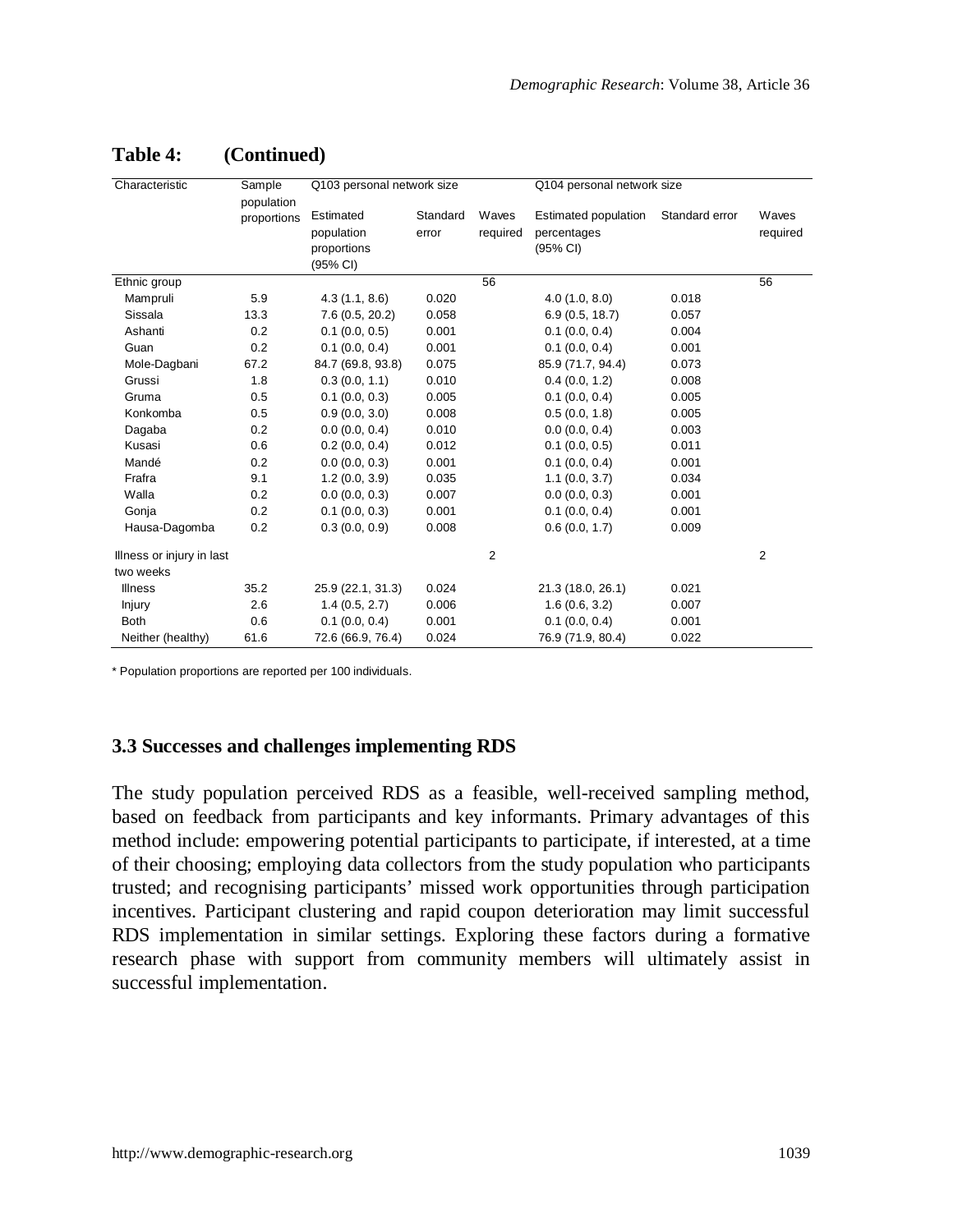#### **3.3.1 Coupons and recruitment**

Key informants and participants perceived RDS's peer recruitment and coupon features as a means to give participants control over whether or not to participate and the timing of their participation. Participants could complete the survey when it suited their schedules, such as periods when the markets were slow or on breaks. During the first week of data collection, data collectors noted occasional stress caused by participant clustering. Participants often waited to redeem their coupons in groups (e.g., those who share a room, friends who work at the same market) around lunchtime and in the afternoon.

**Lesson learned:** To manage participant flow, suggest that participants encourage their recruits to come at times when the office is known to be quieter, with shorter waiting times. Offer water and snacks to participants waiting to be surveyed, and provide approximate wait times to participants during busy hours.

The use of paper coupons was difficult in Agbogbloshie, where paper deteriorates quickly. Multiple participants and potential participants reported coupons being burned in building fires. Some potential participants reported that their coupons, stored with their money, had been stolen when thieves robbed them at night. The rainy season also soaked multiple coupons until the participant numbers were nearly illegible.

**Lesson learned:** Laminating coupons or choosing a thicker paper with indelible ink could help mitigate coupon deterioration under similar circumstances. Shortening expiration dates to two or three days can also help mitigate coupon deterioration to a degree; however, some coupon deterioration and loss is unavoidable in settings with similar climates and among populations that are homeless or reside in informal settlements.

Among a largely illiterate study population, continued participation relied crucially on oral recruitment instructions. Most participants remembered the oral instructions well and were able to share them with their recruits, though recruits came by the office occasionally to ask questions and inquire about the validity of their coupons. One data collector served as the first point of contact for participants and potential participants. She managed all inquiries, along with the informed consent process and linguistic matching of participants with data collectors. During opening hours, this process ran quite smoothly. However, there was one instance in which two young girls misunderstood the recruitment instructions from their recruiter. These participants appeared at the office to participate in the early morning and reportedly waited around for two hours until the office opened. In the last days of data collection, data collectors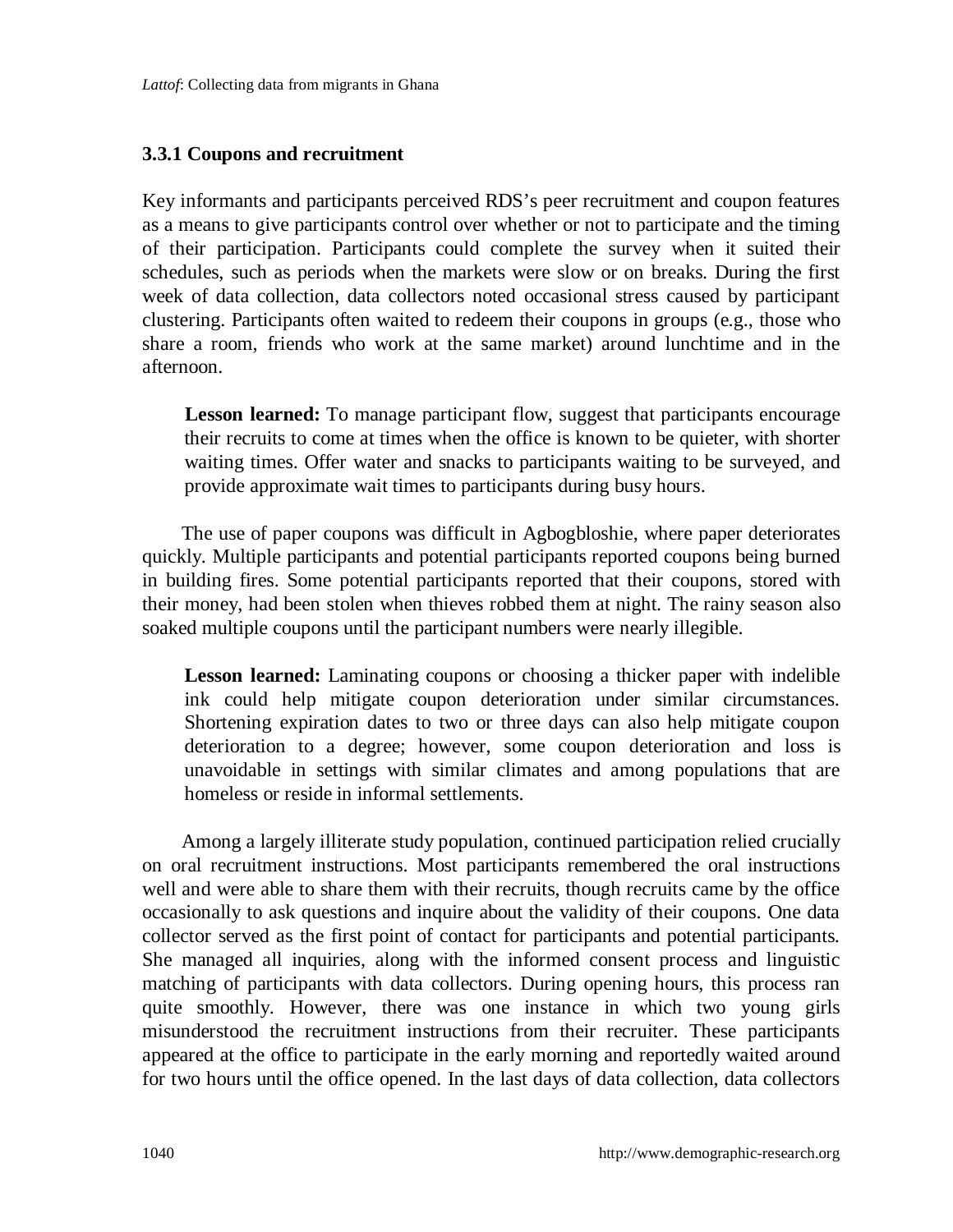informed participants that the study was concluding at the end of the week. The office remained open for one week after the study ended in order to pay out recruitment bonuses and answer any questions about the study, but only one participant returned to collect her recruiting bonus. No potential participants attempted to redeem expired coupons once the study ended, suggesting that the oral participation instructions were well received and understood.

Lesson learned: When conducting RDS among a largely illiterate population, keep recruiting instructions concise. Encourage recruiters and recruits to visit the study site if they forget oral participation details. Establish a member of the research team at the place of interview as a visible first point of contact for participants and potential participants seeking additional information.

#### **3.3.2 Kayayei data collectors**

Hiring and training kayayei with a high school education to work as data collectors was a valuable recommendation from the formative assessment period. The kayayei data collectors were integral to the success of this research. They minimized participants' fears of participating in research and put participants at ease. Data collectors repeatedly mentioned that kayayei said they participated because data collectors could speak their languages and identify with the group. Data collectors also reported multiple participants saying that they only spoke truthfully since the data collector spoke the same language. In addition, kayayei data collectors were well positioned to identify ineligible participants (e.g., beggars) who might have attempted to participate using fabricated responses to obtain the incentive.

**Lesson learned:** Identify appropriate data collectors with input from the study's target population, especially when populations have reported negative prior experiences with researchers, outsiders, and census enumerators. Hiring data collectors who identify as insiders can help the study population feel more at ease and minimize social distance. For surveys of a sensitive nature, gender matching may further encourage rapport and free discussion between participants and data collectors (Oakley 1981).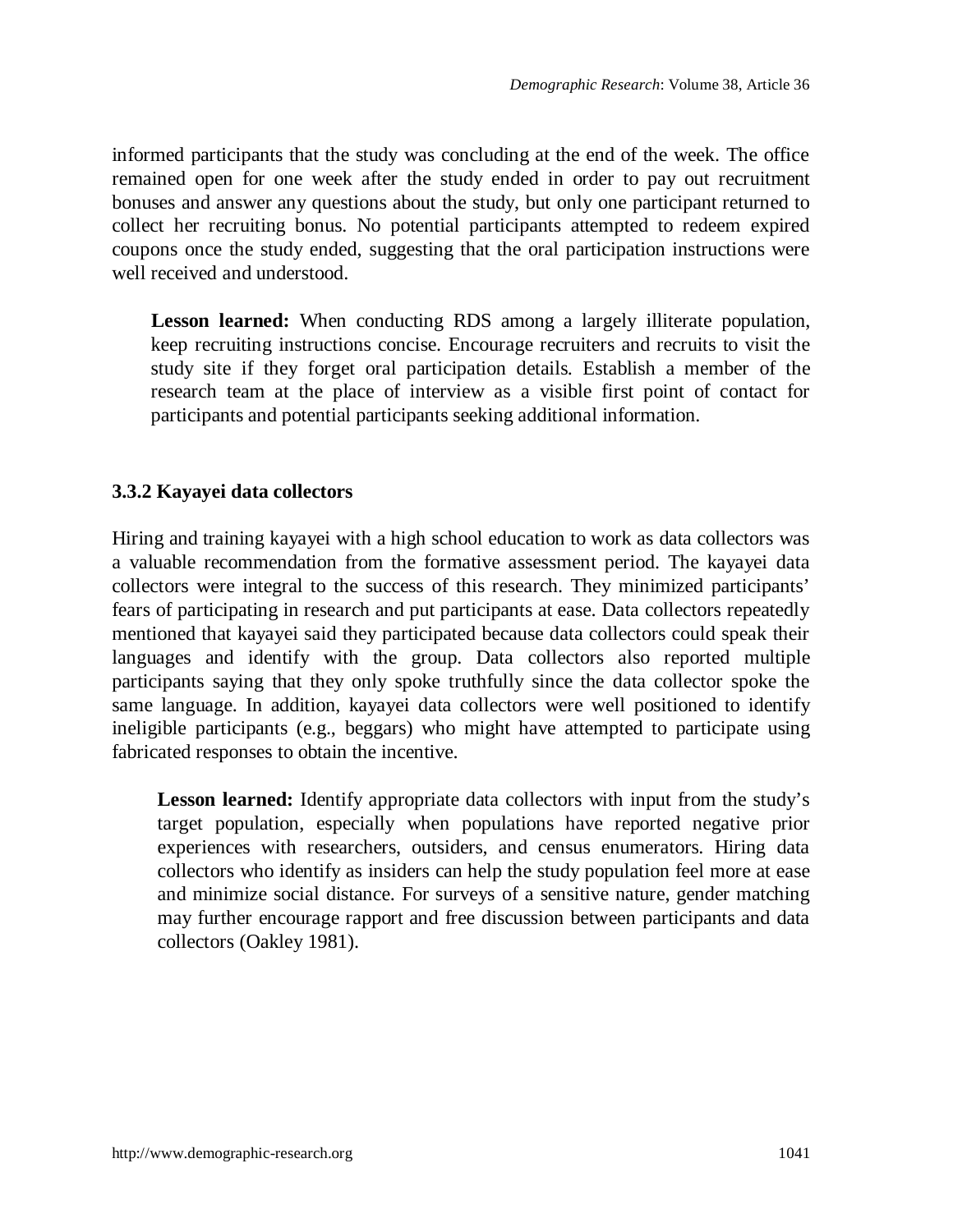#### **3.3.3 Incentives**

Incentives are increasingly used in research to motivate and recruit participants. The potential of incentives to coerce or to exert undue influence on participation is understandably controversial, particularly in studies where the research is risky and degrading (Grant and Sugarman 2004; Singer and Couper 2008). For minimal-risk, nondegrading human-subjects research that fulfils the usual ethical criteria, like this study, incentives often pose no ethical problems (Grant and Sugarman 2004; Singer and Couper 2008).

In practice, the initial five-cedi participation incentive operated as compensation for the actual and potential missed work that participants could be expected to forego in order to participate in this study. To make participation worthwhile, the participation incentive had to compensate participants for their time spent participating in the study (2 cedis) as well as for the time involved in traveling to the office and any potential transportation expenses (3 cedis). This incentive did not appear to be excessive. Only five ineligible people attempted to participate, and the data collection team heard no reports of people selling or bartering coupons. Data collectors did not identify any repeat participants. When asked to evaluate the quality of information that participants shared, data collectors assessed 97.0% of participants as providing high quality information, 2.1% as providing fair quality information, and 1.0% as providing low quality information. Data collectors reported that participants assessed as providing fair or low quality information tended to be shy, did not know their exact age, or needed to have questions repeated. No data collectors reported that they suspected the incentive affected participants' responses, leading to lower quality data.

**Lesson learned:** Compensating participants for their time completing the survey may insufficiently motivate working individuals to participate. The participation incentive may need to include compensation for time traveling to the office and transportation expenses. The formative research phase should address these factors.

To ensure continued recruitment, the maximum recruitment bonus remained at 3 cedis throughout the study. Participants receiving three coupons would receive 1 cedi per recruit, those with two recruiting coupons would be paid 1.5 cedis per recruit, and those with one recruiting coupon would be paid 3 cedis for successful recruitment. Of the 575 participants who received recruiting coupons, 68.4% returned to the office to collect payment for successfully recruiting additional participants. It is possible that those who did not return for their recruiting bonuses migrated elsewhere, deemed the bonus too low to justify time away from work to collect it, or were waiting for confirmation from their recruits that their recruits had completed the study.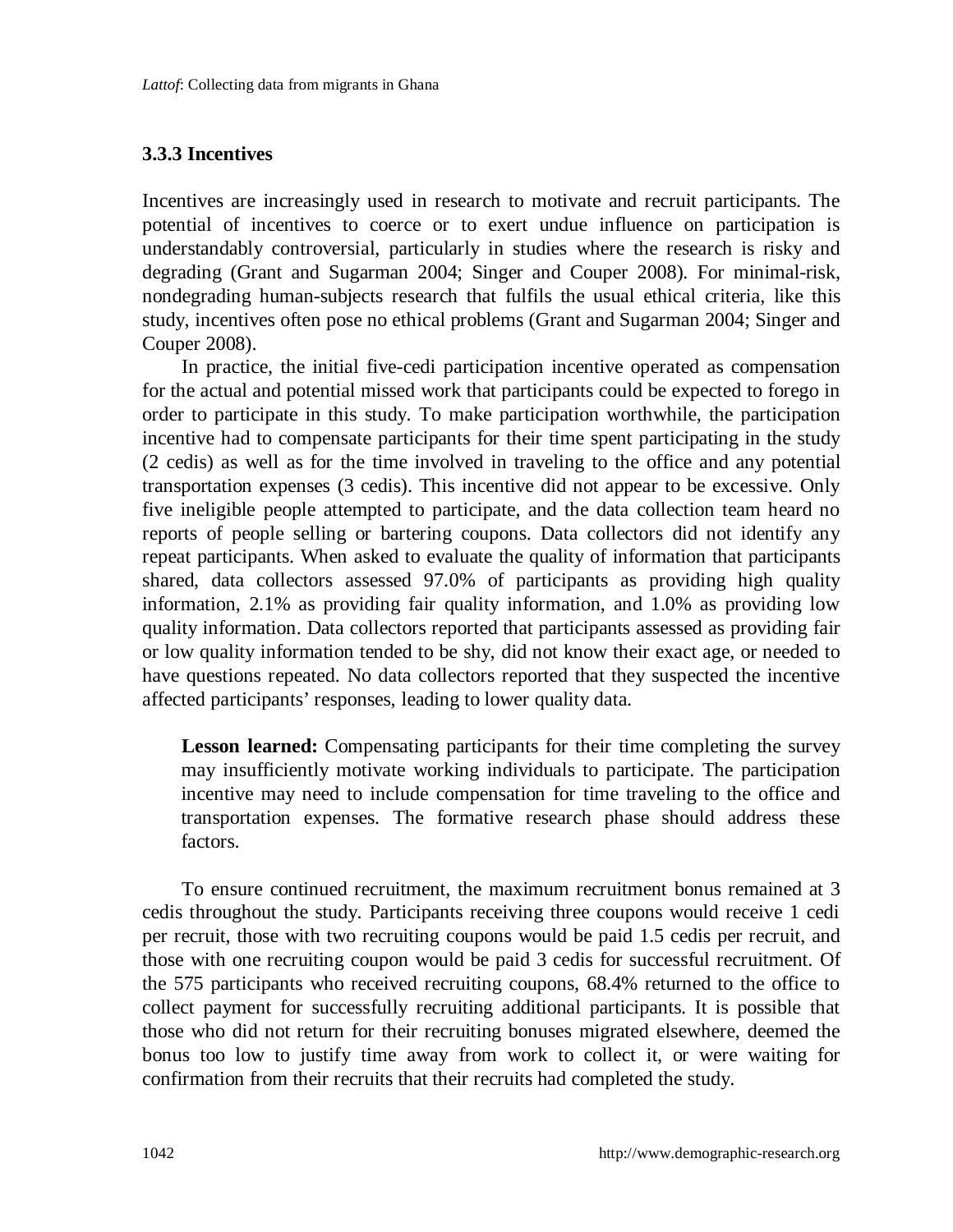Participants also identified nonfinancial reasons for participation. They reported participating because the research team treated them with respect that they seldom received in Accra:

You see us to be human beings, like you. [...] How they [in Accra] open their mouths to insult us, they don't see us to be human beings like the way you see us to be human beings. (Participant, from the Upper East Region, 20s)

Others valued the opportunity to have their voices heard and to advocate for increased development and economic opportunities in northern Ghana. Whilst the indepth interviews focused on participants' migration histories and their use of health services for recent illness/injury, interview respondents frequently discussed their motivations for participating in the survey research. Many participants were hopeful that the findings from this research would translate into help:

God give you people more knowledge so that you people will help us at the north. (Participant and RDS seed, from the Northern Region, 20s)

Now when they are telling us what is the problem, they know that it will go outside to USA or London so that they [outsiders] will know their [kayayei's] problems. (Translator, from the Northern Region, 30s)

The theme of beneficence emerged among respondents who hoped that the study would benefit their families and their communities. Some participants asked for assistance in paying the school fees of their children or siblings, for example. Whilst financial assistance was not provided by this research project, conducting the study out of the KYA office enabled the research team to raise awareness of local initiatives by nongovernmental organizations and to link participants with appropriate, albeit limited, services.

**Lesson learned:** During the formative research phase, gather information about local initiatives and services that may be relevant to the study population. Have details of these services available during the study to assist participants in connecting with necessary services.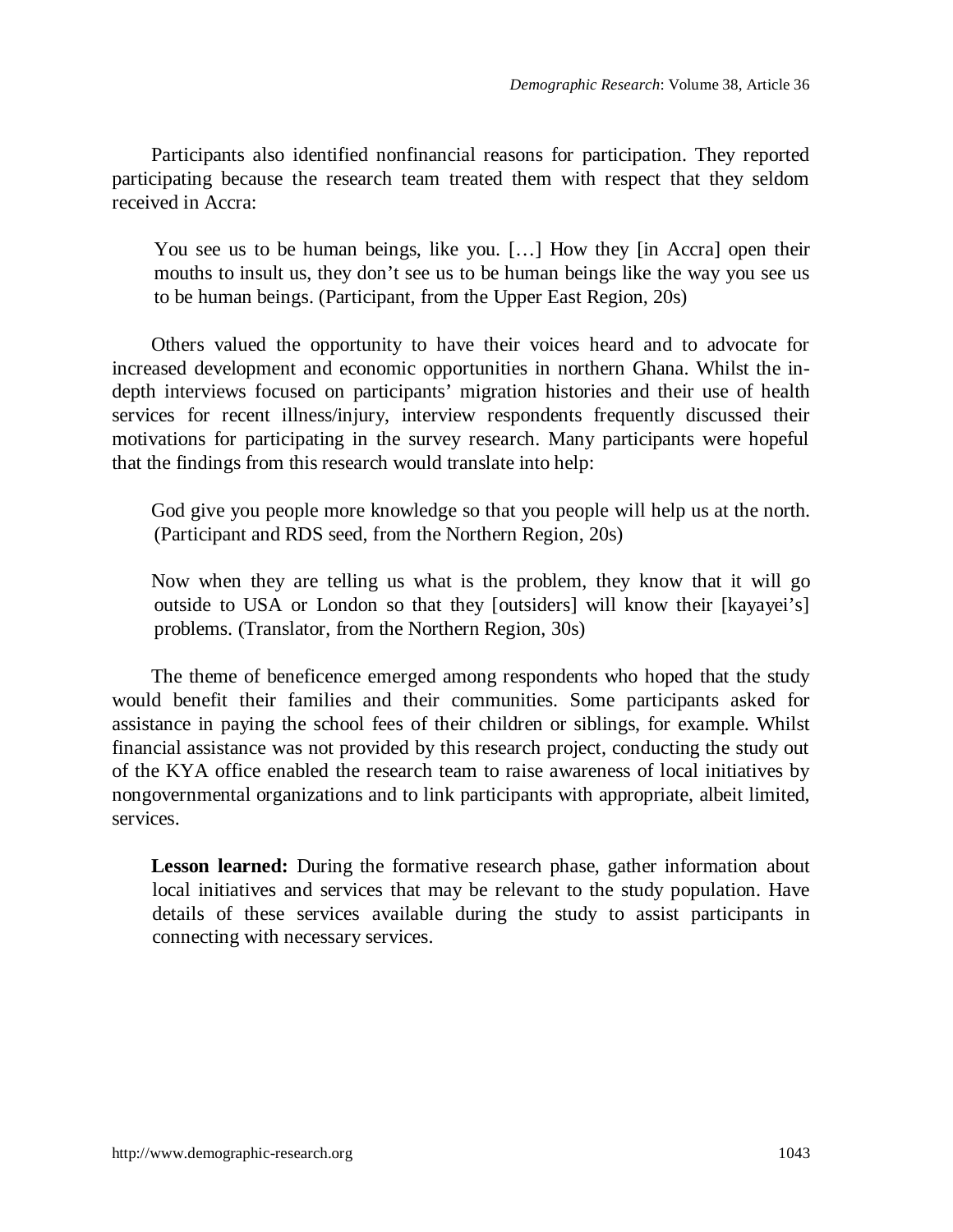## **4. Discussion**

Sampling kayayei migrants using RDS required a nuanced understanding of both the participants' experiences and the local community to ensure successful implementation and sufficient recruitment. Compared to other studies collecting data on kayayei, this study generated the most comprehensive dataset to date. It overcame many challenges and limitations reported in previous studies (Table 5) and permitted the collection of more data in a shorter timeframe.

Prior studies on kayayei report concerns with the representativeness of their samples (Opare 2003; Yeboah 2010; Addai 2011; Oberhauser and Yeboah 2011; Agyei, Kumi, and Yeboah 2016). To improve representativeness in this study and minimize known sources of nonparticipation bias, the formative research phase discussed past studies' sampling challenges (Table 5) and potential solutions. By using RDS rather than a sampling frame generated from phone numbers, for example, this study included 64.8% of respondents who would have been excluded from prior research (Yiran, Teye, and Yiran 2015). Instead of requiring that participants speak Twi (Addai 2011), kayayei data collectors accommodated participants in multiple dialects. The kayayei data collectors also facilitated greater participation among individuals who were suspicious of outsiders, reducing that barrier to participation (Baah-Ennumh, Amponsah, and Adoma 2012).

By design, RDS minimized prior challenges regarding participant availability and willingness to take time away from work to engage in extended conversations (Opare 2003; Awumbila and Ardayfio-Schandorf 2008; Yeboah 2010). This study remained unaffected by the high degree of mobility that challenged others' efforts to track participants and to collect data (Opare 2003; Yeboah and Appiah-Yeboah 2009; Yeboah 2010; Addai 2011), since participation required visiting a central office. Basing the research in a central office will have restricted potential recruits working and living outside the central business district; however, the surveys captured participants living in 29 communities and working in 44 places within Accra.

**Lesson learned:** For widely dispersed and highly mobile populations, multiple field sites will minimize participants' need for transportation and will better capture their geographical distribution. If financial and personnel resource constraints make such an endeavor unfeasible, select the most appropriate site in close collaboration with stakeholders, including members of the target population.

Whilst the data from this study permits stronger generalizations and populationlevel inferences than those from prior studies employing nonrandom sampling methods, not all results are generalizable. Despite discussing languages and cross-group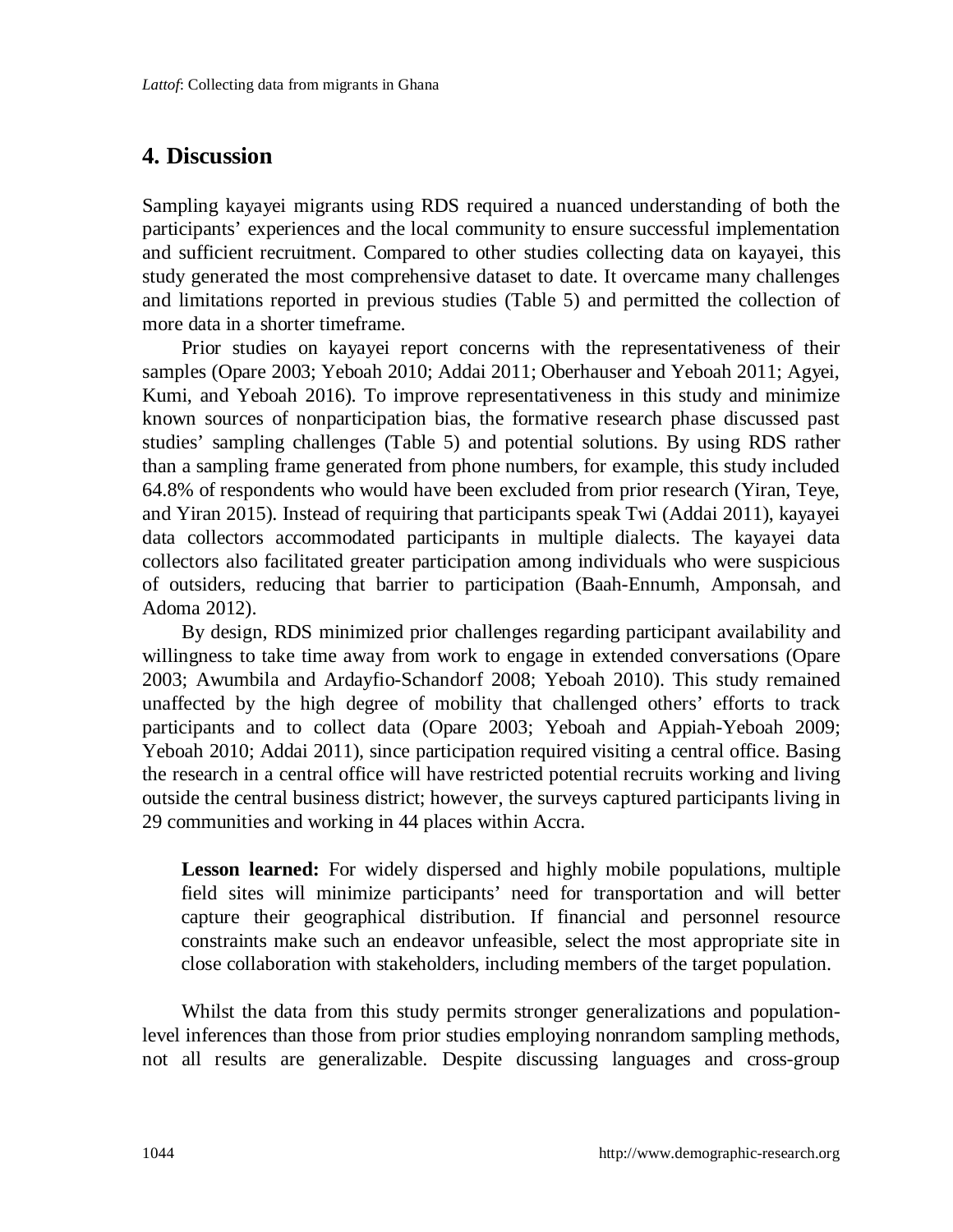recruitment during the formative research phase, this study did not obtain equilibrium for ethnic group or the closely related variables religion, region of birth, and place of residence in Accra. Such data cannot be generalised to the larger kayayei population. For the majority of kayayei migrants, linguistic differences between ethnic groups likely restricted cross-group recruitment and equilibrium. Though the survey did not capture all languages a participant spoke, the survey recorded the language of the interview. Ultimately, a minimum of one in seven participants spoke at least two languages. English- and Twi-speaking participants would have been well positioned to recruit across ethnic group, as would other multilingual participants who the survey questionnaire could not identify. It is possible that the sample's bias towards wellconnected respondents also restricted cross-group recruitment and equilibrium. Generalizations are stronger for variables pertaining to health (e.g., ever given birth, ever had a health problem caused by kayayoo work) and migration behaviours (e.g., send remittance(s), recommend kayayoo work to friend in the north) that obtained equilibrium.

**Lesson learned:** It is unclear whether participants' preference to recruit within ethnic group resulted from linguistic barriers, from a preference to share resources (i.e., the RDS incentives) internally, and/or from other factors. If this preference results from linguistic barriers, more than one in seven members of the target population would likely need to identify as bilingual or multilingual to achieve equilibrium for the variable ethnic group. Future studies involving migrant populations comprised of multiple ethnolinguistic groups should consider capturing participants' languages in order to better assess the impact of linguistic differences on delaying or preventing achievement of equilibrium. Whilst RDS routinely collects nonresponse data from participants returning for their recruiting bonuses, researchers could also ask returning participants why they selected the recruit(s) to whom they gave their coupons, to uncover recruiting barriers and preferences.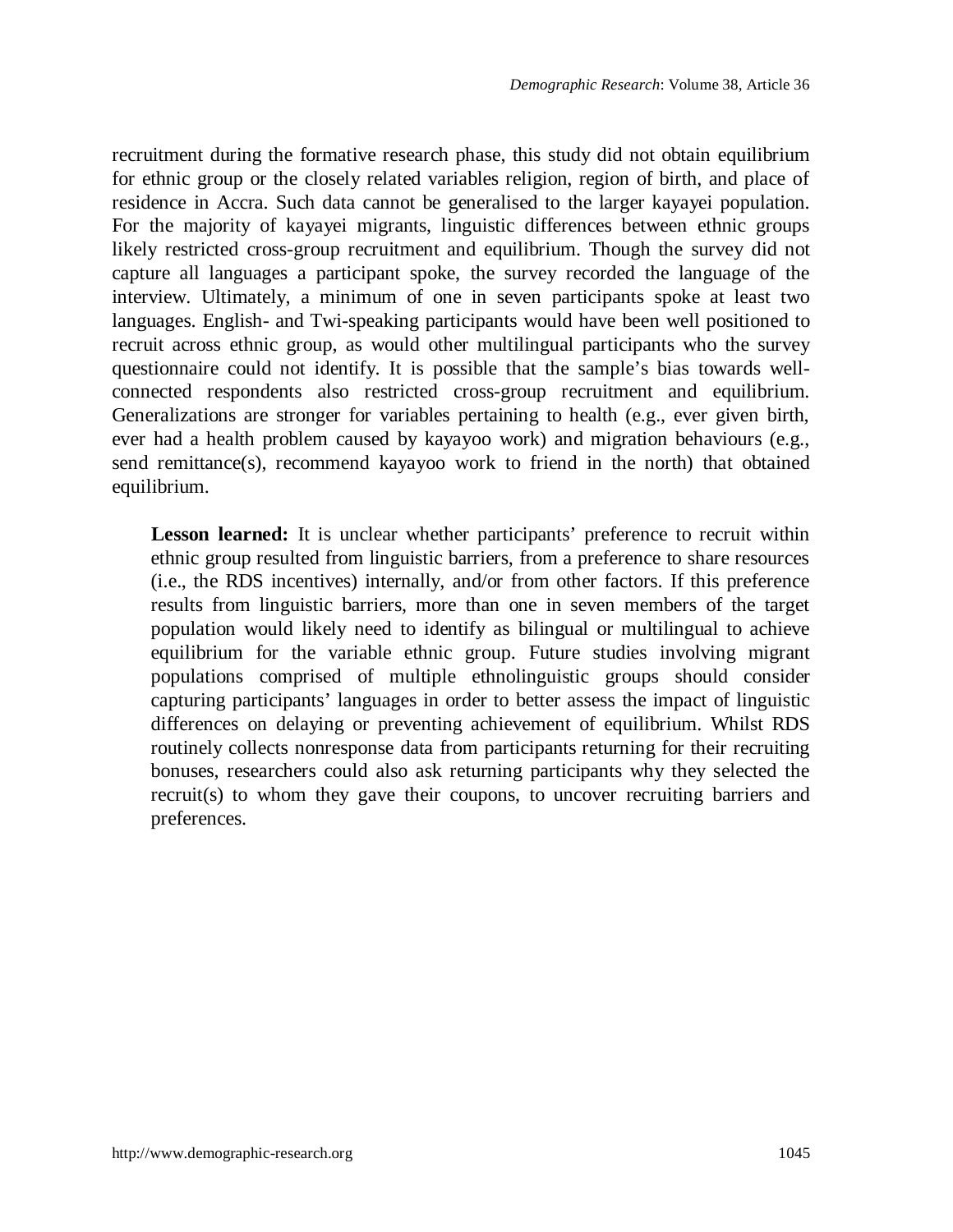| <b>Table 5:</b> | Sampling challenges/limitations among studies of kayayei in Ghana |
|-----------------|-------------------------------------------------------------------|
|                 | and how RDS performed against these approaches                    |

| Author (year)                                     |                               | Study date(s) Kayayei population Data collection tools Sampling method                   |                                                                                                                                                                |                                                                                                           | challenges/limitations<br>Reported sampling                                                                                                                                                                      | How RDS performed against this approach                                                                                                                                                                                                                                                                                                                                                   |
|---------------------------------------------------|-------------------------------|------------------------------------------------------------------------------------------|----------------------------------------------------------------------------------------------------------------------------------------------------------------|-----------------------------------------------------------------------------------------------------------|------------------------------------------------------------------------------------------------------------------------------------------------------------------------------------------------------------------|-------------------------------------------------------------------------------------------------------------------------------------------------------------------------------------------------------------------------------------------------------------------------------------------------------------------------------------------------------------------------------------------|
| (Addai 2011)                                      | July to Sept.<br>2009         | 209 kayayei<br>migrants in<br>Kumasi                                                     | Survey                                                                                                                                                         | kayayei fluent in<br>sampling using<br>Key informant<br>Twi to survey<br>respondents                      | determination of sample<br>Concerns with sample<br>addresses from which<br>unreliable/ unknown<br>epresentativeness;<br>size; no residential<br>population size<br>mathematical<br>preventing<br>to sample       | estimates may be generated in advance to<br>Larger sample collected in a shorter time<br>weighted sample proven to be unbiased<br>kayayei in northern dialects; sampling<br>frame; sampling frame unnecessary;<br>multilingual data collectors surveyed<br>implementation; RDS produces a<br>or samples of meaningful size;<br>nonresponse data available<br>assist in study planning and |
| (Agyei, Kumi<br>et al. 2016)                      | Aug. 2014<br>July and         | Markets, Accra<br>Agbogbloshie<br>45 kayayei in<br>Makola and                            | Semi-structured<br>questionnaires,<br>interviews                                                                                                               | sampling relying<br>upon assistance<br>Mix of snowball<br>of local leaders<br>sampling and<br>convenience | determination of sample<br>size; overrepresentation<br>Concerns with sample<br>epresentativeness;<br>unreliable/unknown<br>of one ethnic or<br>population size<br>linguistic group<br>nathematical<br>preventing | produces a weighted sample proven to be<br>may be generated in advance to assist in<br>study planning and implementation; RDS<br>unbiased for samples of meaningful size;<br>Larger sample collected in a similar time<br>different languages; sampling estimates<br>accommodated participants in seven<br>frame; multilingual data collectors<br>nonresponse data available              |
| and Ardayfio-<br>(Aw umbila<br>Schandorf<br>2008) | 2004 to 2005<br>(survey data) | business district of<br>porters or kayayei<br>100 young female<br>n the central<br>Accra | group discussions<br>case studies, life<br>interviews (Klls),<br>Questionnaires,<br>histories, focus<br>key informant<br>observation<br>participant<br>(FGDs), | participants<br>sampling of<br>Purposive<br>working                                                       | and willingness to take<br>Participant availability<br>ime away from work                                                                                                                                        | work when given control over the timing of<br>Participants willing to take time away from<br>recognizing missed work; larger sample<br>their participation and an incentive<br>collected in a shorter time frame;<br>nonresponse data available                                                                                                                                           |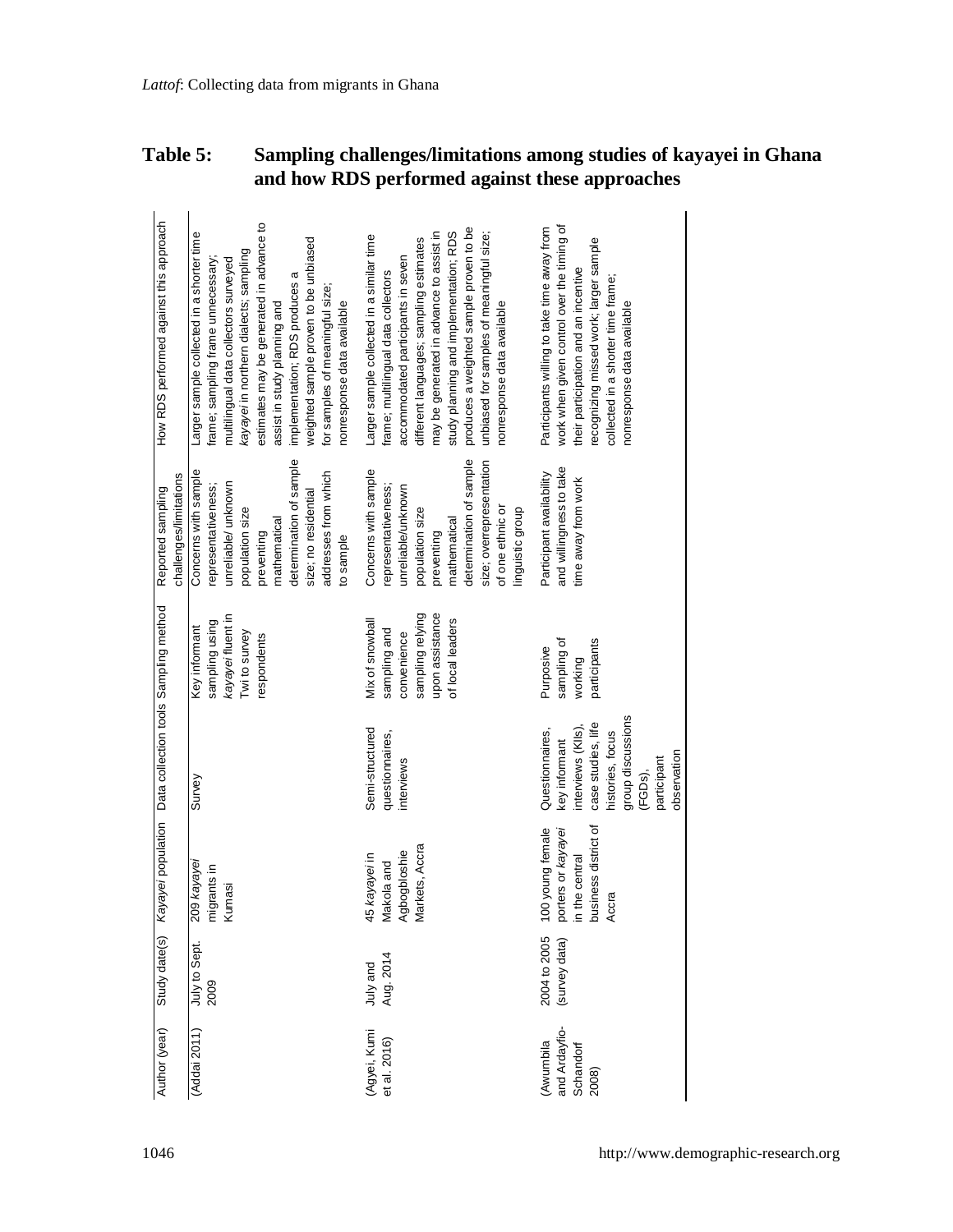| Author (year)       | Study date(s)     |                                      | Kayayei population Data collection tools Sampling method |                                          | Reported sampling             | How RDS performed against this approach                                        |
|---------------------|-------------------|--------------------------------------|----------------------------------------------------------|------------------------------------------|-------------------------------|--------------------------------------------------------------------------------|
|                     |                   |                                      |                                                          |                                          | challenges/limitations        |                                                                                |
| Ennumh,<br>(Baah-   | ÷                 | porters in Kumasi<br>100 female head | Semi-structured<br>questionnaires                        | 'Intuitive' selection<br>of participants | Lack of a sampling<br>rame;   | recruitment enabled recruits to discuss<br>Sampling frame unnecessary; peer-   |
| Amponsah,           |                   |                                      | and interview                                            | using snowball                           | unreliable/unknown            | study with known recruiter before                                              |
| and Adoma           |                   |                                      | guides                                                   | sampling                                 | population size               | participating, minimizing potential fears of                                   |
| 2012)               |                   |                                      |                                                          |                                          | mathematical<br>preventing    | generated in advance to assist in study<br>research; sampling estimates may be |
|                     |                   |                                      |                                                          |                                          | determination of sample       | planning and implementation;                                                   |
|                     |                   |                                      |                                                          |                                          | size; population's            | nonresponse data available                                                     |
|                     |                   |                                      |                                                          |                                          | unwillingness to              |                                                                                |
|                     |                   |                                      |                                                          |                                          | communicate with              |                                                                                |
|                     |                   |                                      |                                                          |                                          | strangers out of<br>suspicion |                                                                                |
| Oberhauser          | <b>Six months</b> | Survey of 80                         | Survey containing                                        | Snowball                                 | Concerns with sample          | Larger sample collected in a shorter time                                      |
| and Yeboah          | in 2005           | female and 40                        | semi-structured                                          | sampling                                 | representativeness            | frame; RDS produces a weighted sample                                          |
| $2011$ <sup>*</sup> |                   | male porters in                      | and structured                                           |                                          |                               | proven to be unbiased for samples of                                           |
|                     |                   | Accra; further IDIs                  | questions, IDIs,                                         |                                          |                               | meaningful size; nonresponse data                                              |
|                     |                   | with 15 female                       | <b>FGDs</b>                                              |                                          |                               | available                                                                      |
|                     |                   | and 10 male<br>porters               |                                                          |                                          |                               |                                                                                |
| Opare 2003)         | t                 | 700 young women                      | Unstructured                                             | Nonrandom                                | Participant availability      | Participants willing to take time away from                                    |
|                     |                   | and teenage girls                    | interviews (in                                           | convenience                              | and willingness to take       | work when given control over the timing of                                     |
|                     |                   |                                      | groups and                                               | sample at markets                        | ime away from work;           | their participation and an incentive                                           |
|                     |                   |                                      | exclusive),                                              | and places where                         | ack of a sampling             | recognizing missed work; sampling frame                                        |
|                     |                   |                                      | personal                                                 | kayayei take                             | rame due to highly            | unnecessary; RDS produces a weighted                                           |
|                     |                   |                                      | observation                                              | breaks                                   | mobile population;            | sample proven to be unbiased for samples                                       |
|                     |                   |                                      |                                                          |                                          | concerns with sample          | of meaningful size; nonresponse data                                           |
| Shamsu-             | June 2011 to      | 400 female                           | Structured                                               |                                          | epresentativeness             | Larger sample collected in a shorter time<br>available                         |
|                     |                   |                                      |                                                          | Purposive                                | Unreported                    |                                                                                |
| Deen 2013)          | Jan. 2012         | porters in Accra                     | FGDs, IDIs, life<br>questionnaire,                       | selected markets<br>sampling in          |                               | frame; nonresponse data available                                              |
|                     |                   |                                      | histories, case                                          |                                          |                               |                                                                                |
|                     |                   |                                      | studies, Klls                                            |                                          |                               |                                                                                |
| Tufeiru 2014)       | ŧ                 | 15 migrant women                     | Semi-structured                                          | Purposeful                               | Unreported                    | Nonresponse data available                                                     |
|                     |                   | porters in Accra                     | interviews                                               | sampling based                           |                               |                                                                                |
|                     |                   |                                      |                                                          | on registered                            |                               |                                                                                |
|                     |                   |                                      |                                                          | members of the                           |                               |                                                                                |
|                     |                   |                                      |                                                          | Kayayo Youth                             |                               |                                                                                |
|                     |                   |                                      |                                                          | Association                              |                               |                                                                                |

## **Table 5: (Continued)**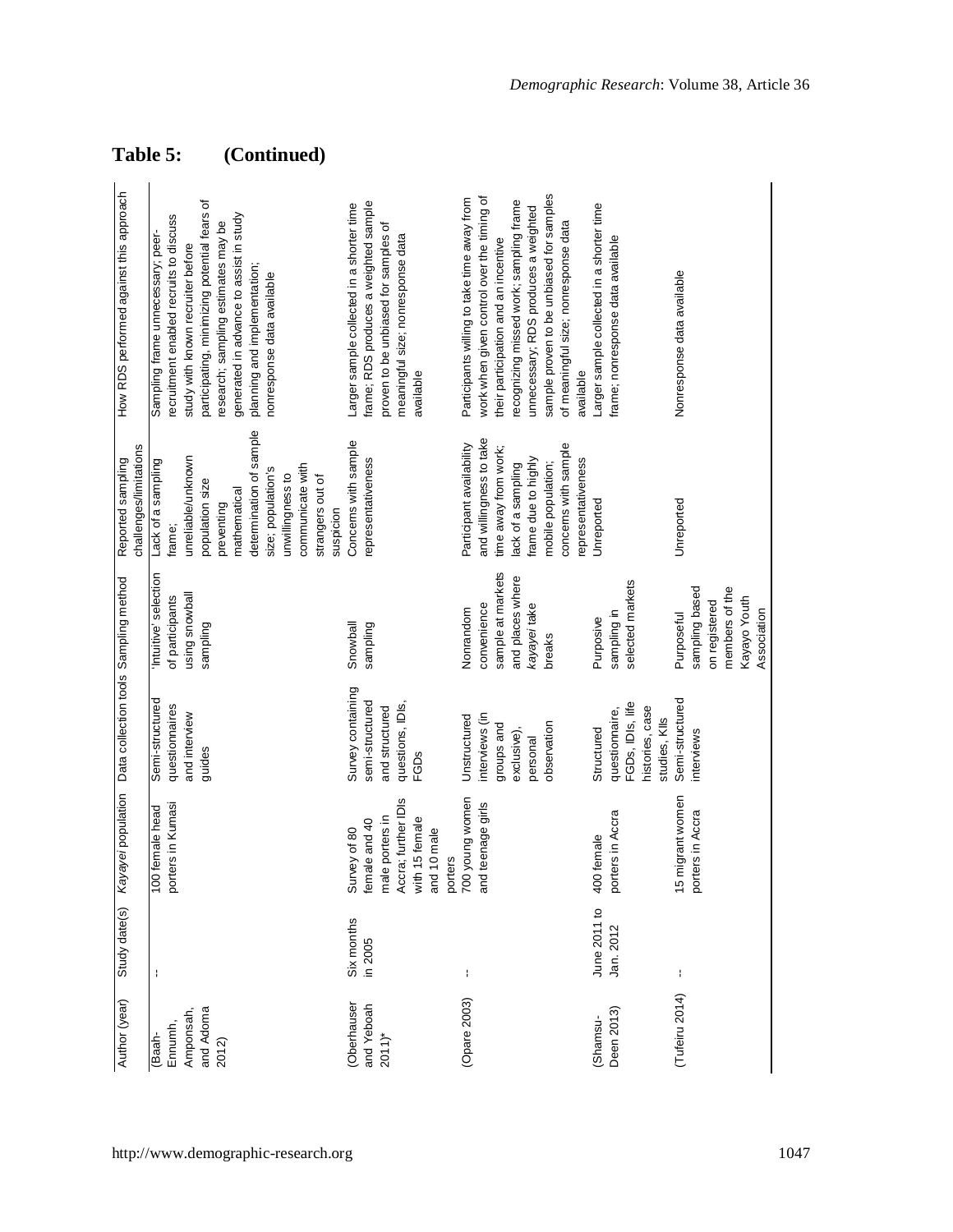| Table 5:                                    |                                                                                        | (Continued)                                                                                                                                                                                                                                                                                                                                   |                                                                                                               |                                                                                                                                                                                                                                        |
|---------------------------------------------|----------------------------------------------------------------------------------------|-----------------------------------------------------------------------------------------------------------------------------------------------------------------------------------------------------------------------------------------------------------------------------------------------------------------------------------------------|---------------------------------------------------------------------------------------------------------------|----------------------------------------------------------------------------------------------------------------------------------------------------------------------------------------------------------------------------------------|
| How RDS performed against this<br>approach  | Nonresponse data available                                                             | larger sample collected in a shorter time<br>from work when given control over the<br>Participants willing to take time away<br>incentive recognizing missed work;<br>timing of their participation and an<br>frame; RDS produces a weighted<br>sample proven to be unbiased for<br>nonresponse data available<br>samples of meaningful size; | Sampling frame unnecessary; larger<br>frame; nonresponse data available<br>sample collected in a shorter time | generated in advance to assist in study<br>Mobile phone ownership was not a<br>prerequisite for participating in this<br>study; sampling estimates may be<br>planning and implementation;<br>nonresponse data available                |
| challenges/limitations<br>Reported sampling | produce intended sample<br>Sampling method did not<br>of well-adjusted<br>participants | availability and willingness<br>Lack of a sampling frame<br>work; potential bias from<br>to take time away from<br>convenience sampling;<br>nongeneralizable data;<br>population; participant<br>concerns with sample<br>due to highly mobile<br>representativeness                                                                           | Lack of a sampling frame<br>nongeneralizable data<br>due to highly mobile<br>population;                      | population size preventing<br>determination of sample<br>Unreliable/unknown<br>mathematical<br>size                                                                                                                                    |
| Sampling method                             | sampling technique<br>snowball sampling<br>combined with<br>A purposive                | sampling at four<br>selected sites in<br>Convenience<br>Accra                                                                                                                                                                                                                                                                                 | Primarily snowball<br>sampling                                                                                | researchers selected<br>using simple random<br>participants from this<br>northern languages<br>exercise collected<br>questionnaires in<br>kayayei's phone<br>sampling frame<br>Ad hoc listing<br>administered<br>numbers;<br>sampling; |
| Data collection<br>tools                    | Interviews and<br>observations                                                         | observations,<br>Survey, IDIs,<br>Teld notes,<br><b>FGDs</b>                                                                                                                                                                                                                                                                                  | questionnaires,<br>observations,<br>Survey<br><b>FGDs</b><br>iDis,                                            | questionnaire,<br>Survey<br>$\frac{8}{2}$                                                                                                                                                                                              |
| Kayayei population                          | from the north with ><br>6 months of porter<br>aged 20-25 years<br>8 female porters    | Survey of 80 female<br>in Accra; further IDIs<br>and 40 male porters<br>with 15 female and<br>10 male porters<br>experience                                                                                                                                                                                                                   | Survey of 80 female<br>in Accra; further IDIs<br>and 40 male porters<br>with 15 female and<br>10 male porters | who were pregnant<br>markets in Accra<br>70 female head<br>porters at two<br>or nursing                                                                                                                                                |
| Study date(s)                               |                                                                                        | Mid-June to<br>mid-Dec.<br>2005                                                                                                                                                                                                                                                                                                               | Mid-June to<br>mid-Dec.<br>2005                                                                               | ł                                                                                                                                                                                                                                      |
| Author (year)                               | Wilson and<br>Mittelmark<br>2013)                                                      | (Yeboah 2010)*                                                                                                                                                                                                                                                                                                                                | Appiah-Yeboah<br>(Yeboah and<br>$2009$ <sup>*</sup>                                                           | and Yiran 2015)<br>(Yiran, Teye,                                                                                                                                                                                                       |

\* Analyses using this sample are reported in the following studies: Oberhauser and Yeboah 2011, Yeboah 2010, and Yeboah and Appiah-Yeboah 2009. Analyses using this sample are reported in the following studies: Oberhauser and Yeboah 2011, Yeboah 2010, and Yeboah and Appiah-Yeboah 2009.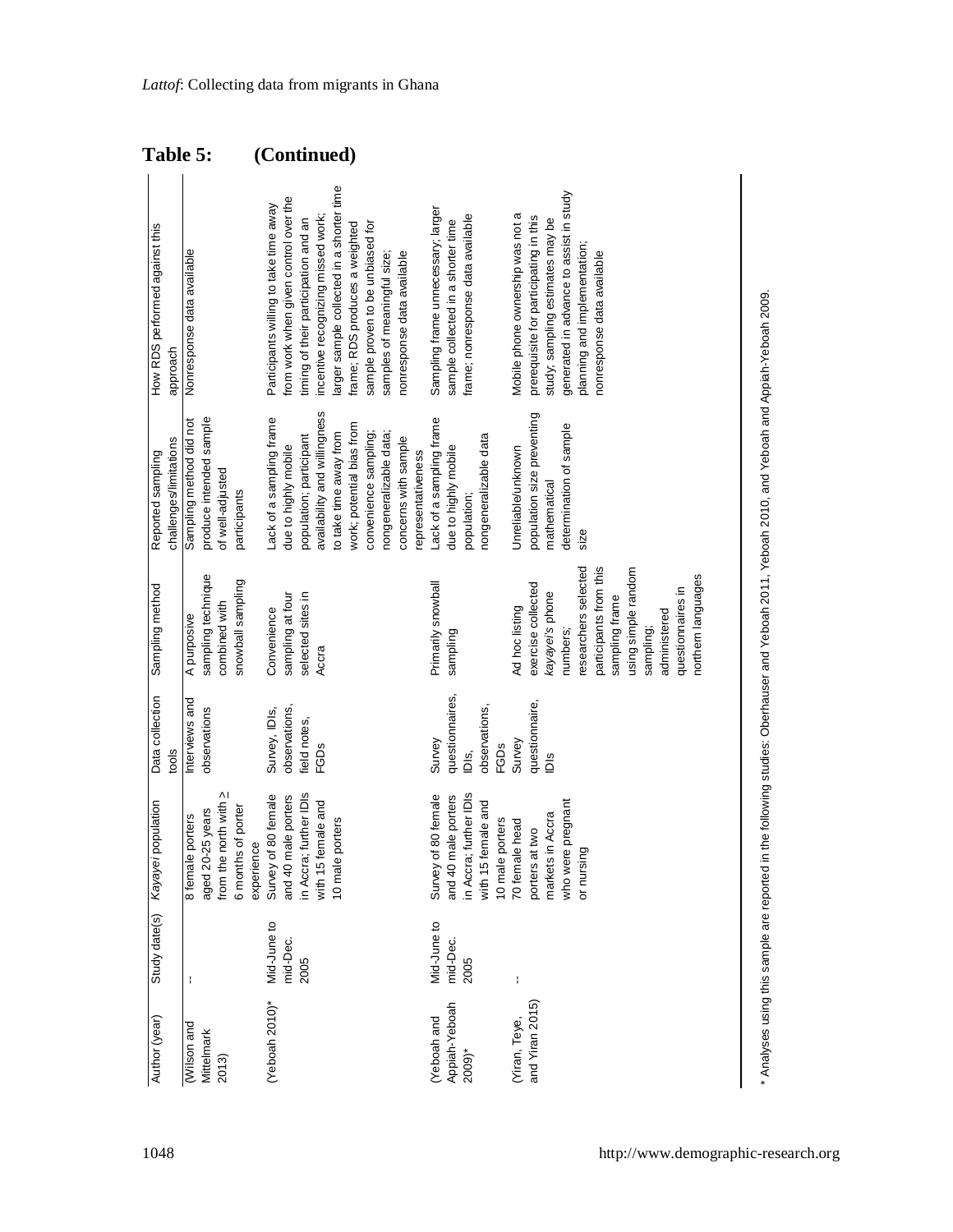Several sources of potential bias or imprecision affect RDS and this data. In addition to the previously mentioned methodological limitations and assumptions, RDS estimates are particularly sensitive to errors in reported PNS (Mills et al. 2014). This study refined the PNS question in an attempt to minimize such errors, and data collectors encouraged participants to spend time counting specific individuals in their networks before answering PNS questions. Participants are supposed to recruit both strong and weak ties, but the majority of participants (96.3%) reported knowing their recruiter 'very well.' The final sample appears biased towards well-connected respondents, which may lead to biased population proportion estimates. Yet among participants who knew their recruiter for three weeks or less  $(n = 35)$ , 57.1% of participants reported knowing these new contacts 'very well.' Participants may have inflated the strength of their recruiter-recruit relationships, leading to an overestimation of strong ties.

Nonresponse bias and measurement errors also affect this survey data. Whilst participants returning to collect their recruitment payments provided nonresponse data for 16 potential recruits who declined coupons, 302 distributed recruitment coupons (33.0%) were unredeemed. Having no time to participate, fearing research, and lacking interest in the study contributed in part to nonresponses; however, the actual number of nonresponses is likely much lower than the number of unredeemed coupons. Informal discussions with participants revealed that coupon theft, coupon deterioration, and return migrations contributed to nonresponse. Quality checks built into the survey and participant flow process uncovered measurement errors, specifically nonsampling errors, that occurred on several known occasions when data collectors and respondents misunderstood survey questions. These errors were immediately discussed with the research team and corrected before the participant departed.

## **5. Conclusion**

This study expands the evidence base for the use of RDS among migrant populations in LMIC and demonstrates that it is feasible to quickly and efficiently collect extensive data from a large sample of migrants. RDS will not be appropriate for all migrant populations. The migrant kayayei are a clearly defined social group, who recognize one another as part of the group; however, kayayei come from multiple northern tribes. Ethnic ties remained strong for most participants. In countries with numerous ethnic groups and dialects, researchers may struggle to recruit a population of internal migrants defined by factors such as occupation or health condition. Ethnolinguistic differences between internal migrants may result in recruiting preferences or barriers that restrict some respondents from participating, thus delaying or preventing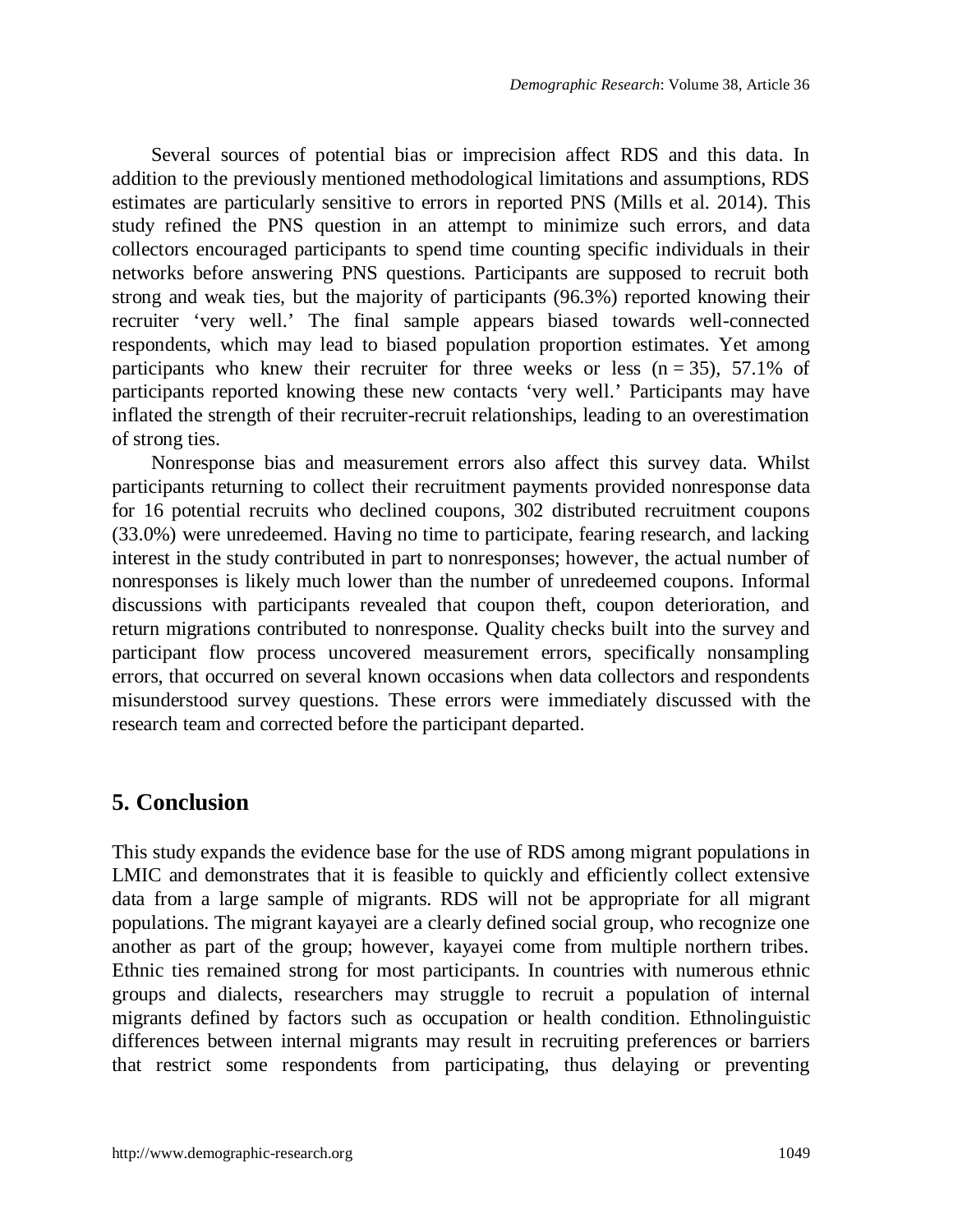achievement of equilibrium. In such cases, researchers should consider alternative sampling methods or should consider narrowing their population to a group with ethnolinguistic overlap. Implementing RDS among a specific ethnolinguistic migrant group would likely facilitate achieving equilibrium with fewer waves. It is possible that these barriers may be weaker when implementing RDS among international migrants who originate from the same country if national identity supersedes intra-national identity, helping facilitate recruitment across ethnic groups.

Researchers studying migrants in LMIC should consider RDS if formative research indicates that the method is likely to be appropriate and well received by the study population. Formative research with members of the target population, community leaders, and key stakeholders was integral to the successful implementation of RDS in this study. This research included assessing logistical factors preimplementation (e.g., appropriate incentives, coupon design, whether personal networks are sufficient); however, the formative research also expanded the logistics of implementing RDS in order to identify specific factors regarding both the population and the place that could potentially affect implementation (e.g., kayayei are resistant to speak with outsiders given past experiences with census enumerators and talk of forcibly sending kayayei back north; participants may need to bring children with them in order to participate).

RDS may allow researchers in LMIC to stretch limited resources, as it has been found to be faster, less expensive, and easier to implement than other methods for examining hard-to-reach populations (Semaan, Lauby, and Liebman 2002; Salganik and Heckathorn 2004). Future studies implementing RDS among migrant populations in such settings should include members of the study population as data collectors and as advisors throughout the study to advise on the appropriateness and feasibility of implementing RDS. Although nonfinancial incentives may motivate potential recruits to participate in the study, incentives must recognize participants' time, including participation as well as travel to and from the study site. In settings where a high rate of coupon deterioration may occur, coupon design must consider this factor.

Employing members of the target population to collect data was critical in building trust in the research. It ultimately resulted in high-quality data that would likely have been more difficult to collect with data collectors who identified as outsiders. By incorporating these accommodations into the RDS implementation process there was no need to significantly adapt RDS to maximize the sample, as others have done (Platt, Luthra, and Frere-Smith 2015). This research achieved a large sample size ( $n = 625$ ) with a relatively small team  $(n = 8)$  and budget. RDS quickly and efficiently produced the most comprehensive dataset on a migrant population, which conventional survey and census efforts have struggled to capture. The lessons learned from this case study illustrate that whilst RDS it is not a one-size-fits-all solution for sampling hard-to-reach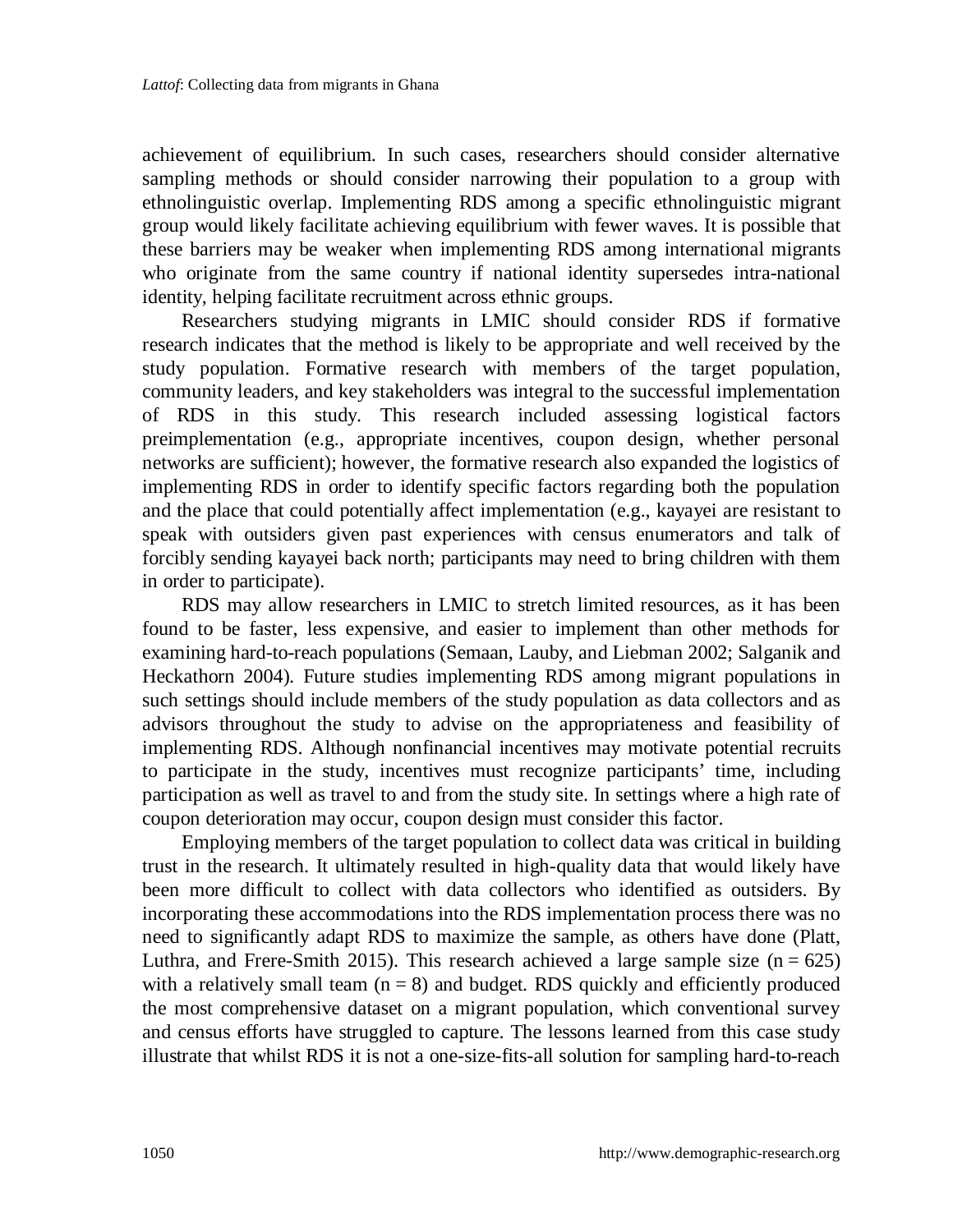migrants in LMIC, it can be a powerful tool to uncover and recruit hard-to-reach migrant populations.

## **6. Acknowledgements**

Thanks to Ernestina Coast and Tiziana Leone at the London School of Economics and to Ama de-Graft Aikins at the University of Ghana for their guidance. I also wish to thank Ernestina Coast and Tiziana Leone for their comments on earlier drafts of this manuscript. Thanks to the Kayayei Youth Association and its Director, Mohammed Salifu, for permitting this research to be conducted through their organization; to Gifty Danwah, Lariba Ibrahim, Akos Kwaku, Enyonam Nanewortor, Humeida Sayibu, Nazira Abdulmajeed, and Abigana Akolgo for their assistance with collecting the survey data; to Gifty Danwah for translating the in-depth interviews; and to Lariba Ibrahim for reviewing the interviews for translation quality. Finally, I am grateful for the feedback from Associate Editor Jakub Bijak and the anonymous reviewers. An earlier version of this paper was presented in November 2016 in London, England, at the British International Studies Association workshop on The Process and Challenges Of Conducting Research on Africa.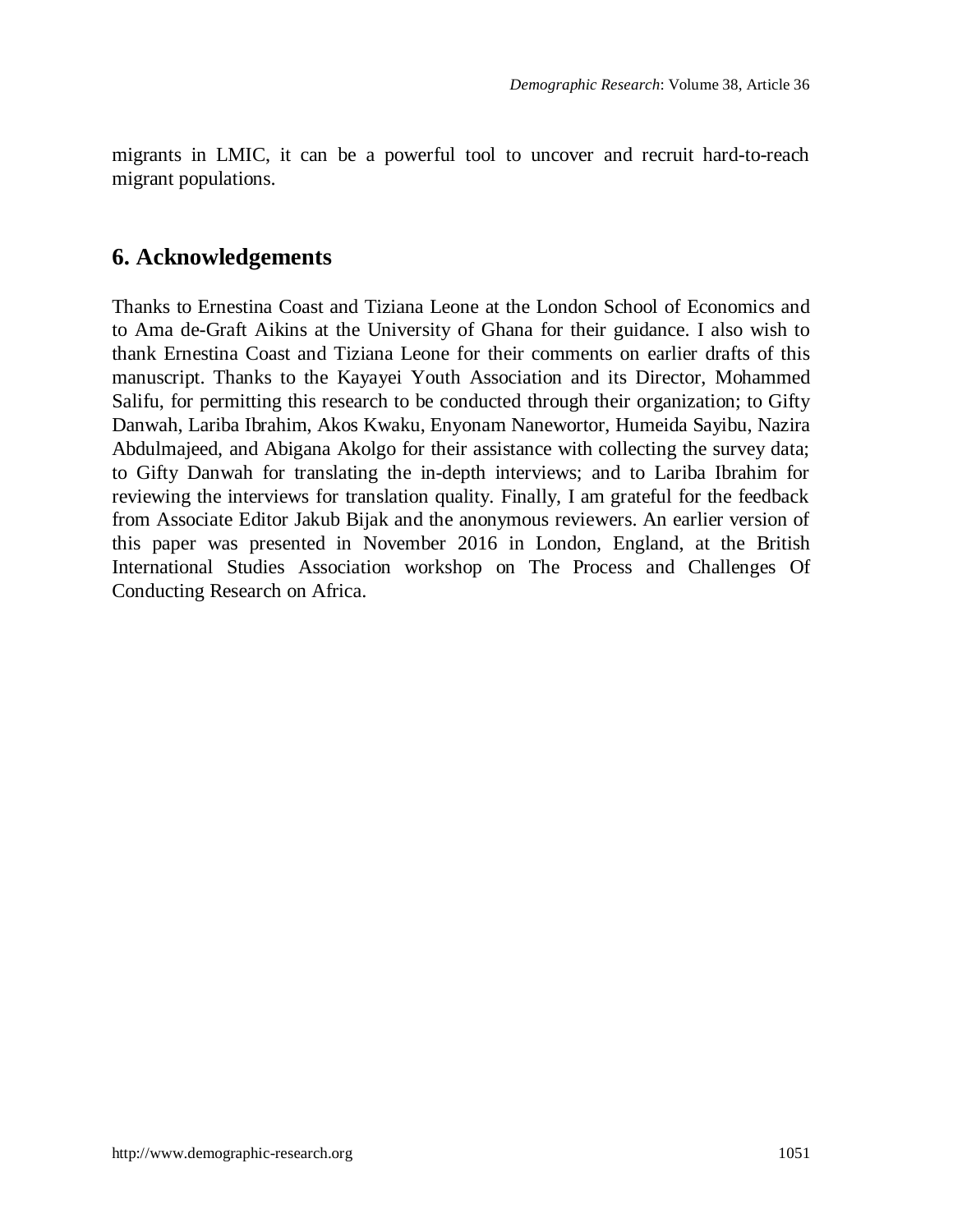## **References**

- Addai, I. (2011). Estimating remittances in the informal sector labour market in a developing economy: A micro-level evidence on Kayayoo migrants in Kumasi, Ghana. *The Social Sciences* 6(4): 313‒317. [doi:10.3923/sscience.](https://doi.org/10.3923/sscience.2011.313.317) [2011.313.317.](https://doi.org/10.3923/sscience.2011.313.317)
- Agadjanian, V. and Zotova, N. (2012). Sampling and surveying hard-to-reach populations for demographic research: A study of female labor migrants in Moscow, Russia. *Demographic Research* 26(5): 131‒150. [doi:10.4054/Dem](https://doi.org/10.4054/DemRes.2012.26.5) [Res.2012.26.5.](https://doi.org/10.4054/DemRes.2012.26.5)
- Agyei, Y.A., Kumi, E., and Yeboah, T. (2016). Is better to be a kayayei than to be unemployed: Reflecting on the role of head portering in Ghana's informal economy. *GeoJournal* 81(2): 293–318. [doi:10.1007/s10708-015-9620-z.](https://doi.org/10.1007/s10708-015-9620-z)
- Anarfi, J.K. and Appiah, M. (2009). The phenomenon of independent child migration in Ghana in the context of a globalised world. In: Anarfi, J.K. and Kwankye, S.O. (eds.). *Independent migration of children in Ghana.* Legon: Sundel Services:  $45 - 70.$
- Awumbila, M. and Ardayfio-Schandorf, E. (2008). Gendered poverty, migration and livelihood strategies of female porters in Accra, Ghana. *Norsk Geografisk Tidsskrift – Norwegian Journal of Geography* 62(3): 171–179. [doi:10.1080/00291950802335772.](https://doi.org/10.1080/00291950802335772)
- Baah-Ennumh, T.Y., Amponsah, O., and Adoma, M.O. (2012). The living conditions of female head porters in the Kumasi metropolis, Ghana. *Journal of Social and Development Sciences* 3(7): 229‒244.
- Bryant, J. (2014). Using respondent-driven sampling with 'hard to reach' marginalised young people: Problems with slow recruitment and small network size. *International Journal of Social Research Methodology* 17(6): 599–611. [doi:10.1080/13645579.2013.811921.](https://doi.org/10.1080/13645579.2013.811921)
- Carballo-Diéguez, A., Balan, I., Marone, R., Pando, M.A., Dolezal, C., Barreda, V., Leu, C.-S., and Ávila, M.M. (2011). Use of respondent driven sampling (RDS) generates a very diverse sample of men who have sex with men (MSM) in Buenos Aires, Argentina. *PLoS One* 6(11): e27447. [doi:10.1371/](https://doi.org/10.1371/journal.pone.0027447) [journal.pone.0027447.](https://doi.org/10.1371/journal.pone.0027447)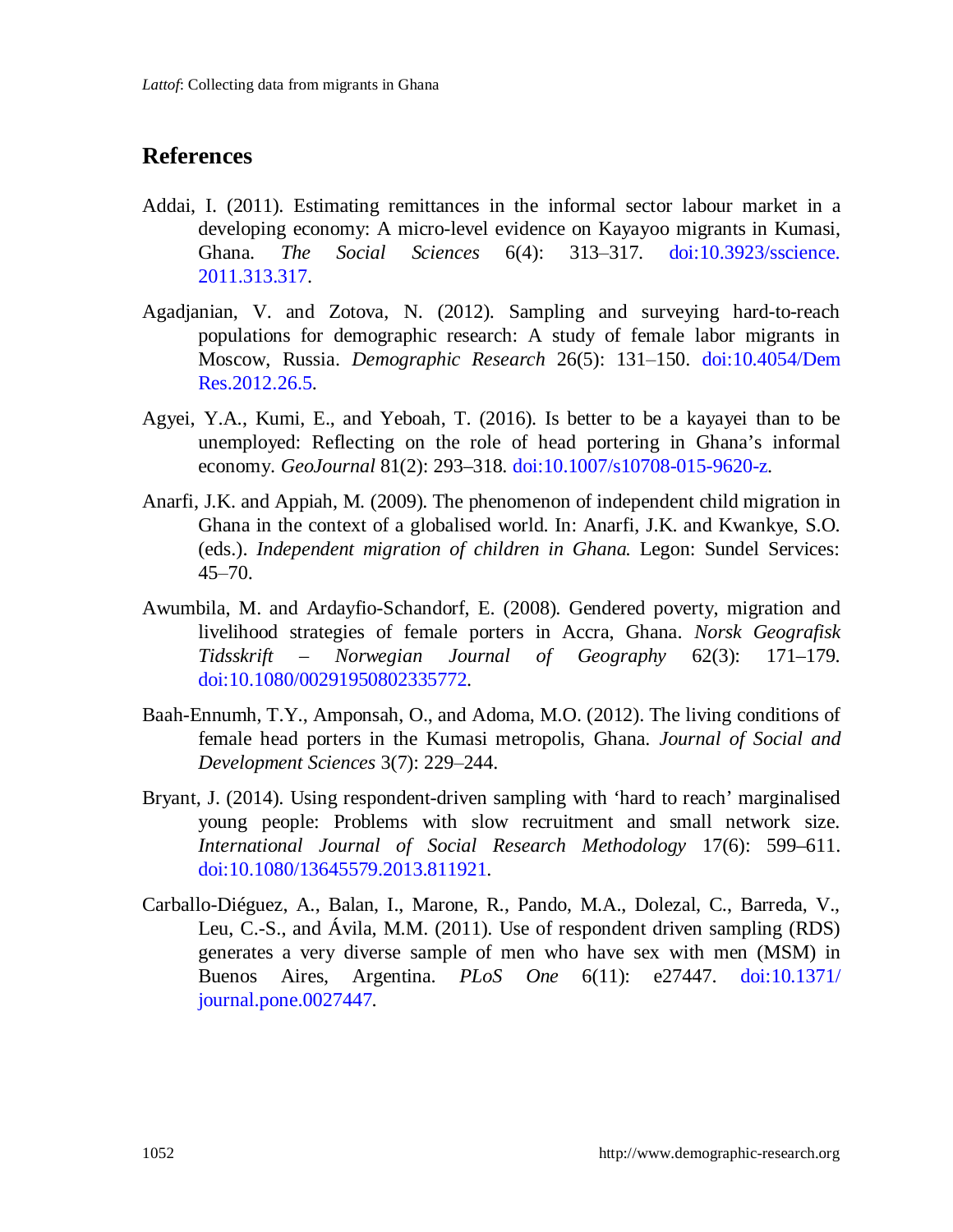- Crush, J. and Tawodzera, G. (2014). Medical xenophobia and Zimbabwean migrant access to public health services in South Africa. *Journal of Ethnic and Migration Studies* 40(4): 655–670. [doi:10.1080/1369183X.2013.830504.](https://doi.org/10.1080/1369183X.2013.830504)
- Daily Express (2010, September 28). "Kayayei" numbers higher than anticipated. *Daily Express*. [http://statsghana.gov.gh/docfiles/news/Kayayei.pdf.](http://statsghana.gov.gh/docfiles/news/Kayayei.pdf)
- Daily Graphic (2010, September 28). Hectic time for census teams. *Daily Graphic*. [https://www.modernghana.com/news/298213/hectic-time-for-census](https://www.modernghana.com/news/298213/hectic-time-for-census-teams.html)[teams.html.](https://www.modernghana.com/news/298213/hectic-time-for-census-teams.html)
- Day, C. (2014). Giving the vulnerable a voice: Ethical considerations when conducting research with children and young people. In: Lunn, J. (ed.). *Fieldwork in the global South: Ethical challenges and dilemmas*. London: Routledge: 192–205.
- Decker, M.R., Marshall, B.D., Emerson, M., Kalamar, A., Covarrubias, L., Astone, N., Wang, Z., Gao, E., Mashimbye, L., Delany-Moretlwe, S., Acharya, R., Olumide, A., Ojengbede, O., Blum, R.W., and Sonenstein, F.L. (2014). Respondent-driven sampling for an adolescent health study in vulnerable urban settings: A multicountry study. *Journal of Adolescent Health* 55(6S): S6–S12. [doi:10.1016/j.jadohealth.2014.07.021.](https://doi.org/10.1016/j.jadohealth.2014.07.021)
- Driedger, L. and Peters, J. (1977). Identity and social distance: Towards understanding Simmel's 'The Stranger.' *Canadian Review of Sociology* 14(2): 158–173. [doi:10.1111/j.1755-618X.1977.tb00339.x.](https://doi.org/10.1111/j.1755-618X.1977.tb00339.x)
- Evans, R. and Becker, S. (2009). *Children caring for parents with HIV and AIDS: Global issues and policy responses*. Bristol: Policy Press.
- Friberg, J.H. and Horst, C. (2014). RDS and the structure of migrant populations. In: Tyldum, G. and Johnston, L. (eds.). *Applying respondent driven sampling to migrant populations: Lessons from the field*. London: Palgrave Pivot: 17–26.
- Gile, K.J. and Handcock, M.S. (2010). Respondent-driven sampling: An assessment of current methodology. *Sociological Methodology* 40(1): 285–327. [doi:10.1111/j.1467-9531.2010.01223.x.](https://doi.org/10.1111/j.1467-9531.2010.01223.x)
- Goel, S. and Salganik, M.J. (2009). Respondent-driven sampling as Markov chain Monte Carlo. *Statistics in Medicine* 28(17): 2202–2229. [doi:10.1002/sim.](https://doi.org/10.1002/sim.3613) [3613.](https://doi.org/10.1002/sim.3613)
- Goel, S. and Salganik, M.J. (2010). Assessing respondent-driven sampling. *Proceedings of the National Academy of Sciences* 107(15): 6743–6747. [doi:10.1073/pnas.1000261107.](https://doi.org/10.1073/pnas.1000261107)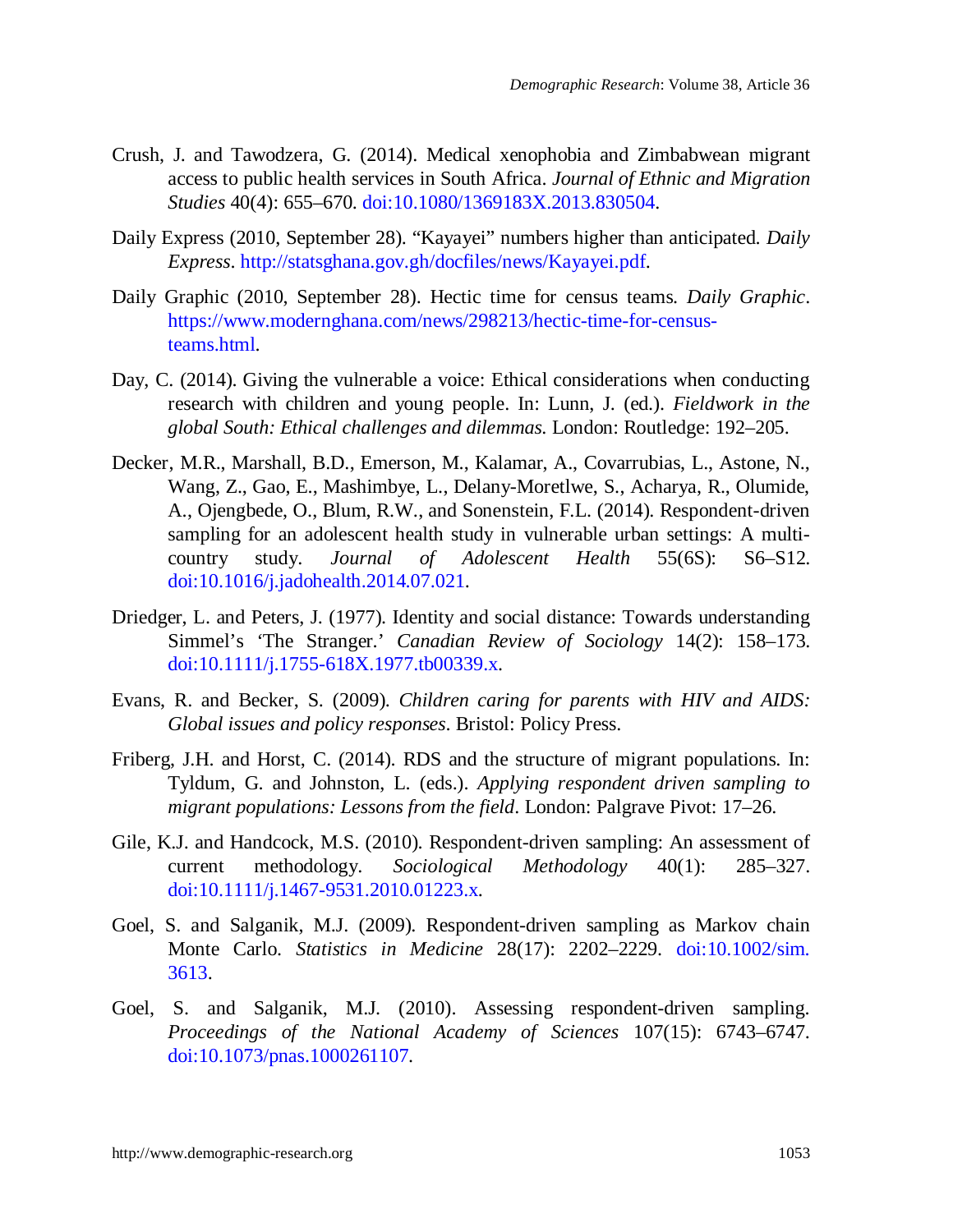- Grant, R.W. and Sugarman, J. (2004). Ethics in human subjects research: Do incentives matter? *Journal of Medicine and Philosophy* 29(6): 717–738. [doi:10.1080/03605310490883046.](https://doi.org/10.1080/03605310490883046)
- GSS, GHS, and ICF Macro (2009). Ghana Demographic and Health Survey 2008. Calverton and Accra: Ghana Statistical Service, Ghana Health Service, and ICF Macro. [https://dhsprogram.com/publications/publication-fr221-dhs-final](https://dhsprogram.com/publications/publication-fr221-dhs-final-reports.cfm)[reports.cfm.](https://dhsprogram.com/publications/publication-fr221-dhs-final-reports.cfm)
- Heckathorn, D. (2007). Extensions of respondent driven sampling: Analyzing continuous variables and controlling for differential recruitment. *Sociological Methodology* 37(1): 151–207. [doi:10.1111/j.1467-9531.2007.](https://doi.org/10.1111/j.1467-9531.2007.00188.x) [00188.x.](https://doi.org/10.1111/j.1467-9531.2007.00188.x)
- Heckathorn, D.D. (1997). Respondent-driven sampling: A new approach to the study of hidden populations. *Social Problems* 44(2): 174–199. [doi:10.2307/](https://doi.org/10.2307/3096941) [3096941.](https://doi.org/10.2307/3096941)
- Heckathorn, D.D. (2002). Respondent-driven sampling II: Deriving valid population estimates from chain-referral samples of hidden populations. *Social Problems* 49(1): 11–34. [doi:10.1525/sp.2002.49.1.11.](https://doi.org/10.1525/sp.2002.49.1.11)
- International Organization for Migration (2010). *Integrated Biological and Behavioural Surveillance Survey among migrant female sex workers in Nairobi, Kenya*. Nairobi: International Organization for Migration.
- Johnston, L., Rodriguez, L., and Napierala, J. (2014). Measuring personal network size in RDS. In: Tyldum, G. and Johnston, L. *Applying respondent driven sampling to migrant populations: Lessons from the field*. London: Palgrave Pivot: 27–36.
- Johnston, L., Thurman, T., Mock, N., Nano, L., and Carcani, V. (2010). Respondentdriven sampling: A new method for studying street children with findings from Albania. *Vulnerable Children and Youth Studies* 5(1): 1–11. [doi:10.1080/17450120903193923.](https://doi.org/10.1080/17450120903193923)
- Kearney, H. (2013, November 22). Ghana's female porters get family planning advice. *Guardian*. [https://www.theguardian.com/global-development-professionals](https://www.theguardian.com/global-development-professionals-network/2013/nov/22/ghanas-female-porters-get-family-planning-advice)[network/2013/nov/22/ghanas-female-porters-get-family-planning-advice.](https://www.theguardian.com/global-development-professionals-network/2013/nov/22/ghanas-female-porters-get-family-planning-advice)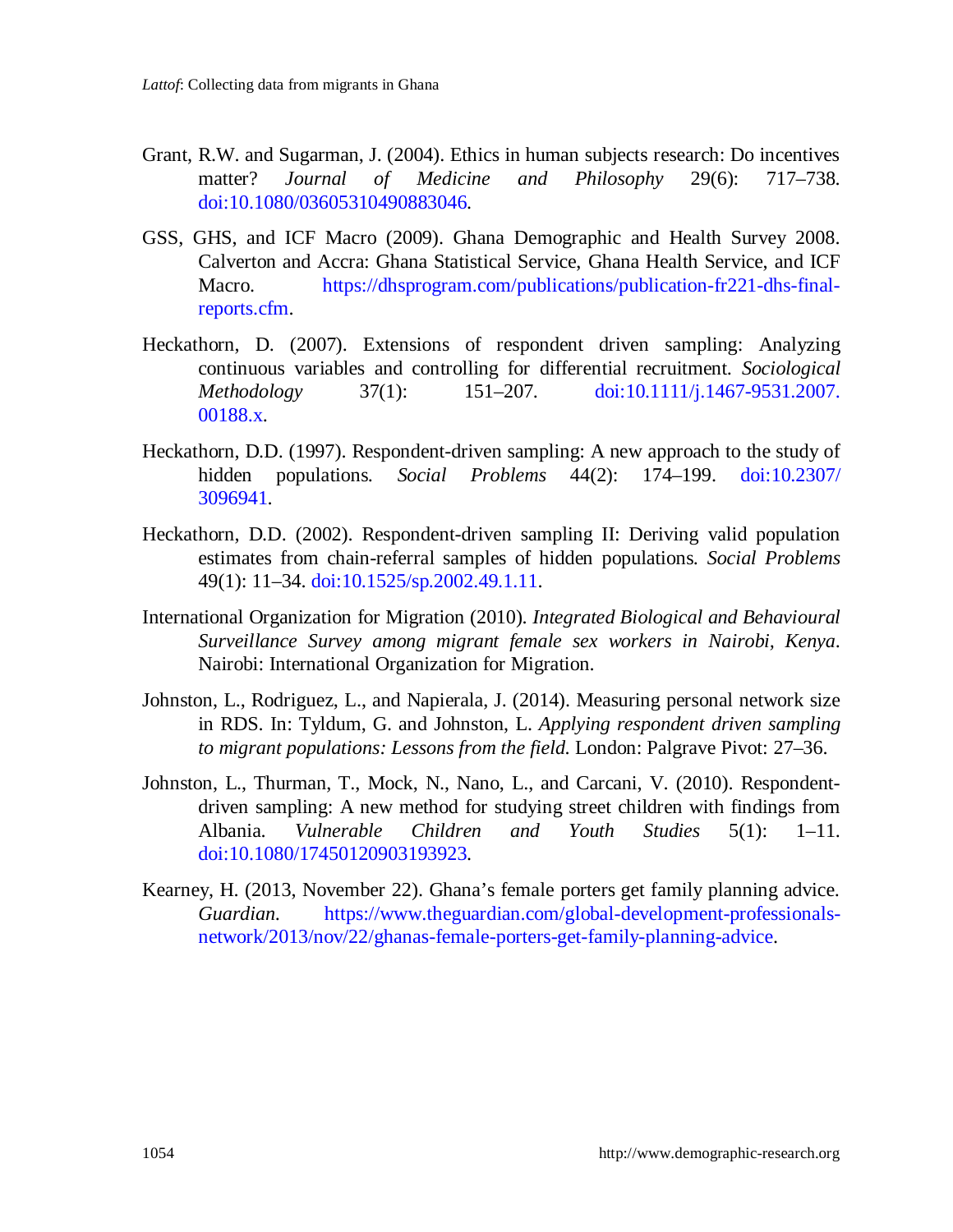- Keygnaert, I., Dialmy, A., Manco, A., Keygnaert, J., Vettenburg, N., Roelens, K., and Temmerman, M. (2014). Sexual violence and sub-Saharan migrants in Morocco: A community-based participatory assessment using respondent driven sampling. *Globalization and Health* 10(32). [doi:10.1186/1744-8603-10-32.](https://doi.org/10.1186/1744-8603-10-32)
- Khamsiriwatchara, A., Wangroongsarb, P., Thwing, J., Eliades, J., Satimai, W., Delacollette, C., and Kaewkungwal, J. (2011). Respondent-driven sampling on the Thailand–Cambodia border: I. Can malaria cases be contained in mobile migrant workers? *Malaria Journal* 10(120): 1–11. [doi:10.1186/1475-2875-10-](https://doi.org/10.1186/1475-2875-10-120) [120.](https://doi.org/10.1186/1475-2875-10-120)
- Kubal, A., Shvab, I., and Wojtynska, A. (2014). Initiation of the RDS recruitment process: Seed selection and role. In: Tyldum, G. and Johnston, L. *Applying respondent driven sampling to migrant populations: Lessons from the field*. London: Palgrave Pivot: 37–48. [doi:10.1057/9781137363619\\_5.](https://doi.org/10.1057/9781137363619_5)
- Kwankye, S.O. and Addoquaye Tagoe, C. (2009). City life outside the home: The experiences of independent child migrants in Ghana. In: Anarfi, J.K. and Kwankye, S.O. (eds.). *Independent migration of children in Ghana*. Legon: Sundel Services.
- Lattof, S.R. (2018). Health insurance and care-seeking behaviours of female migrants in Accra, Ghana. *Health Policy and Planning.* [doi:10.1093/heapol/](https://doi.org/10.1093/heapol/czy012) [czy012.](https://doi.org/10.1093/heapol/czy012)
- Liu, H., Li, J., Ha, T., and Li, J. (2012). Assessment of random recruitment assumption in respondent-driven sampling in egocentric network data. *Social Networking* 1(2): 13–21. [doi:10.4236/sn.2012.12002.](https://doi.org/10.4236/sn.2012.12002)
- Mills, H.L., Johnson, S., Hickman, M., Jones, N.S., and Colijn, C. (2014). Errors in reported degrees and respondent driven sampling: Implications for bias. *Drug and Alcohol Dependence* 142: 120–126. [doi:10.1016/j.drugalcdep.](https://doi.org/10.1016/j.drugalcdep.2014.06.015) [2014.06.015.](https://doi.org/10.1016/j.drugalcdep.2014.06.015)
- Montealegre, J., Risser, J., Selwyn, B., McCurdy, S., and Sabin, K. (2013). Effectiveness of respondent driven sampling to recruit undocumented Central American immigrant women in Houston, Texas for an HIV behavioral survey. *AIDS and Behavior* 17(2): 719–727. [doi:10.1007/s10461-012-0306-y.](https://doi.org/10.1007/s10461-012-0306-y)
- Oakley, A. (1981). Interviewing women: A contradiction in terms. In: Roberts, H. (ed.). *Doing feminist research*. London: Routledge: 31–61.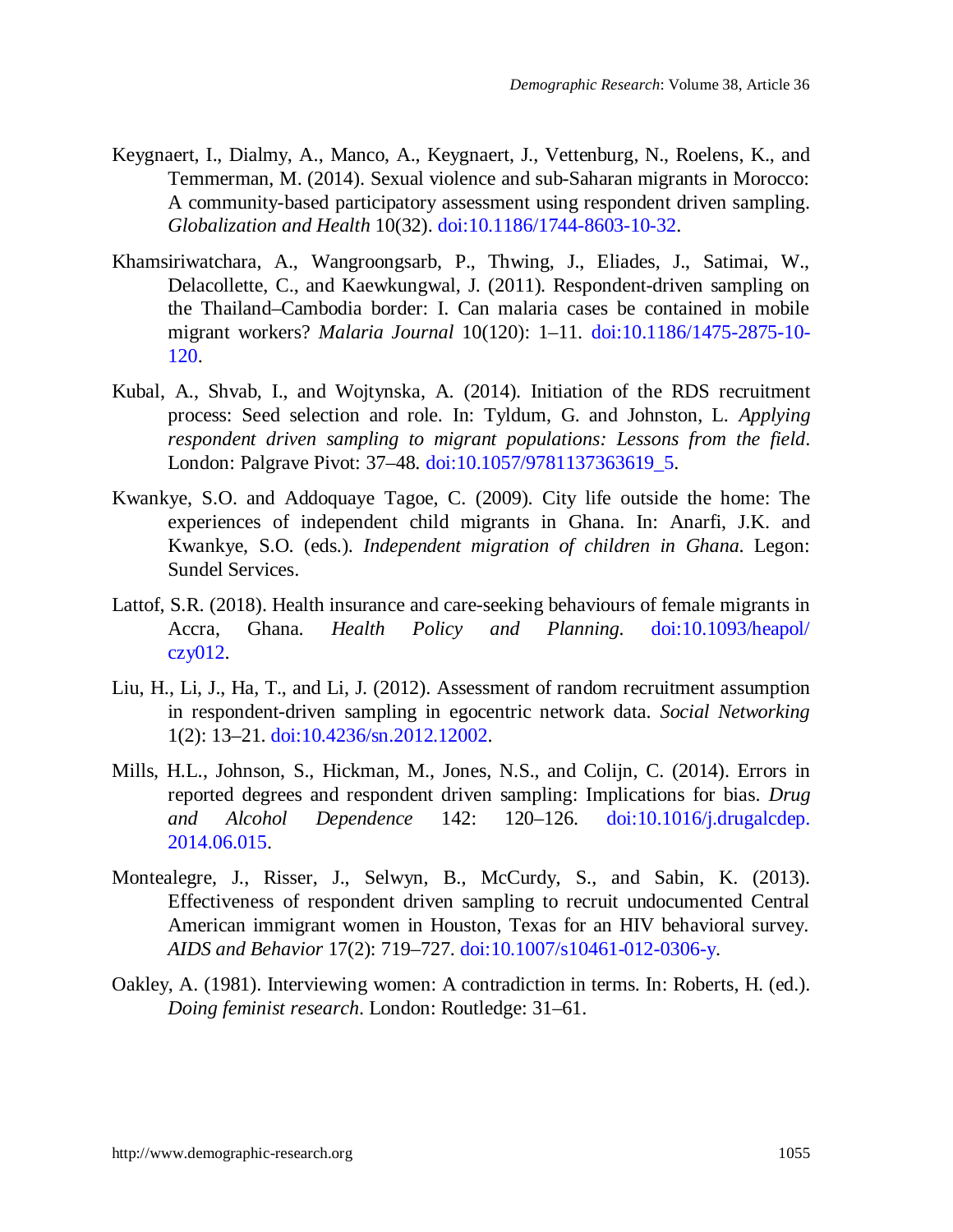- Oberhauser, A.M. and Yeboah, M.A. (2011). Heavy burdens: Gendered livelihood strategies of porters in Accra, Ghana. *Singapore Journal of Tropical Geography* 32(1): 22–37. [doi:10.1111/j.1467-9493.2011.00417.x.](https://doi.org/10.1111/j.1467-9493.2011.00417.x)
- Okal, J., Raymond, H.F., Tun, W., Musyoki, H., Dadabhai, S., Broz, D., Nyamu, J., Kuria, D., Muraguri, N., and Geibel, S. (2016). Lessons learned from respondent-driven sampling recruitment in Nairobi: Experiences from the field. *BMC Research Notes* 9(1): 1–13. [doi:10.1186/s13104-016-1965-y.](https://doi.org/10.1186/s13104-016-1965-y)
- Opare, J.A. (2003). Kayayei: The women head porters of southern Ghana. *Journal of Social Development in Africa* 18(2): 33–48.
- Parliament of the Republic of Ghana (2016). Parliamentary debates: Official report, Friday, 4th March, 2016. *Parliamentary Debates* 83(24): 1889–2072.
- Platt, L., Luthra, R., and Frere-Smith, T. (2015). Adapting chain referral methods to sample new migrants: Possibilities and limitations. *Demographic Research* 33(24): 665–700. [doi:10.4054/DemRes.2015.33.24.](https://doi.org/10.4054/DemRes.2015.33.24)
- Rudolph, A.E., Fuller, C.M., and Latkin, C. (2013). The importance of measuring and accounting for potential biases in respondent-driven samples. *AIDS and Behavior* 17(6): 2244–2252. [doi:10.1007/s10461-013-0451-y.](https://doi.org/10.1007/s10461-013-0451-y)
- Salganik, M. (2006). Variance estimation, design effects, and sample size calculations for respondent-driven sampling. *Journal of Urban Health* 83(1): 98–112. [doi:10.1007/s11524-006-9106-x.](https://doi.org/10.1007/s11524-006-9106-x)
- Salganik, M.J. and Heckathorn, D.D. (2004). Sampling and estimation in hidden populations using respondent-driven sampling. *Sociological Methodology* 34(1): 193–239. [doi:10.1111/j.0081-1750.2004.00152.x.](https://doi.org/10.1111/j.0081-1750.2004.00152.x)
- Salifu, M.I. (2015). Unpublished oral interview with Mohammed Salifu, Director and Founder of Kayayei Youth Association of Ghana. Conducted by S.R. Lattof.
- Semaan, S., Lauby, J., and Liebman, J. (2002). Street and network sampling in evaluation studies of hiv risk-reduction interventions. *AIDS Review* 4: 213–223.
- Shamsu-Deen, Z. (2013). Migrattion [sic] and health nexus: A case of female porters (Kayayei) in Accra, Ghana. *Research on Humanities and Social Sciences* 3(3): 103–109.
- Singer, E. and Couper, M.P. (2008). Do incentives exert undue influence on survey participation? Experimental evidence. *Journal of Empirical Research on Human Research Ethics* 3(3): 49–56. [doi:10.1525/jer.2008.3.3.49.](https://doi.org/10.1525/jer.2008.3.3.49)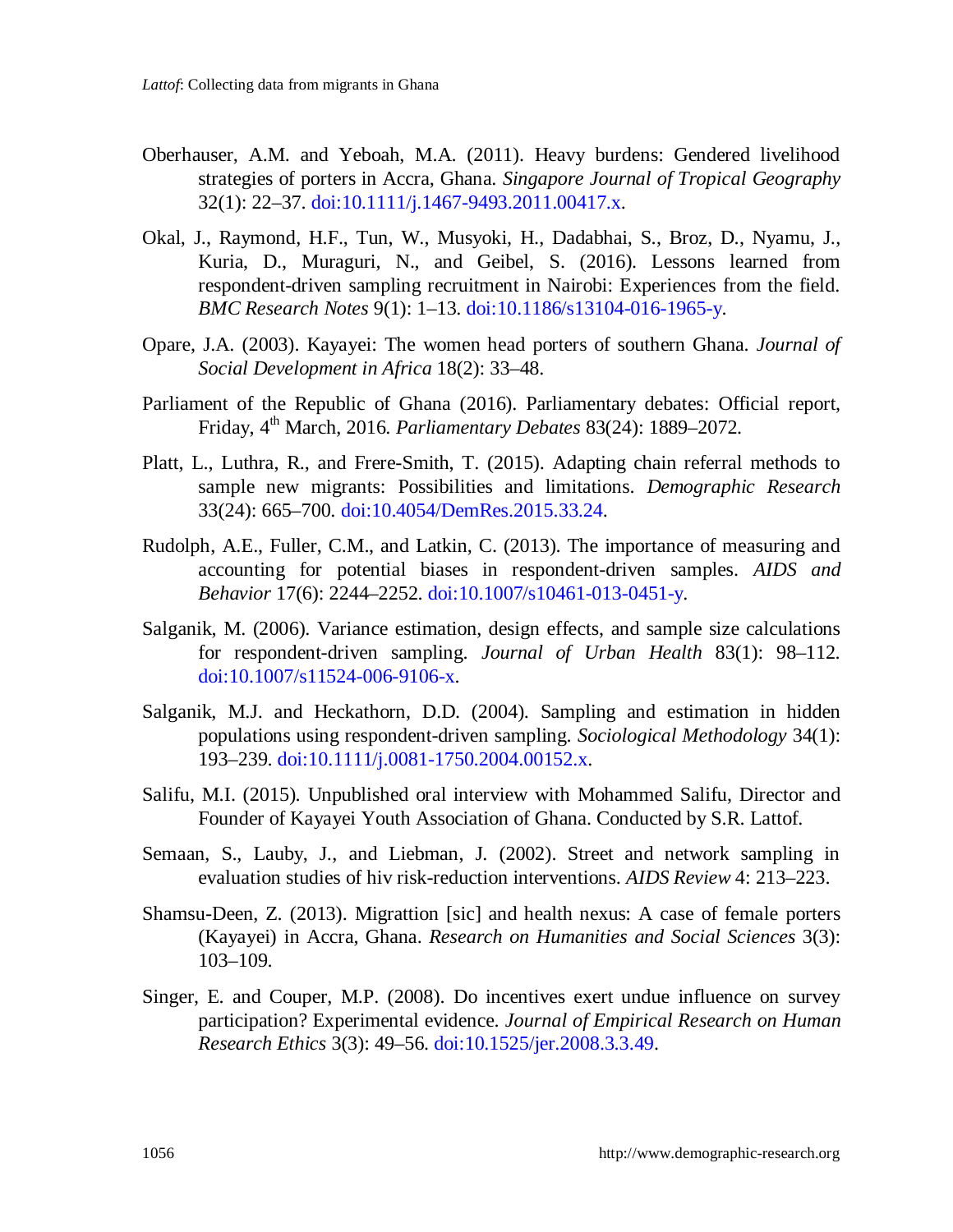- Spiller, M.W., Cameron, C., and Heckathorn, D.D. (2012). *RDS Analysis Tool 7.1: User manual*. Ithaca: Cornell University.
- Tufeiru, A. (2014). The nexus of female capital and north–south labor migration in Ghana: A potential remedy from microfinance. *Journal of Developing Societies* 30(1): 91–114. [doi:10.1177/0169796X13504680.](https://doi.org/10.1177/0169796X13504680)
- Tyldum, G. and Johnston, L. (eds.) (2014). *Applying respondent driven sampling to migrant populations: Lessons from the field*. London: Palgrave Pivot. [doi:10.1057/9781137363619.](https://doi.org/10.1057/9781137363619)
- Tyldum, G., Rodriguez, L., Bjørkhaug, I., and Wojtynska, A. (2014). Deciding on and distributing incentives in RDS. In: Tyldum, G. and Johnston, L. (eds.). *Applying respondent driven sampling to migrant populations: Lessons from the field*. London: Palgrave Pivot.
- UNDESA (2013). Cross-national comparisons of internal migration: An update on global patterns and trends. New York: United Nations Department of Economic and Social Affairs.
- United Nations (2015). Transforming our world: The 2030 agenda for sustainable development. Geneva: United Nations.
- Volz, E. and Heckathorn, D.D. (2008). Probability based estimation theory for respondent driven sampling. *Journal of Official Statistics* 24(1): 79–97.
- Volz, E., Wejnert, C., Cameron, C., Spiller, M., Barash, V., Degani, I., and Heckathorn, D.D. (2012). Respondent-driven sampling analysis tool (RDSAT). Ithaca: Cornell University. Version 7.1.
- Wejnert, C., Pham, H., Krishna, N., Le, B., and DiNenno, E. (2012). Estimating design effect and calculating sample size for respondent-driven sampling studies of injection drug users in the United States. *AIDS and Behavior* 16(4): 797–806. [doi:10.1007/s10461-012-0147-8.](https://doi.org/10.1007/s10461-012-0147-8)
- White, R.G., Hakim, A.J., Salganik, M.J., Spiller, M.W., Johnston, L.G., Kerr, L., Kendall, C., Drake, A., Wilson, D., Orroth, K., Egger, M., and Hladik, W. (2015). Strengthening the reporting of observational studies in epidemiology for respondent-driven sampling studies: 'STROBE-RDS' statement. *Journal of Clinical Epidemiology* 68(12): 1463–1471. [doi:10.1016/j.jclinepi.2015.](https://doi.org/10.1016/j.jclinepi.2015.04.002) [04.002.](https://doi.org/10.1016/j.jclinepi.2015.04.002)